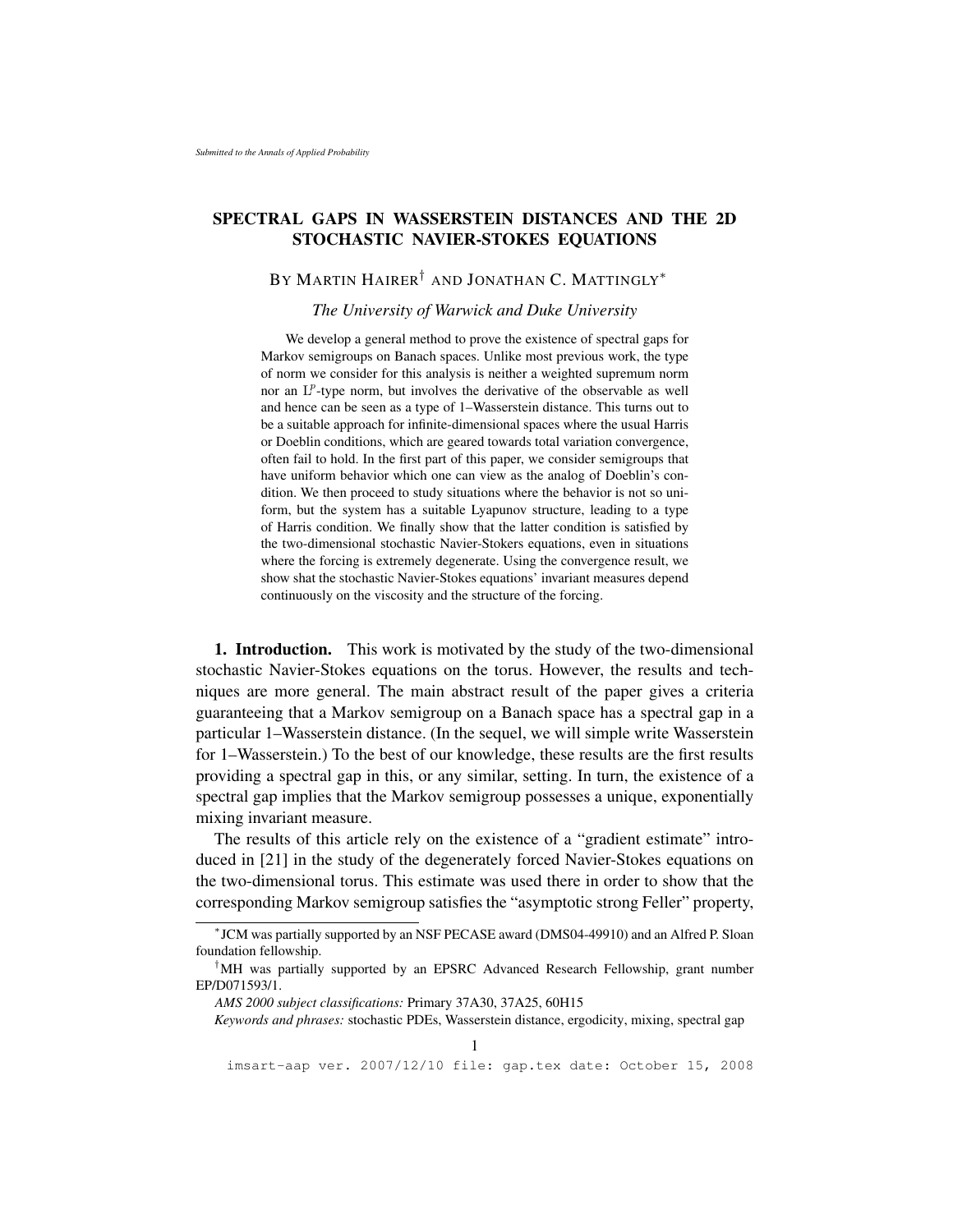### 2 M. HAIRER AND J. MATTINGLY

also introduced in [21]. In this work, we show that gradient estimates of this form are useful not only to show uniqueness of the invariant measure, but are an essential ingredient to obtain the existence of a spectral gap for a large class of systems. In this introductory section, we concentrate on the two-dimensional stochastic Navier-Stokes equations on a torus to show how the main results can be applied. At the end of this section, we give an overview of the paper.

Recall that the Navier-Stokes equations describing the evolution of the velocity field  $v(x, t)$  (with  $x \in \mathbf{T}^2$ ) of a fluid under the influence of a body force  $\overline{F}(x)$  +  $F(x, t)$  are given by:

$$
\partial_t v = \nu \Delta v - (v \cdot \nabla)v - \nabla p + \bar{F} + F , \quad \text{div } v = 0 , \quad (SNS)
$$

where the pressure  $p(x, t)$  is determined by the algebraic condition div  $v = 0$ . We consider for  $F$  a Gaussian stochastic forcing that is centered, white in time, colored in space and such that  $\int \overline{F}(x) dx = \int F(x) dx = 0$ . Since the gradient part of the forcing is cancelled by the pressure term, we assume without loss of generality that  $\text{div}\,\bar{F} = \text{div}\,F = 0.$  More precisely, we assume that for  $i, j \in \{1, 2\}$ 

$$
\mathbf{E}F_i(x,t)F_j(x',t') = \delta(t-t')Q_{ij}(x-x'), \sum_{i,j=1}^2 \partial_{ij}^2 Q_{ij} = 0, \int Q_{ij}(x) dx = 0.
$$

Although we are confident that our results are valid for  $Q$  sufficiently smooth, we restrict ourselves to the case where Q is a trigonometric polynomial, so that we can make use of the bounds obtained in [39, 21].

Instead of considering the velocity equation (SNS) directly, we will consider the equation for the vorticity  $w = \nabla \wedge v = \partial_1 v_2 - \partial_2 v_1$ . Note that v is uniquely determined from w (we will write  $v = \mathcal{K}w$ ) through the conditions

$$
w = \nabla \wedge v , \quad \text{div } v = 0 , \quad \int v(x) \, dx = 0 .
$$

When written in terms of  $w$ , (SNS) is equivalent to

$$
\partial_t w = \nu \Delta w - (\mathcal{K}w) \cdot \nabla w + \bar{f} + f \,, \tag{1}
$$

where we have defined  $f = \nabla \wedge F$  and  $\bar{f} = \nabla \wedge \bar{F}$ . Note that since f is translation invariant, one can write it as

$$
f(x,t) = \text{Re} \sum_{k \in \mathbf{Z}^2 \setminus \{0\}} q_k e^{ikx} \xi_k(t) ,
$$

where the  $\xi_k$  are independent white noises and where  $q_k = q_{-k}$ . We can therefore identify the correlation function  $Q$  with a vector  $q$  in  $\ell_+^2$ , the set of square integrable sequences with positive entries. Denoting by Z the set of indices k for which  $q_k \neq$ 0, we will make throughout this article the following assumptions: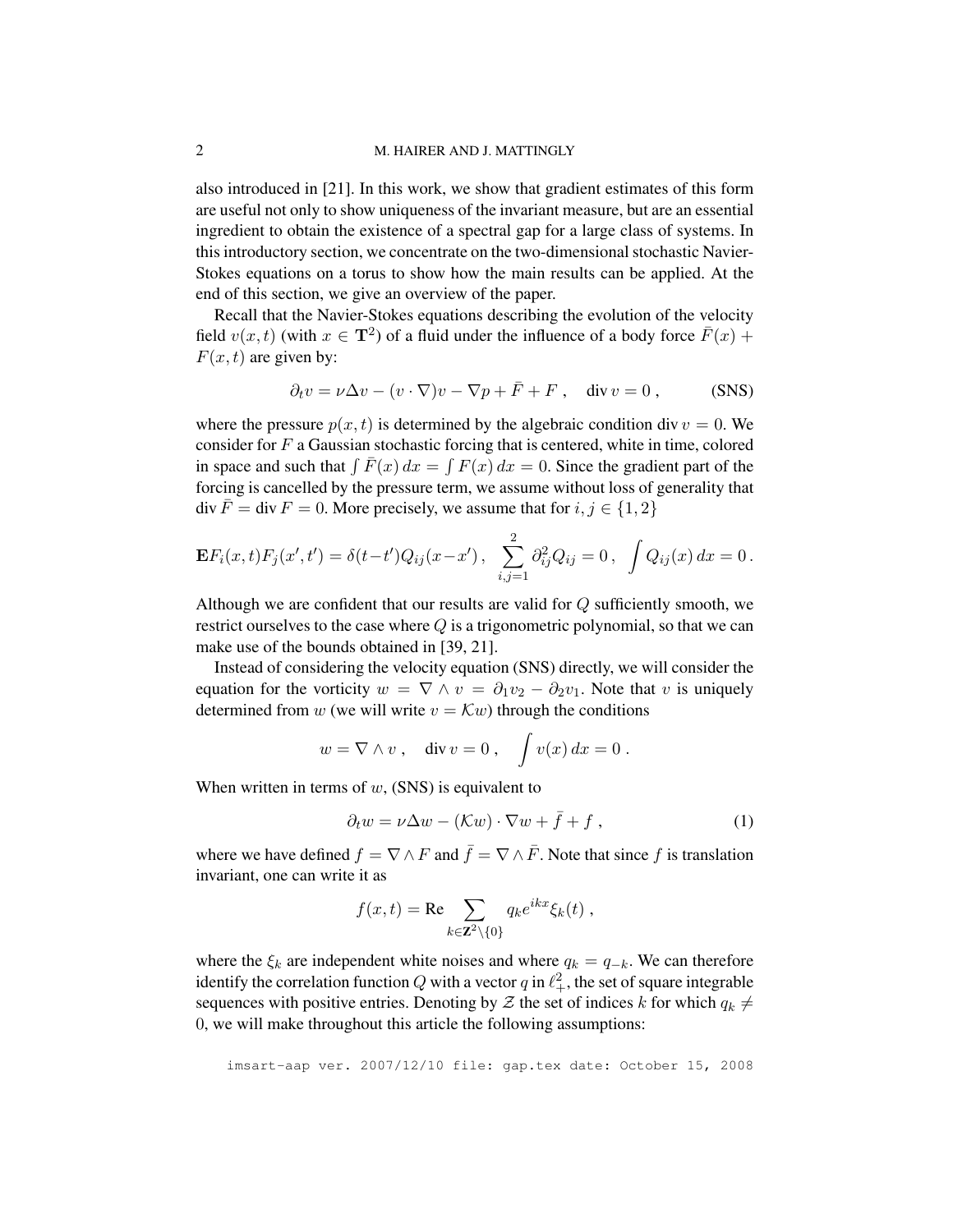**Assumption 1** *Only finitely many of the*  $q_k$ *'s are non-zero and*  $\bar{f}$  *lies in the span of*  $\{e^{ikx} \mid q_k \neq 0\}$ . Furthermore,  $\mathcal Z$  generates  $\mathbb Z^2$  and there exist  $k, \ell \in \mathcal Z$  with  $|k| \neq |\ell|.$ 

**Remark 1.1** The assumption that only a finite number of  $q_k$  are non-zero is only a technical assumption reflecting a deficiency in [39]. All of the results of this article certainly hold if the first part of Assumption 1 is replaced by an appropriate decay property for the  $q_k$ . Note for example that in [21] section 4.5, it is shown that there exists an  $N_*$  such that if the range of Q contains  $\{e^{ikx} | |k| < N_*\}$ ,  $\bar{f}$  is as in Assumption 1, and  $\sum q_k^2 < \infty$ , then all of the results of this paper hold. In particular, this allows infinitely many  $q_k$  to be non-zero.

Remark 1.2 Using the results in [3] one can remove the restriction that the forcing need consist of Fourier modes and replace it with the requirement that the forced functions span the Fourier modes required above. Since this is not the main point of this article, we do not elaborate further here.

**Remark 1.3** It is clear that the assumption that  $\bar{f} \in \text{span}\{e^{ikx} \mid q_k \neq 0\}$  is far from optimal. The correct result likely places no restriction on  $\bar{f}$  other that it be sufficiently smooth. This more delicate result requires an improved understanding of the control problem obtained by replacing the noise by controls. Some steps in this direction have been made [1, 47, 2], but the current results are not sufficient for our needs. Nonetheless, the present assumption on  $\bar{f}$  seems reasonable from a modeling perspective where one would likely have some noise in all of the directions on which the body forces act.

We will consider (SNS) as an evolution equation in the subspace  $\mathcal H$  of  $H^1$  that consists of velocity fields v with div  $v = 0$  in the sense of distributions. Note that this is equivalent to  $w \in L^2$ . We make a slight abuse of notations and denote by  $P_t$  the transition probabilities for (SNS), as well as the corresponding Markov semigroup on H, *i.e.*

$$
\mathcal{P}_t(v, A) = \mathbf{P}(v(t, \cdot) \in A \,|\, v(0, \cdot) = v) ,
$$

for every Borel set  $A \subset \mathcal{H}$ , and

$$
(\mathcal{P}_t\varphi)(v) = \int_{\mathcal{H}} \varphi(v') \mathcal{P}_t(v, dv') , \qquad (\mathcal{P}_t^*\mu)(A) = \int_{\mathcal{H}} \mathcal{P}_t(v, A) \,\mu(dv)
$$

for every  $\varphi : \mathcal{H} \to \mathbf{R}$  and probability measure on  $\nu$  on  $\mathcal{H}$ . Analogously we define the projection  $\mu\varphi = \int \varphi(x)\mu(dx)$ . It was shown in [21] that Assumption 1 implies that (SNS) admits a unique invariant measure  $\mu_{\star}$ , *i.e.*  $\mu_{\star}$  is a probability measure on H such that  $P_t^* \mu_* = \mu_*$  for every  $t \ge 0$ .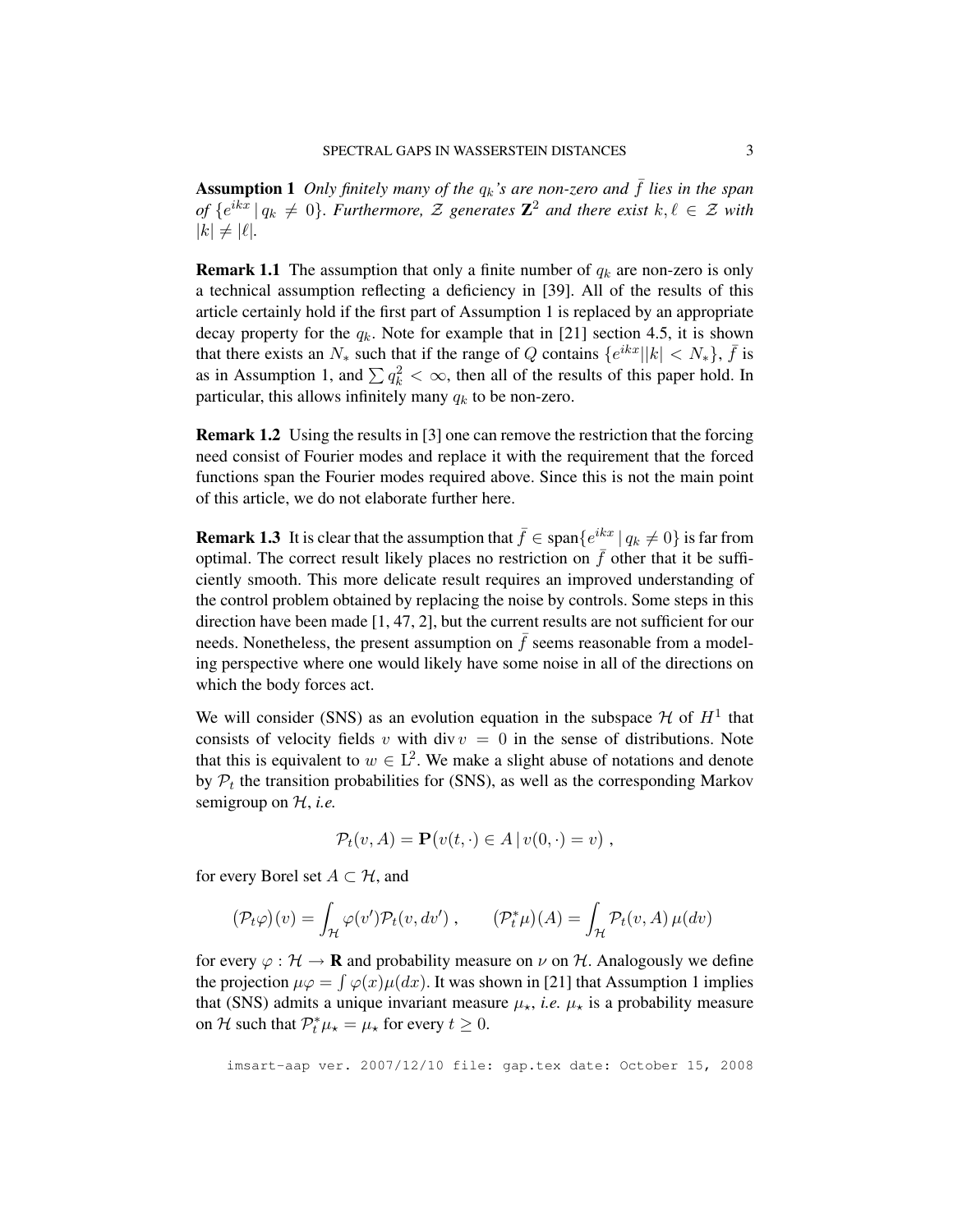### 4 M. HAIRER AND J. MATTINGLY

This article is concerned with whether, for an arbitrary probability measure  $\mu$ ,  $\mathcal{P}_t^*\mu \to \mu_\star$  (as  $t \to \infty$ ) and in what sense this convergence takes place. Note that (SNS) is not expected to have the strong Feller property, so that it is *a fortiori* not expected that  $\mathcal{P}_t^*\mu \to \mu_\star$  in the total variation topology if  $\mu$  and  $\mu_\star$  are mutually singular. (see [9] for a general discussions of the strong Feller property in infinite dimensions and [21] for a discussion of its limitations in the present setting.)

In order to state the main result of the present article, we introduce the following norm on the space of smooth observables  $\varphi \colon \mathcal{H} \to \mathbf{R}$ :

$$
\|\varphi\|_{\eta} = \sup_{v \in \mathcal{H}} e^{-\eta \|v\|^2} (|\varphi(v)| + \|D\varphi(v)\|) .
$$

Here, we denoted by  $D\varphi$  the Fréchet derivative of  $\varphi$ . With this notation, we will show that the operator  $\mathcal{P}_t$  has a spectral gap in the norm  $\|\cdot\|_{\eta}$  in the following sense:

Theorem 1.4 *Consider (SNS) in the range of parameters allowed by Assumption 1. For every* η *small enough there exist constants* C *and* γ *such that*

$$
\|\mathcal{P}_t\varphi-\mu_\star\varphi\|_\eta\leq Ce^{-\gamma t}\|\varphi\|_\eta,
$$

*for every Fréchet differentiable function*  $\varphi$ :  $\mathcal{H} \to \mathbf{R}$  *and every*  $t \geq 0$ *.* 

In [19] a similar operator-norm estimate on  $P_t$  was obtained in a weighted total variation norm ( $\|\cdot\|_{\eta}$  without the  $\|D\varphi\|$  term) when the forcing was spatially rough and non-degenerate. Our setting is quite different. The spatially rough and nondegenerate forcing makes the analysis much closer the finite dimensional setting. It is not expected that such estimates hold in the total variation norm in the setting of this article. We should also remark that previous estimates, such as [37, 20, 28, 38], giving simply exponential convergence to equilibrium are weaker and the results in this article represent a significant and new extension of those results.

It is sometimes of interest to know that the structure functions of the solution to (SNS) converge to the structure functions determined by  $\mu_{\star}$ . This is not an immediate consequence of Theorem 1.4 because point evaluations of the velocity field are not continuous functions on  $H$ . The smoothing properties of (SNS) nevertheless allow us to show the following result, which is an immediate consequence of Theorem 1.4 and Proposition 5.12 below.

Theorem 1.5 *Consider (SNS) in the range of parameters allowed by Assumption 1. Let*  $n \geq 1$  *and define the n-point structure functions by* 

$$
\mathcal{S}^n(x_1,\ldots,x_n)=\int v(x_1)\cdot\ldots\cdot v(x_n)\,\mu_{\star}(dv) .
$$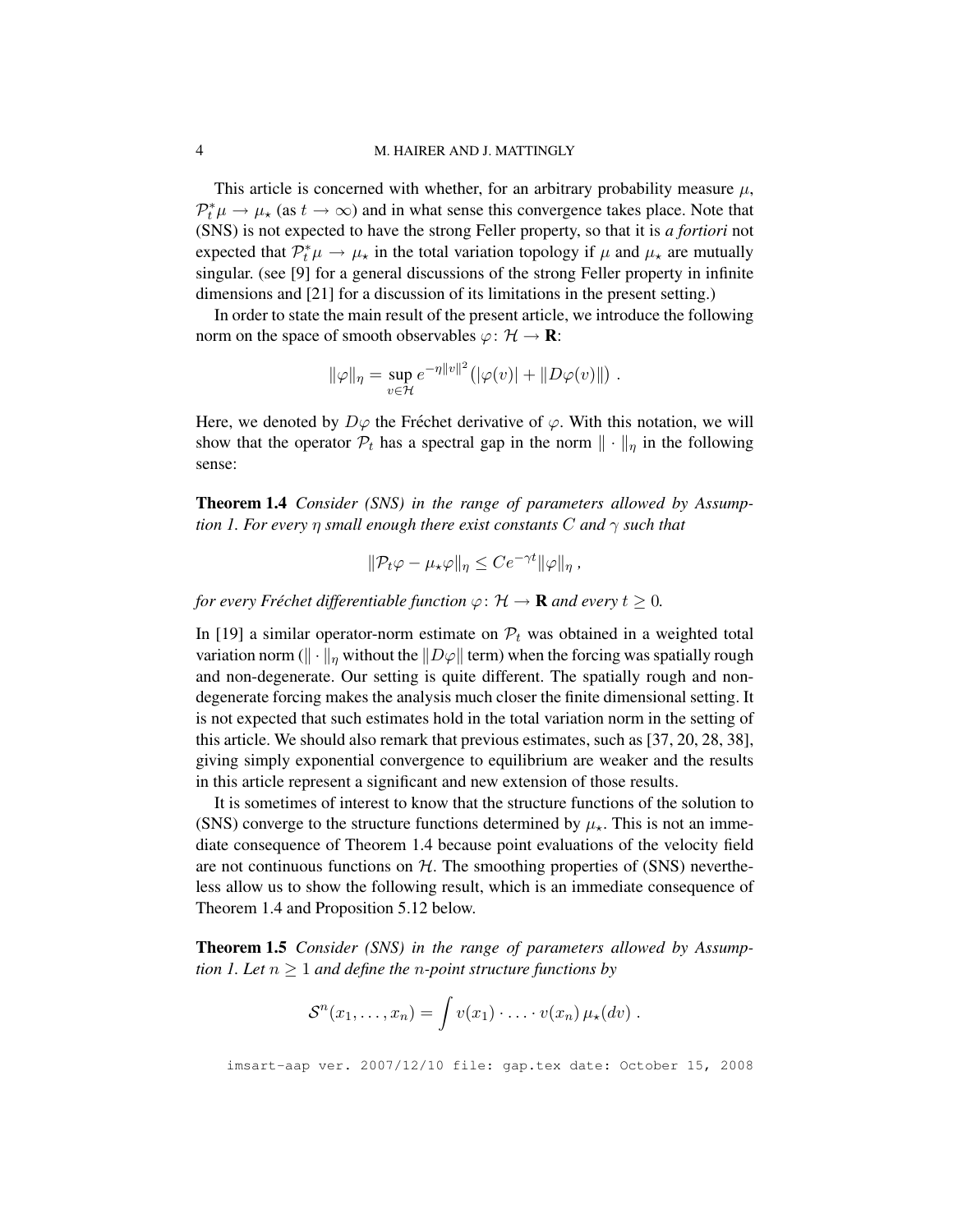*Then, for every*  $\eta > 0$ *, there exist constants* C *and*  $\gamma > 0$  *such that, for every*  $v_0 \in H$ , one has the bound

$$
\sup_{x_1, ..., x_n} \Big| \mathbf{E} \prod_{i=1}^n v(x_i, t) - \mathcal{S}^n(x_1, ..., x_n) \Big| \leq Ce^{\eta ||v_0||^2 - \gamma t},
$$

*for every*  $t > 1$ *. Here,*  $v(x, t)$  *is the solution of (SNS) with initial condition*  $v_0$ *.* 

The remainder of this article is structured as follows. In section 2, we begin with an abstract discussion of our ideas in a setting with uniform estimates. In section 3, we give the main theoretical results of the paper which combine the ideas from the first section with estimates stemming from an assumed Lyapunov structure. The convergence is measured in a distance in which paths are weighted by the Lyapunov function. We then turn in section 5 to the specifics of the stochastic Navier-Stokes equation and show that it satisfies the general theorems from section 3. In section 5.3, we show that the Markov semigroup generated by (SNS) is strongly continuous on a suitable Banach space and that its generator has a spectral gap there. Then in section 5.5, we demonstrate the power of the spectral gap estimates by giving a short proof that (SNS)'s invariant measures depend continuously on all the parameters of the equation.

*Acknowledgements.* We would like to thank H. Bray, D. Dolgopyat, G. Friesecke, X.-M. Li, C. Odasso, A.-S. Sznitman, J. York and L.-S. Young for useful discussions and comments. We would like to thank A. Majda and X. Wang for pushing the authors to explicitly include forcing with non-zero mean. We also thank Z. Brzeźniak and an anonymous referee for useful and pertinent comments on the first circulated version of this article.

2. A simplified, uniform setting. In this section, we illustrate many of the main ideas used through out this article in a simplified setting. We consider the analogue of one of the simplest (and yet powerful) conditions for a Markov chain with transition probabilities  $P$  to have a unique invariant measure, namely Doeblin's condition<sup>1</sup>:

**Theorem 2.1 (Doeblin)** Assume that there exists  $\delta > 0$  and a probability measure  $\nu$  *such that*  $\mathcal{P}(x, \cdot) \geq \delta \nu$  *for every x. Then, there exists a unique probability measure*  $\mu_{\star}$  *such that*  $\mathcal{P}^*\mu_{\star} = \mu_{\star}$ *. Furthermore, one has*  $\|\mathcal{P}\varphi - \mu_{\star}\varphi\|_{\infty} \leq (1 - \mu_{\star})$  $\delta$ ) $\|\varphi - \mu_{\star}\varphi\|_{\infty}$  *for every bounded measurable function*  $\varphi$ *.* 

<sup>&</sup>lt;sup>1</sup>Doeblin's original condition was the existence of a probability measure  $\nu$  and a constant  $\varepsilon > 0$ such that  $\mathcal{P}(x, A) \geq \varepsilon$  whenever  $\nu(A) > 1 - \varepsilon$ , see [11, 12]. It turns out that, provided that the Markov chain is aperiodic and  $\psi$ -irreducible, this is equivalent to the (in general stronger) condition given here, see [40, Thm 16.0.2].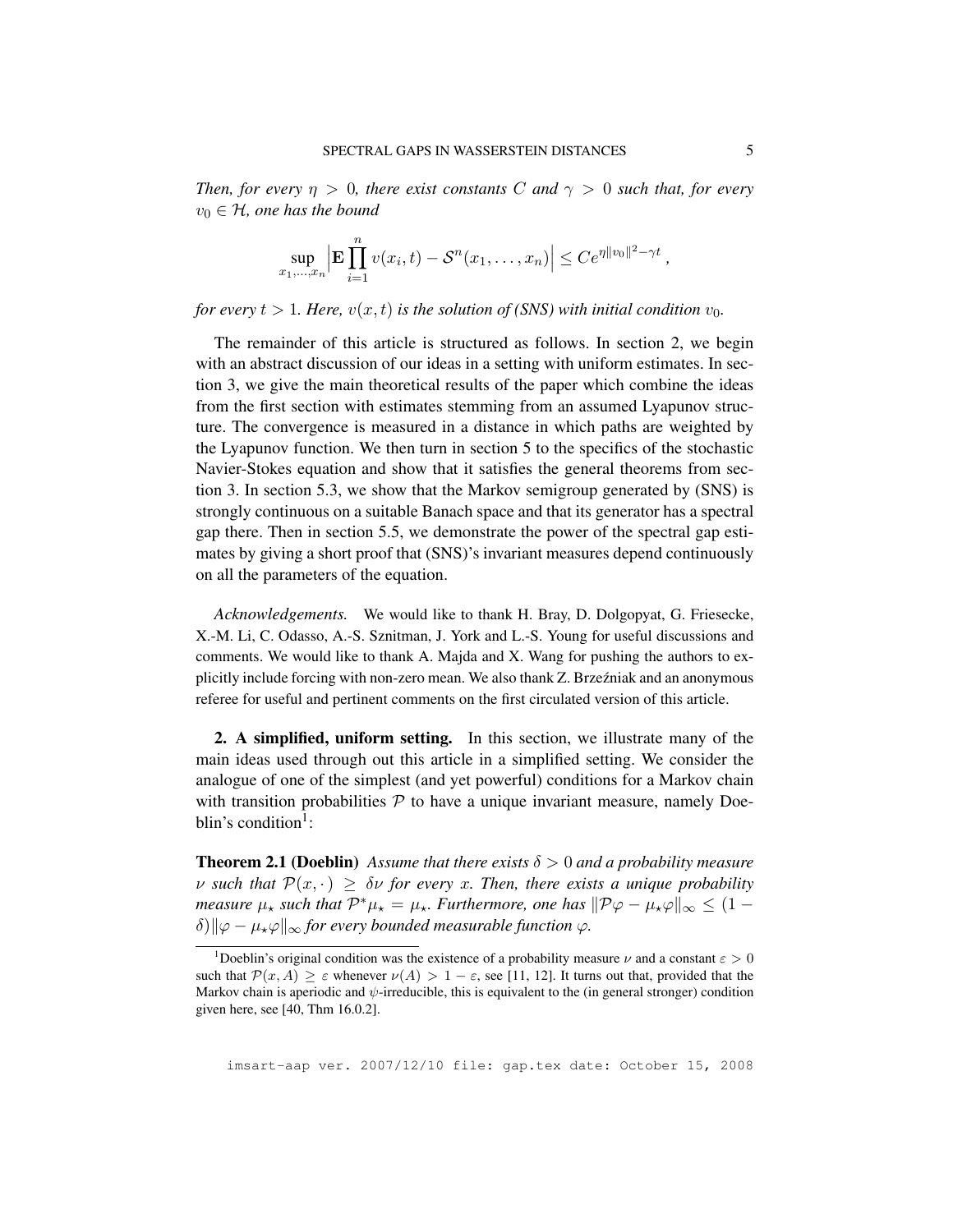### 6 M. HAIRER AND J. MATTINGLY

A typical example of a semigroup for which Theorem 2.1 can be applied is given by a non-degenerate diffusion on a smooth compact manifold. Theorem 2.1 shows the fundamental mechanism for convergence to equilibrium in total variation norm. It is simple because the assumed estimates are extremely uniform. In this section we give a theorem guaranteeing convergence in a Wasserstein distance with assumptions analogous to Doeblin's condition.

A classical generalization of Doeblin's condition was made by Harris [22] who showed how to combine the existence of a Lyapunov function and a Doeblin-like estimate localized to a sufficiently large compact set to prove convergence to equilibrium. We will give a 'Harris like' version of our results in section 3.

2.1. *Spectral gap under uniform estimates.* The aim of this section is to present a very simple condition that ensures that a Markov semigroup  $\mathcal{P}_t$  on a Banach space  $H$  yields a contraction operator on the space of probability measures endowed with a Wasserstein distance. One can view it as a version of Doeblin's condition for the Wasserstein distance instead of the total variation distance. The main motivation for using a distance that metrises the topology of weak convergence is that probability measures on infinite-dimensional spaces tend to be mutually singular, so that strong convergence is not expected to hold in general, even for ergodic systems.

The first assumption captures the regularizing effect of the Markov semigroup. While it does not imply that one function space is mapped into a more regular one as often occurs, it does say that at least gradients are decreased.

**Assumption 2** *There exist constants*  $\alpha_1 \in (0,1)$ *,*  $C > 0$  *and*  $T_1 > 0$  *such that* 

$$
||D\mathcal{P}_t\varphi||_{\infty} \le C||\varphi||_{\infty} + \alpha_1 ||D\varphi||_{\infty}, \qquad (2)
$$

*for every*  $t \geq T_1$  *and every Fréchet differentiable function*  $\varphi : \mathcal{H} \to \mathbf{R}$ *.* 

**Remark 2.2** A typical way of checking (2) is to first show that for every  $t \geq 0$ ,  $\mathcal{P}_t$ is bounded as an operator on the space with norm  $\|\varphi\|_{\infty} + \|D\varphi\|_{\infty}$ . It then suffices to check that (2) holds with  $\alpha_1$  < 1 for one particular time t to deduce from the semigroup property that

$$
||D\mathcal{P}_t\varphi||_{\infty} \leq C(||\varphi||_{\infty} + e^{-\gamma t}||D\varphi||_{\infty}),
$$

is valid with some  $\gamma > 0$  for every  $t \geq 0$ .

**Remark 2.3** If the space  $H$  is actually a compact manifold, (2) together with the Arzelà-Ascoli theorem imply that the essential spectral radius of  $P_t$  (as an operator on the space with norm  $\|\varphi\|_{\infty} + \|D\varphi\|_{\infty}$  is strictly smaller than 1. This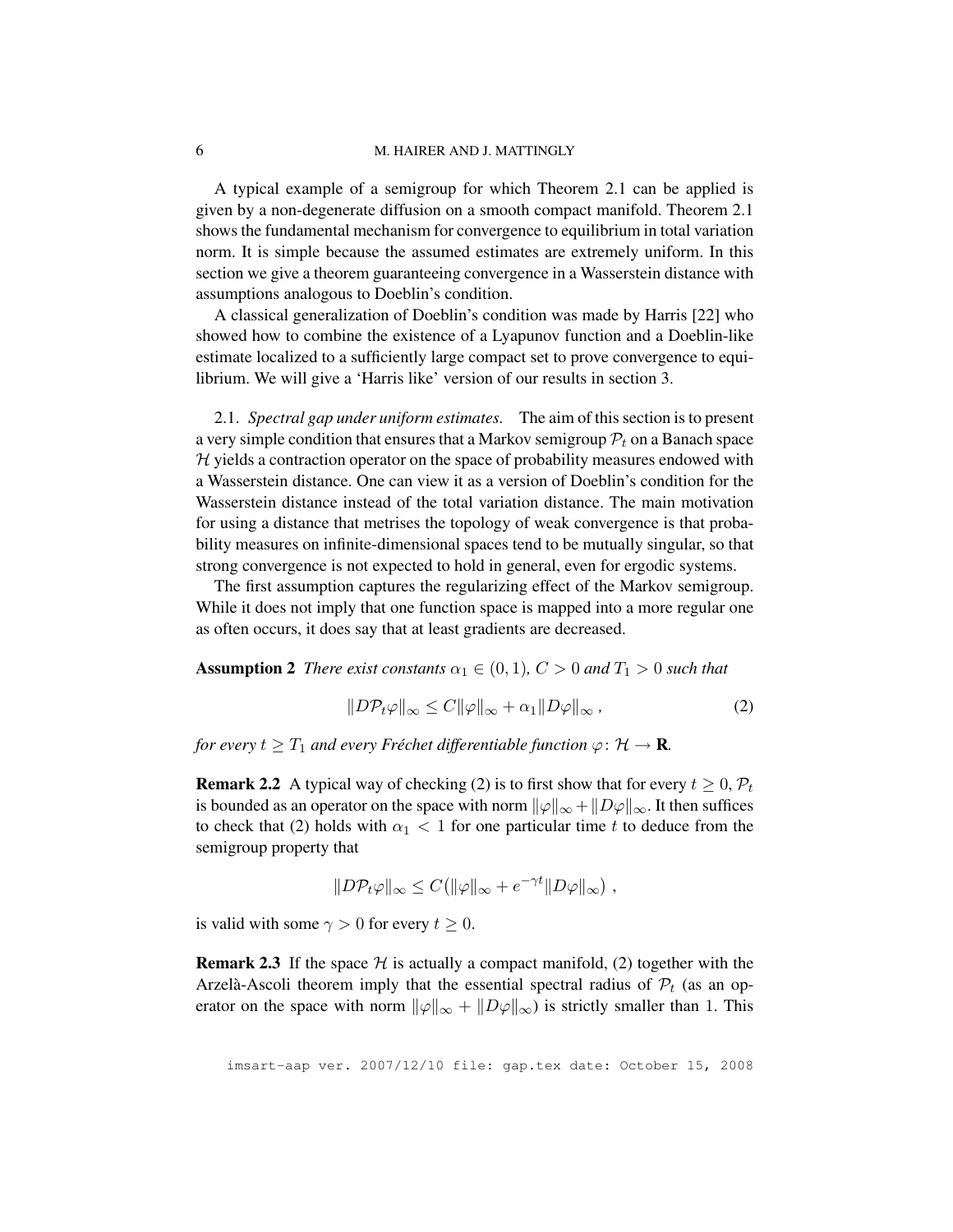is a well-known and often exploited fact<sup>2</sup> in the theory of dynamical systems. A bound like (2) is usually referred to as the Lasota-Yorke inequality [30, 31] or the Ionescu-Tulcea-Marinescu inequality [26] and is used to show the existence of absolutely continuous invariant measures when  $P_t$  is the transfer operator acting on densities. Usually, it is used with two different Hölder norm on the right-hand side. The present application with a Lipschitz norm and an infinity norm has a different flavor.

This bound alone is of course not enough in general to guarantee the uniqueness of the invariant measure. (Counterexamples with  $\mathcal{H} = S^1$ , the unit circle, can easily be constructed.) Furthermore, we are mainly interested in the case where  $H$  is not even locally compact.

In order to formulate our second assumption, we use the notation  $\mathcal{C}(\mu_1\mu_2)$ for the set of all measures  $\Gamma$  on  $\mathcal{H} \times \mathcal{H}$  such that  $\Gamma(A \times \mathcal{H}) = \mu_1(A)$  and  $\Gamma(\mathcal{H} \times A) = \mu_2(A)$  for every Borel set  $A \subset \mathcal{H}$ . Such a measure  $\Gamma$  on the product space is referred to as a coupling of  $\mu_1$  and  $\mu_2$ . We also denote by  $\mathcal{P}_t^*$  the semigroup acting on probability measures which is dual to  $\mathcal{P}_t$ . With these notations, our second assumption, which is a form of uniform topological irreducibility, reads:

**Assumption 3** *For every*  $\delta > 0$ *, there exists a*  $T_2 = T_2(\delta)$  *so that for any*  $t \geq T_2$ *there exists an*  $a > 0$  *so that* 

$$
\sup_{\Gamma\in\mathcal{C}(\mathcal{P}^*_t\delta_x,\mathcal{P}^*_t\delta_y)}\Gamma\{(x',y')\in\mathcal{H}\times\mathcal{H}: \|x'-y'\|\leq\delta\}\geq a\ ,
$$

*for every*  $x, y \in \mathcal{H}$ *.* 

Remark 2.4 Recall that the total variation distance between probability measures can be characterized as one minus the supremum over all couplings of the mass of the diagonal. Therefore, if we set  $\delta = 0$  in Assumption 3, we get  $\|\mathcal{P}_t(x, \cdot) \mathcal{P}_t(y, \cdot)$   $\Vert_{\text{TV}} \leq 1 - a$  for every x and y. By [40, Thm 16.0.2], this is equivalent to the assumption of Theorem 2.1, so that the results in this section can be viewed as an analog of Doeblin's theorem.

To measure the convergence to equilibrium, we will use the following distance function on  $H$ :

$$
d(x, y) = \min\{1, \delta^{-1} ||x - y||\},
$$
\n(3)

<sup>&</sup>lt;sup>2</sup>It can be obtained as a corollary of the fact that the essential spectral radius of an operator  $T$  can be characterised as the supremum over all  $\lambda > 0$  such that there exists a singular sequence  $\{f_n\}_{n>0}$ with  $||f_n|| = 1$  and  $||T f_n|| \ge \lambda$  for every n. A slightly different proof can be found in [23] and is directly based on the study of the essential spectral radius by Nussbaum [42]. It is however very close in spirit to the much earlier paper [26].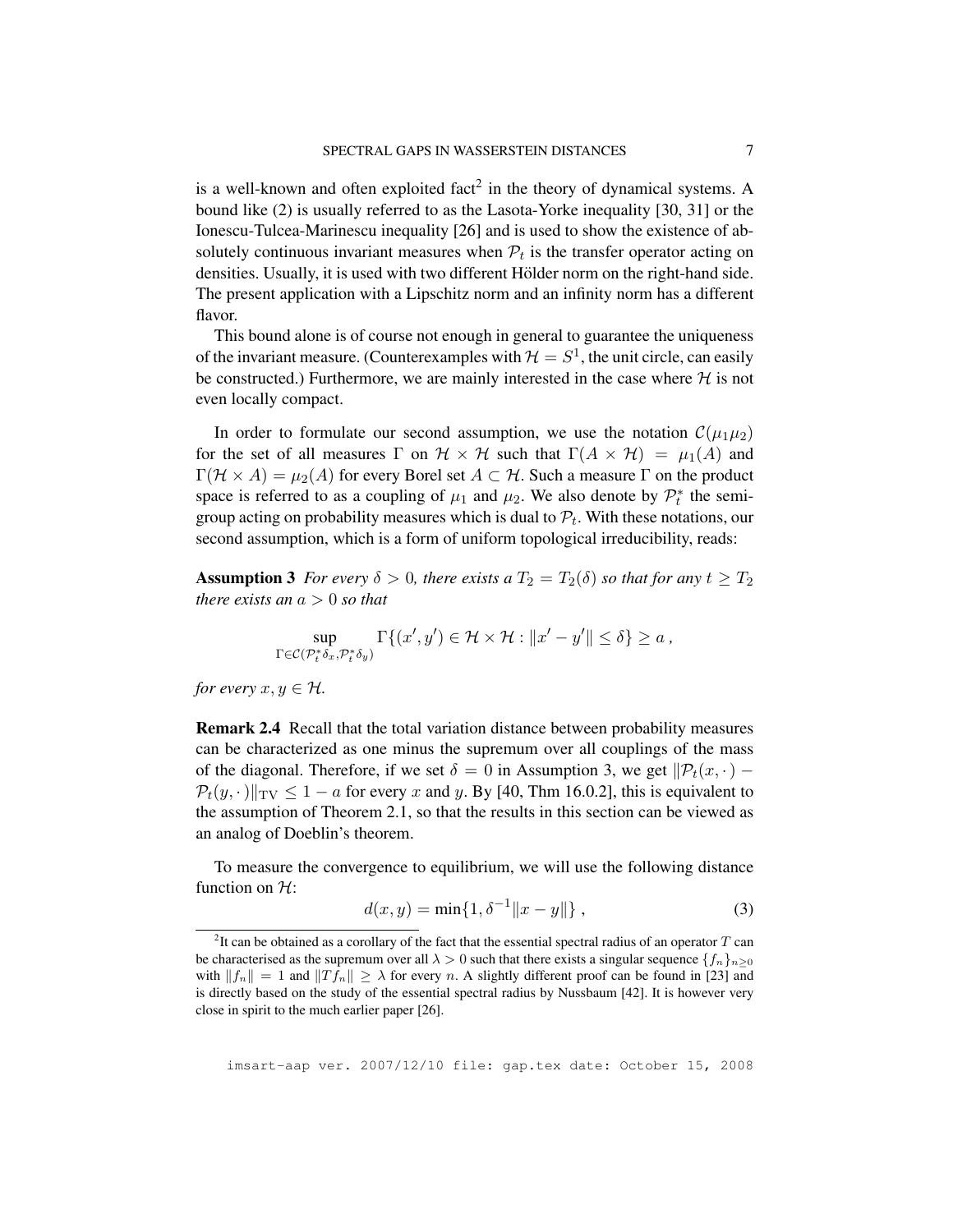where  $\delta$  is a small parameter to be adjusted later on. The distance (3) extends in a natural way to a Wasserstein distance between probability measures by

$$
d(\mu_1, \mu_2) = \sup_{\text{Lip}_d(\varphi) \le 1} \left| \int \varphi(x) \, \mu_1(dx) - \int \varphi(x) \, \mu_2(dx) \right|, \tag{4}
$$

where  $\text{Lip}_d(\varphi)$  denotes the Lipschitz constant of  $\varphi$  in the metric d. By the Monge-Kantorovich duality [44, 49], the right hand side of (4) is equivalent to

$$
d(\mu_1, \mu_2) = \inf_{\mu \in \mathcal{C}(\mu_1, \mu_2)} \int \int d(x, y) \,\mu(dx, dy) \,.
$$
 (5)

(Note that the infimum is actually achieved, see [50, Thm 4.1].) With these notations, one has the following convergence result:

**Theorem 2.5** *Let*  $(\mathcal{P}_t)_{t>0}$  *be a Markov semigroup over a Banach space*  $\mathcal H$  *satisfying Assumptions 2 and 3. Then, there exist constants*  $\delta > 0$ ,  $\alpha < 1$  *and*  $T > 0$  *such that*

$$
d(\mathcal{P}_T^*\mu_1, \mathcal{P}_T^*\mu_2) \le \alpha d(\mu_1, \mu_2), \qquad (6)
$$

*for every pair of probability measures*  $\mu_1$ ,  $\mu_2$  *on*  $\mathcal{H}$ *. In particular,*  $(\mathcal{P}_t)_{t>0}$  *has a unique invariant measure*  $\mu_{\star}$  *and its transition probabilities converge exponentially fast to*  $\mu_{\star}$ *.* 

*Proof.* We will prove the general result by first proving it for delta measures, namely

(7) 
$$
d(\mathcal{P}_t^*\delta_x,\mathcal{P}_t^*\delta_y) \le \alpha d(x,y)
$$

for all  $(x, y) \in \mathcal{H} \times \mathcal{H}$ . Once this estimate is proven, we can finish the proof of the general case by the following argument.

The Monge-Kantorovich duality yields  $Q \in \mathcal{C}(\mu_1, \mu_2)$  so that  $d(\mu_1, \mu_2)$  =  $\int d(x, y) Q(dx, dy)$ . To complete the proof observe that

$$
d(\mathcal{P}_t^*\mu_1, \mathcal{P}_t^*\mu_2) \le \int d(\mathcal{P}_t^*\delta_x, \mathcal{P}_t^*\delta_y) Q(dx, dy)
$$
  

$$
\le \alpha \int d(x, y) Q(dx, dy) = \alpha d(\mu_1, \mu_2).
$$

Let us first show that (7) holds when  $||x-y|| \leq \delta$  for some appropriately chosen  $\delta$ . Note that by (4) this is equivalent to showing that

$$
|\mathcal{P}_t\varphi(x) - \mathcal{P}_t\varphi(y)| \le \alpha d(x, y) \stackrel{\text{def}}{=} \alpha \delta^{-1} ||x - y||,
$$
 (8)

for all smooth  $\varphi$  with  $\text{Lip}_d(\varphi) \leq 1$ . Note that we can assume  $\varphi(0) = 0$ , so that this implies that  $||D\varphi||_{\infty} \leq \delta^{-1}$  and  $||\varphi||_{\infty} \leq 1$ . It follows from Assumption 2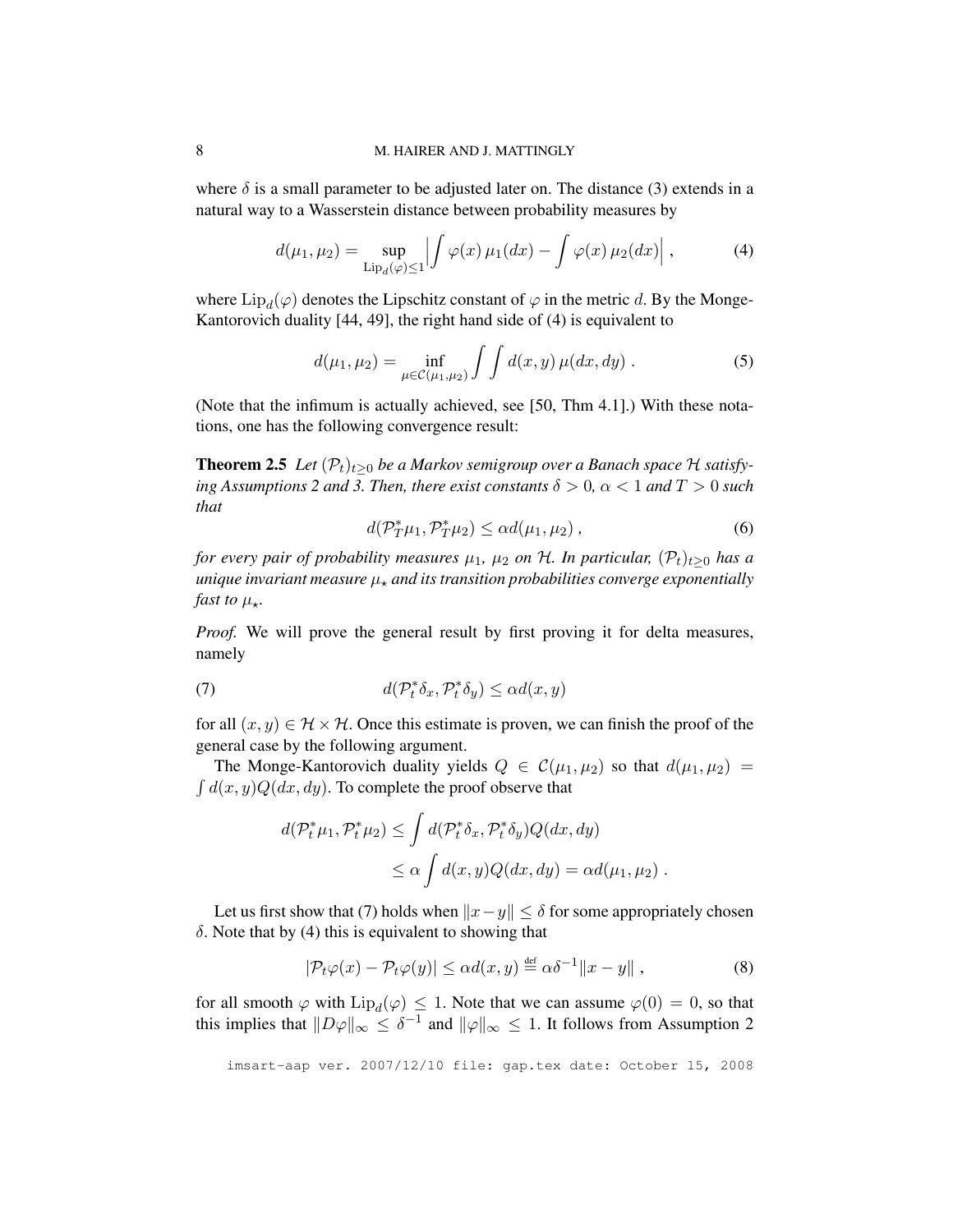that  $||D\mathcal{P}_t\varphi||_{\infty} \leq C + \alpha_1 \delta^{-1}$  for every  $t \geq T_1$ . Choosing  $\delta = (1 - \alpha_1)/(2C)$  and substituting in for C, we get  $||D\mathcal{P}_t\varphi||_{\infty} \leq \delta^{-1}(1+\alpha_1)/2$ , so that (8) holds for  $t \geq T_1$  and  $\alpha \geq (1 + \alpha_1)/2$ .

Let us now turn to the case  $||x - y|| > \delta$ . It follows from Assumption 3 that for every  $t > T_2(\delta)$  there exists a positive constant a so that for any  $(x, y) \in \mathcal{H}^2$  there exists  $\Gamma \in \mathcal{C}(\mathcal{P}_t^* \delta_x, \mathcal{P}_t^* \delta_y)$  such that  $\Gamma(\Delta_\delta) > a > 0$ , where

$$
\Delta_{\delta} = \left\{ (x', y') : ||x' - y'|| \le \frac{1}{2}\delta \right\}.
$$

Since  $d(x', y') \leq \frac{1}{2}$  $\frac{1}{2}$  on  $\Delta_{\delta}$  and  $d(x', y') \leq 1$  on the complement, one has

$$
\int d(x',y') \Gamma(dx',dy') \leq \frac{1}{2} \Gamma(\Delta_{\delta}) + 1 - \Gamma(\Delta_{\delta}) = 1 - \frac{1}{2} \Gamma(\Delta_{\delta}) \leq 1 - \frac{a}{2}.
$$

Since we are in the setting  $d(x, y) = 1$ , this implies that when  $||x - y|| > \delta$ ,

$$
|\mathcal{P}_t\varphi(x) - \mathcal{P}_t\varphi(y)| \le \alpha d(x, y)
$$

holds for  $\alpha \geq 1 - \frac{a}{2}$  $\frac{a}{2}$  and  $t \geq T_2(\delta)$ .

Setting  $\alpha = \max\{1 - \frac{a}{2}\}$  $\frac{a}{2}, \frac{1}{2}$  $\frac{1}{2}(1+\alpha_1)$ } and  $T = \max\{T_1, T_2(\delta)\}\)$  completes the proof.  $\Box$ 

**Corollary 2.6** *Let*  $\mathcal{P}_t$  *be as in Theorem 2.5. Then, there exist constants*  $\alpha < 1$  *and* T > 0 *such that*

$$
\|\mathcal{P}_T\varphi - \mu_\star\varphi\|_{1,\infty} \le \alpha \|\varphi\|_{1,\infty}, \quad \|\varphi\|_{1,\infty} = \sup_{x \in \mathcal{H}} \left( |\varphi(x)| + \|D\varphi(x)\| \right), \quad (9)
$$

*for every Fréchet differentiable function*  $\varphi$ :  $\mathcal{H} \rightarrow \mathbf{R}$ *.* 

*Proof.* Define  $d_1(x, y) = 1 \land ||x - y||$ . Since d is equivalent to  $d_1$ , (6) still holds for arbitrary  $\alpha$  (but with a different value for T) with d replaced by  $d_1$ . The claim then follows from the Monge-Kantorovich duality, noting that  $\text{Lip}_{d_1}(\varphi) \leq 2||\varphi||_{1,\infty}$ and, for functions  $\varphi$  with  $\int \varphi(x) \mu_{\star}(dx) = 0$ ,  $\|\varphi\|_{1,\infty} \leq \text{Lip}_{d_1}(\varphi)$ .  $\Box$ 

2.2. *A more pathwise perspective.* In [37, 20, 38], the authors advocated a pathwise point of view which explicitly constructed coupled versions of the process starting from two different initial conditions in such a way that the two coupled processes converged together exponentially fast. This point of view is very appealing as it conveys a lot of intuition; however, writing down the details can become a bit byzantine. Hence the authors prefer the arguments given in the preceding section for their succinctness and ease of verification. Nonetheless, the calculations of the present section provided the intuition which guided the previous section;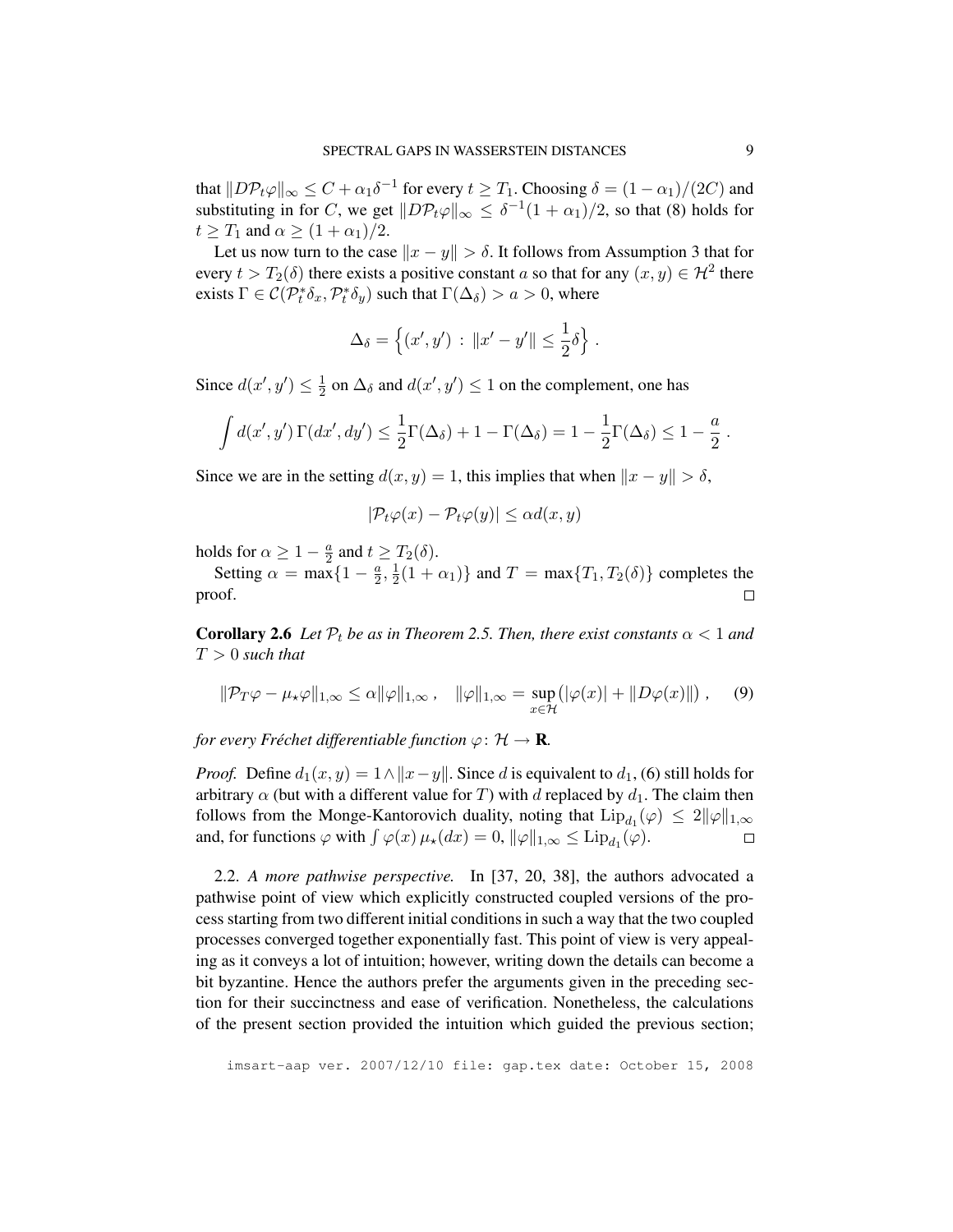### 10 M. HAIRER AND J. MATTINGLY

and hence, we find it instructive to present them. As none of the rest of the paper uses any of the calculations from this section, we do not provide all of the details. Our goal is to show how the estimates from the previous section can be used to construct an explicit coupling in which the expectation of the distance between the trajectories starting from  $x_0$  and  $y_0$  converges to zero exponentially in time.

Fix a  $t \ge \max(T_1, T_2)$  where  $T_1$  and  $T_2$  are the constants in Assumptions 2 and 3. Fix  $\delta \geq 0$  we did in the proof of Theorem 2.5. Now for  $k = 0, 1, \cdots$  define the following sequence of stopping times

$$
r_k = \inf\{m \ge s_{k-1} : m \in \mathbf{N}, ||x_{mt} - y_{mt}|| \le (1 - \alpha_1)\delta\},\,
$$
  

$$
s_k = \inf\{m \ge r_k : m \in \mathbf{N}, ||x_{mt} - y_{mt}|| > \delta\}
$$

where  $s_{-1} = 0$  by definition.

If  $n \in [r_k, s_k)$ , let the distribution of  $(x_{t(n+1)}, y_{t(n+1)})$  be given by a coupling which minimizes the  $\mathbf{E}d(x_{t(n+1)}, y_{t(n+1)})$ . Hence choosing  $\delta = (1-\alpha_1)/(2C)$  and  $\alpha \in ((1 + \alpha_1)/2, 1)$  as in the paragraph below equation (8), Monge-Kantorovich duality gives that

$$
\mathbf{E}\big(d(x_{t(n+1)}, y_{t(n+1)}) \mid (x_{tn}, y_{tn})\big) \le \alpha \delta^{-1} \|x_{tn} - y_{tn}\| \tag{10}
$$

provided  $n \in [r_k, s_k)$ . Given a random variable X and events A and B, for notational convenience, we define  $\mathbf{E}(X; A) = \mathbf{E}(X\mathbf{1}_A)$  and  $\mathbf{P}(A; B) = \mathbf{E}(\mathbf{1}_A\mathbf{1}_B)$ where  $1_A$  is the indicator function on the event A. Observe that if  $||x_0 - y_0|| \le$  $(1 - \alpha_1)\delta$ , then

(11) 
$$
\mathbf{E}(\|x_{t(n+1)} - y_{t(n+1)}\|; s_1 > n+1 | (x_{tn}, y_{tn})) \leq \alpha \|x_{tn} - y_{tn}\| \mathbf{1}_{s_1 > n}
$$

which implies that

$$
\mathbf{E}(\|x_{t(n+1)} - y_{t(n+1)}\|; s_1 > n+1) \leq \alpha^{n+1} \|x_0 - y_0\|.
$$

From this we see that as long as x and y stay in a  $\delta$  ball of each other, they will converge towards each other exponentially in expectation.

Observe furthermore that

$$
\delta \mathbf{P}(s_1 = n) = \delta \mathbf{P}(\|x_{tn} - y_{tn}\| > \delta; s_1 > n - 1)
$$
  
\n
$$
\leq \delta \mathbf{E}(d(x_{tn}, y_{tn}); s_1 > n - 1)
$$
  
\n
$$
= \delta \mathbf{E}(\mathbf{E}(d(x_{tn}, y_{tn}) | (x_{t(n-1)}, y_{t(n-1)})); s_1 > n - 1)
$$
  
\n
$$
\leq \alpha \mathbf{E}(\|x_{t(n-1)} - y_{t(n-1)}\|; s_1 > n - 1) \leq \alpha^n \|x_0 - y_0\|,
$$

where we used (10) to go to from the third to the last line. Hence, assuming that  $||x_0 - y_0|| \leq (1 - \alpha)\delta,$ 

(12) 
$$
\mathbf{P}(s_1 > n) = 1 - \sum_{k=1}^{n-1} \mathbf{P}(s_1 = k) > 1 - \alpha,
$$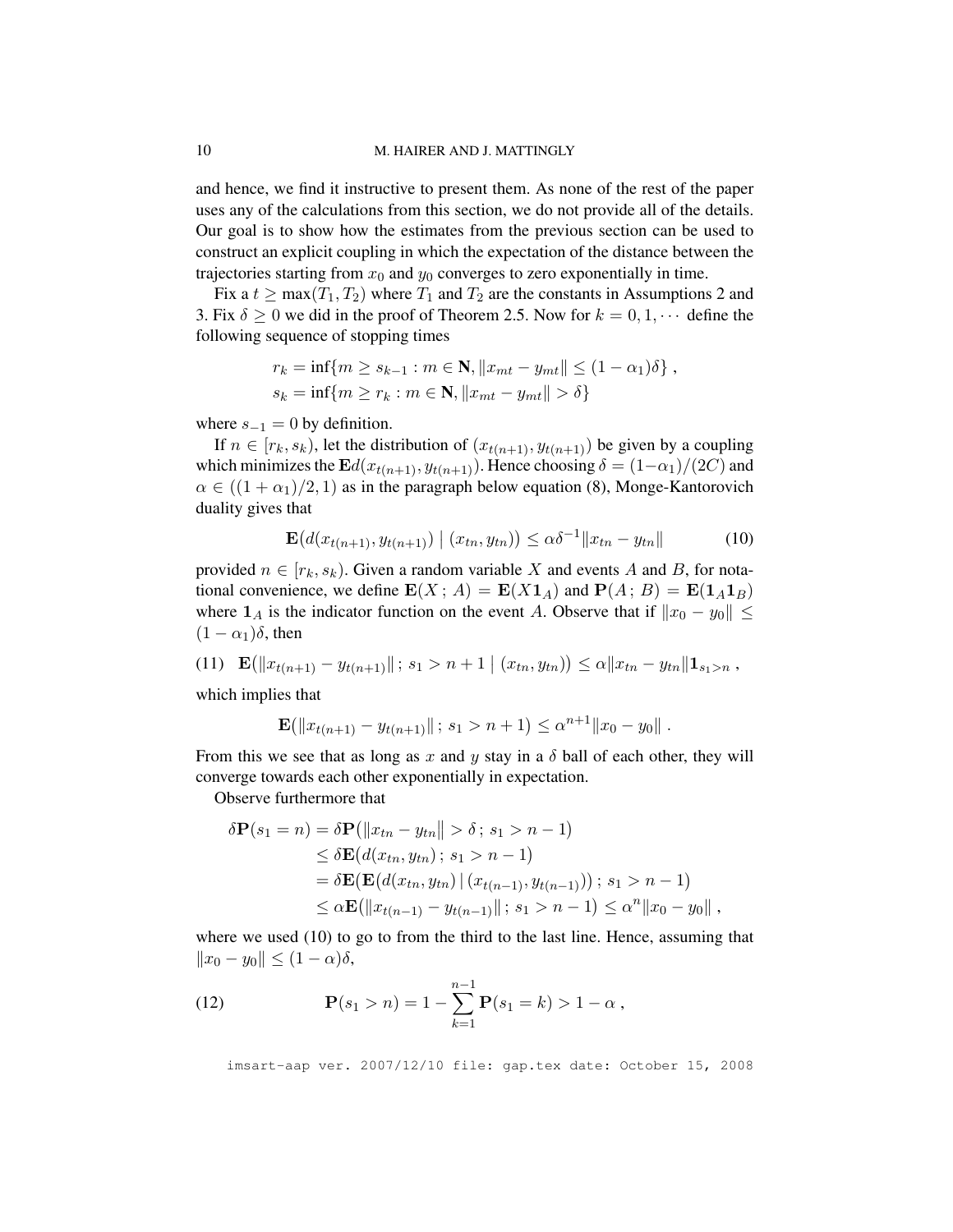so that  $P(s_1 < \infty) \leq \alpha < 1$ . This shows that there is a positive chance that the two paths will indeed stay at distance less than  $\delta$  from each other for all time.

All of the above calculations were predicated on the fact that  $x_0$  and  $y_0$  were initially less than  $(1-\alpha)\delta$  apart. On the other hand, for  $n \in [s_{k-1}, r_k)$ , Assumption 3 guarantees that there exists a coupling for  $(x_{t(n+1)}, y_{t(n+1)})$  so that

$$
\mathbf{P}\Big(\|x_{t(n+1)}-y_{t(n+1)}\|\leq (1-\alpha)\delta\mid (x_{tn},y_{tn})\Big)\geq a,
$$

for some fixed  $a > 0$ . This shows that  $P(r_1 > n) \le (1 - a)^n$ , so that the two paths will enter a  $(1-\alpha)\delta$  ball of each other at a random time which has an exponentially decaying tail. We now sketch how to put these observations together more formally.

Let  $d_1(x, y) = 1 \wedge ||x - y||$  and define  $\tau = \inf\{k : s_{k+1} = \infty\}$ . We now combine the above estimates to sketch to proof of the exponential convergence to 0 of  $\mathbf{E}d_1(x_{nt}, y_{nt})$ . There are a few subtle issues arising from the fact that  $\tau$  is not adapted to the natural filtration of the process, and we refer the interested reader to [20, 38, 43] for examples on how to circumvent these technicalities by a specific construction of  $(x_{nt}, y_{nt})$ . Since our goal is only to sketch the argument, we do not concern ourselves with these issues here.

Observe that for any  $\beta \in (0, 1)$ 

$$
\mathbf{E}d_1(x_{nt}, y_{nt}) \leq \mathbf{E}(d_1(x_{nt}, y_{nt}); r_\tau \leq n/2) + \mathbf{P}(\tau > \beta n) + \mathbf{P}(\tau < \beta n; r_\tau > n/2).
$$

The first term decays exponentially fast in n by  $(11)$ , since the paths are guaranteed to be at distance less then  $\delta$  on the time interval  $[n/2, n]$ . The second term is bounded by  $\alpha^{\beta n}$  from the estimate  $\mathbf{P}(s_1 < \infty) \leq \alpha$ . Recall that the parameter  $\beta$  is still free. Using the estimates from the preceding paragraph, it can be show that for β small enough the probability  $P(τ < βn; r<sub>τ</sub> > n/2)$  has exponentially decaying tails since the random variable  $r_{k+1} - r_k$  has exponentially decaying tails when restricted to the set where  $s_k < \infty$ .

3. Spectral gap under a Lyapunov structure. There are situations (the stochastic Navier-Stokes equations being a prime example), where it is not possible to verify Assumptions 2 and 3 in such a uniform way. The present section is an attempt to circumvent this by assuming that the system possesses a type of Lyapunov structure that compensates for the lack of uniformity of these estimates. The relationship between the results of the previous section and those of this section is analogous to the relationship between Doeblin's condition mentioned in the last section and Harris' conditions [22, 16, 40]. While the assumptions given in this section are heavily influenced by the known *a priori* bounds on the dynamics of the two-dimensional Navier-Stokes equations, we suspect the result will be useful more widely.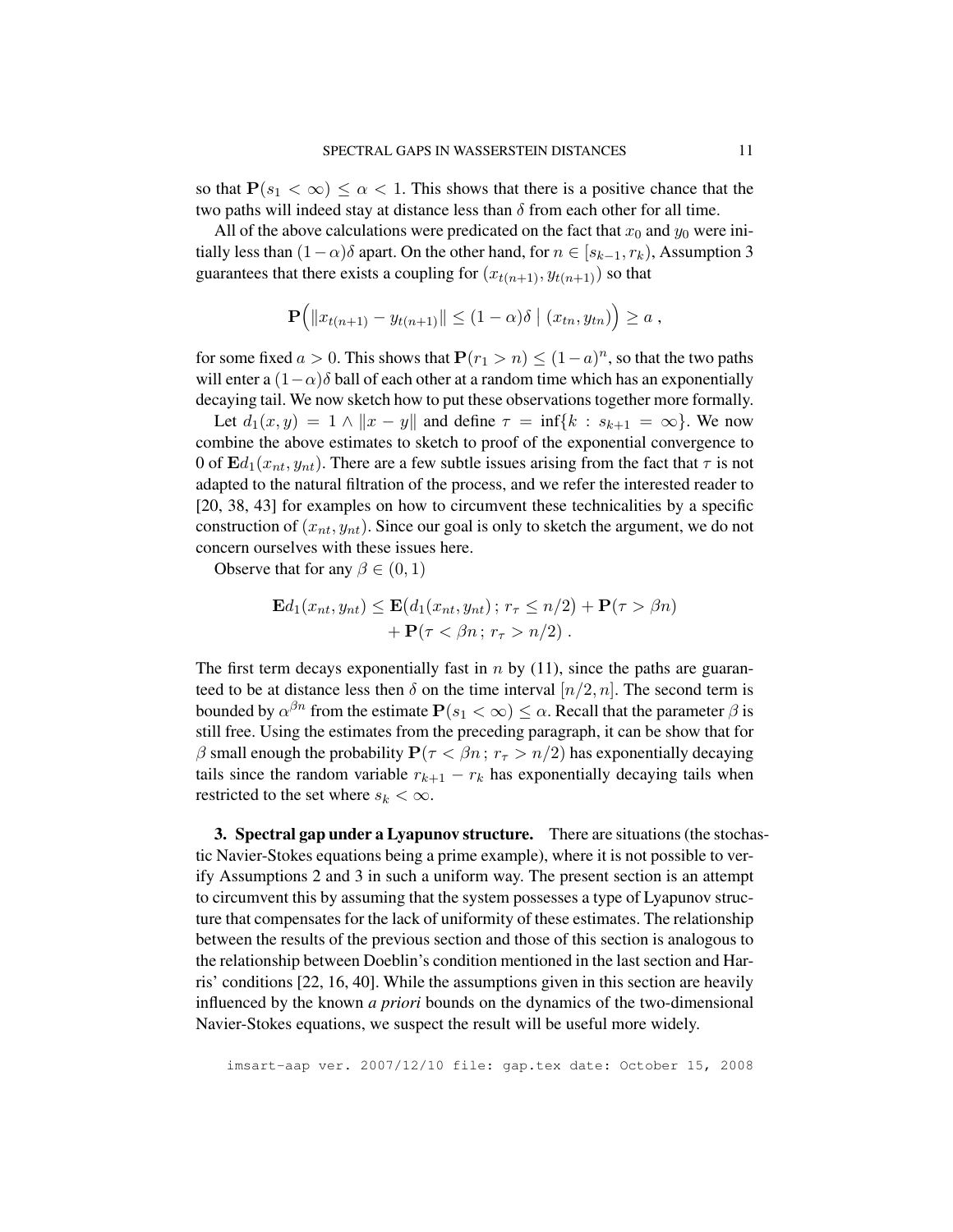Throughout this section and the remainder of this article, we assume that we are given a random flow  $\Phi_t$  on a Banach space  $\mathcal{H}$ . We will assume that the map  $x \mapsto \Phi_t(\omega, x)$  is  $C^1$  for almost every element  $\omega$  of the underlying probability space. We will denote by  $D\Phi_t$  the Fréchet derivative of  $\Phi_t(\omega, x)$  with respect to x.

Our first assumption is a strong type of Lyapunov structure on the flow:

**Assumption 4** *There exists a continuous function*  $V : \mathcal{H} \to [1, \infty)$  *with the following properties:*

*1. There exist two strictly increasing continuous functions* V <sup>∗</sup> *and* V<sup>∗</sup> *from*  $[0, \infty) \rightarrow [1, \infty)$  *so that* 

(13) 
$$
V_*(\|x\|) \le V(x) \le V^*(\|x\|)
$$

*for all*  $x \in \mathcal{H}$  *and such that*  $\lim_{a \to \infty} V_*(a) = \infty$ *. 2. There exist constants C and*  $\kappa \geq 1$  *such that* 

$$
aV^*(a) \le CV_*^{\kappa}(a) ,\qquad (14)
$$

*for every*  $a > 0$ *.* 

*3. There exist a positive constant* C,  $r_0 < 1$ , a decreasing function  $\xi : [0,1] \rightarrow$  $[0, 1]$  *with*  $\xi(1) < 1$  *such that for every*  $h \in \mathcal{H}$  *with*  $||h|| = 1$ 

$$
\mathbf{E}V^{r}(\Phi_t(x))(1+\|D\Phi_t(x)h\|) \le CV^{r\xi(t)}(x),\tag{15}
$$

*for every*  $x \in \mathcal{H}$ *, every*  $r \in [r_0, 2\kappa]$ *, and every*  $t \in [0, 1]$ *.* 

Remark 3.1 It follows from (15) and Jensen's inequality that there exists a constant  $\tilde{C}$  such that

$$
\mathbf{E}V^{r}(\Phi_t(x)) \leq \tilde{C}V^{r\xi(1)^{[t]}\xi(t-[t])}(x) \stackrel{\text{def}}{=} \tilde{C}V^{r\xi(t)}(x) ,\qquad (16)
$$

for every  $t > 0$  and every  $r \in [0, 2\kappa]$ , where  $[t]$  is the greatest integer smaller than t. In the last equality, we have extended the definition of  $\xi$  to values of t in  $[0, \infty)$ .

For  $r \in (0, 1]$ , we introduce a family of distances  $\rho_r$  on H by

$$
\rho_r(x,y) = \inf_{\gamma} \int_0^1 V^r(\gamma(t)) \|\dot{\gamma}(t)\| dt,
$$

where the infimum runs over all paths  $\gamma$  such that  $\gamma(0) = x$  and  $\gamma(1) = y$ .

In the interest of brevity, we will write  $\rho$  for  $\rho_1$ . The main consequence of Assumption 4 used in this paper is that, via the distance function  $\rho_r$ , it also induces a kind of Lyapunov structure on the two-point dynamics: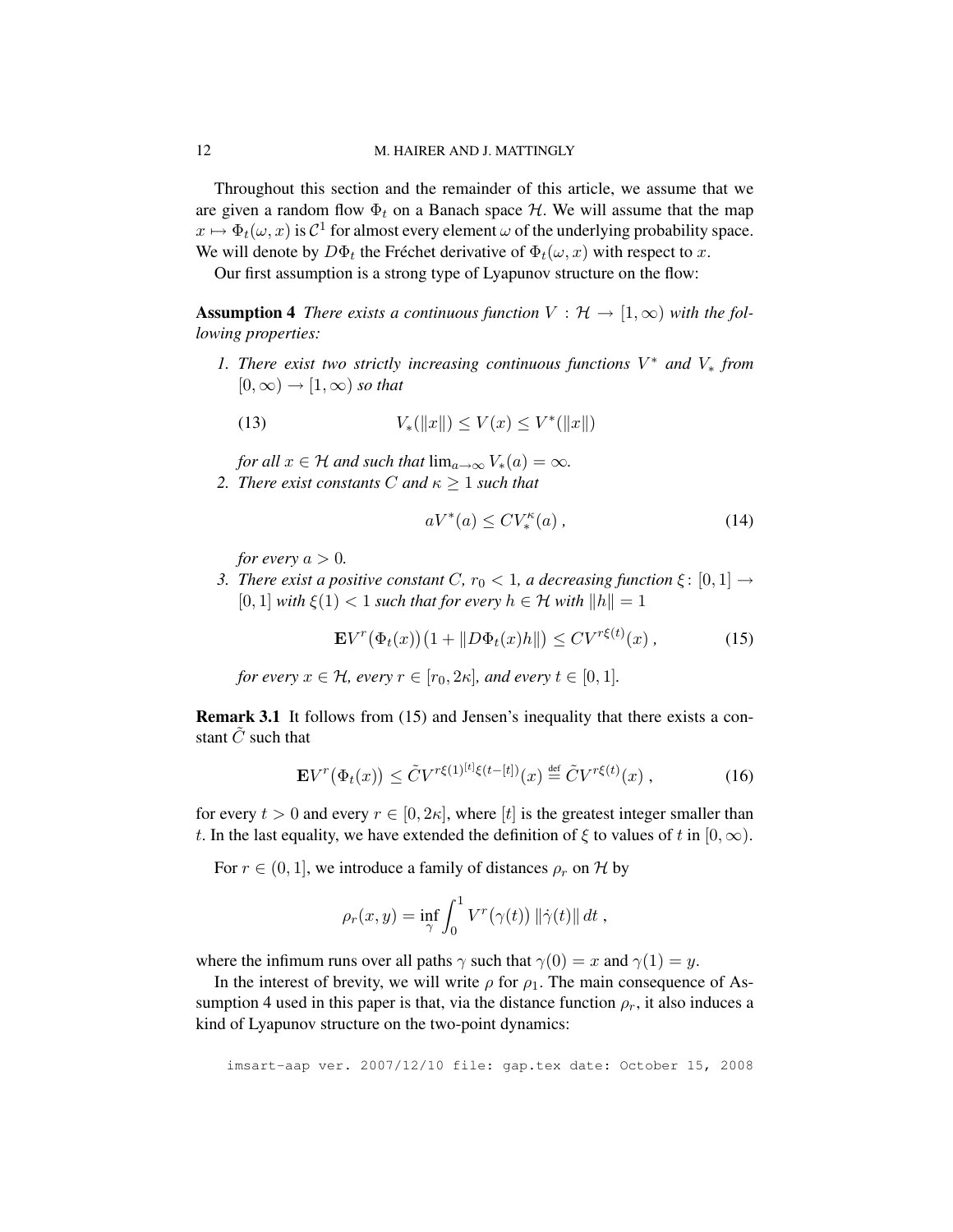**Lemma 3.2** Assume that  $\Phi_t$  is as above and that Assumption 4 holds. Then, for *every*  $r \in [r_0, 1]$ *, there exist constants*  $\alpha \in (0, 1)$  *and*  $C, K > 0$  *such that* 

$$
\mathbf{E}\rho_r(\Phi_t(x), \Phi_t(y)) \le C\rho_r(x, y),
$$
  
\n
$$
\mathbf{E}\rho_r(\Phi_n(x), \Phi_n(y)) \le \alpha^n \rho_r(x, y) + K,
$$
\n(17)

*for every*  $n \in \mathbb{N}$ , every  $t \in [0,1]$ , and every pair  $(x, y) \in \mathcal{H}^2$ .

*Proof.* It suffices to show the second inequality in (17) for  $n = 1$ , since the other cases follow by iteration. Fix any  $\epsilon > 0$  and fix a curve  $\gamma$  connecting x to y such that

(18) 
$$
\rho_r(x,y) \leq \int_0^1 V^r(\gamma(t)) \|\dot{\gamma}(t)\| dt \leq \rho_r(x,y) + \epsilon
$$

and denote  $\tilde{\gamma}(s) = \Phi_t(\gamma(s))$  for some  $t \in [0, 1]$ . We then have

$$
\mathbf{E}\rho_r(\Phi_t(x), \Phi_t(y)) \le \mathbf{E} \int_0^1 V^r(\tilde{\gamma}(s)) \|\dot{\tilde{\gamma}}(s)\| ds
$$
  
\n
$$
\le \mathbf{E} \int_0^1 V^r(\tilde{\gamma}(s)) \|D\Phi_t(\gamma(s))\dot{\gamma}(s)\| ds
$$
  
\n
$$
\le C \int_0^1 V^{r\xi(t)}(\gamma(s)) \|\dot{\gamma}(s)\| ds \le C\rho_r(x, y) + C\epsilon
$$

where the last inequality uses the fact that  $\xi(t) \leq 1$  by assumption. Since  $\epsilon$  was arbitrary and C independent of  $\epsilon$  this yields the first bound in (17). Let now R be sufficiently large so that  $CV^{r\xi(1)}(x) \le \alpha V^{r}(x)$  for every x with  $|x| \ge R$ . Such an R exists since  $V_{\star}$  tends to infinity. This yields

$$
\mathbf{E}\rho_r(\Phi_1(x),\Phi_1(y)) \le \alpha \rho_r(x,y) + CV^*(R) \int_0^1 \mathbf{1}_{B(R)}(\gamma(s)) \|\dot{\gamma}(s)\| \, ds + \epsilon \,, \tag{19}
$$

where we denoted by  $B(R)$  the ball of radius R in H centered at the origin. Note now that

$$
\int_0^1 {\bf 1}_{B(R)}(\gamma(s))\|\dot\gamma(s)\|\,ds \leq 2R \Big(\frac{V^*(R)}{V_*(0)}\Big)^r + \epsilon\;,
$$

since one could otherwise replace the corresponding piece of curve by a straight line and obtain a value which differed from  $\rho_r(x, y)$  by more then  $\epsilon$ . Plugging this into (19) and again recalling the  $\epsilon$  was arbitrary concludes the proof.  $\Box$ 

Our next assumption is a type of gradient inequality for the Markov semigroup  $P_t$  on H generated by the flow  $\Phi_t$ . In practice, this inequality can be verified if the system is hypoelliptic, in the sense of Hörmander, (or effectively elliptic) and has suitable dissipative properties, but this is a hard task in general. (see [21] for a discussion of hypoellipticity and effectively ellipticity in the setting of the 2D Navier Stokes equations.)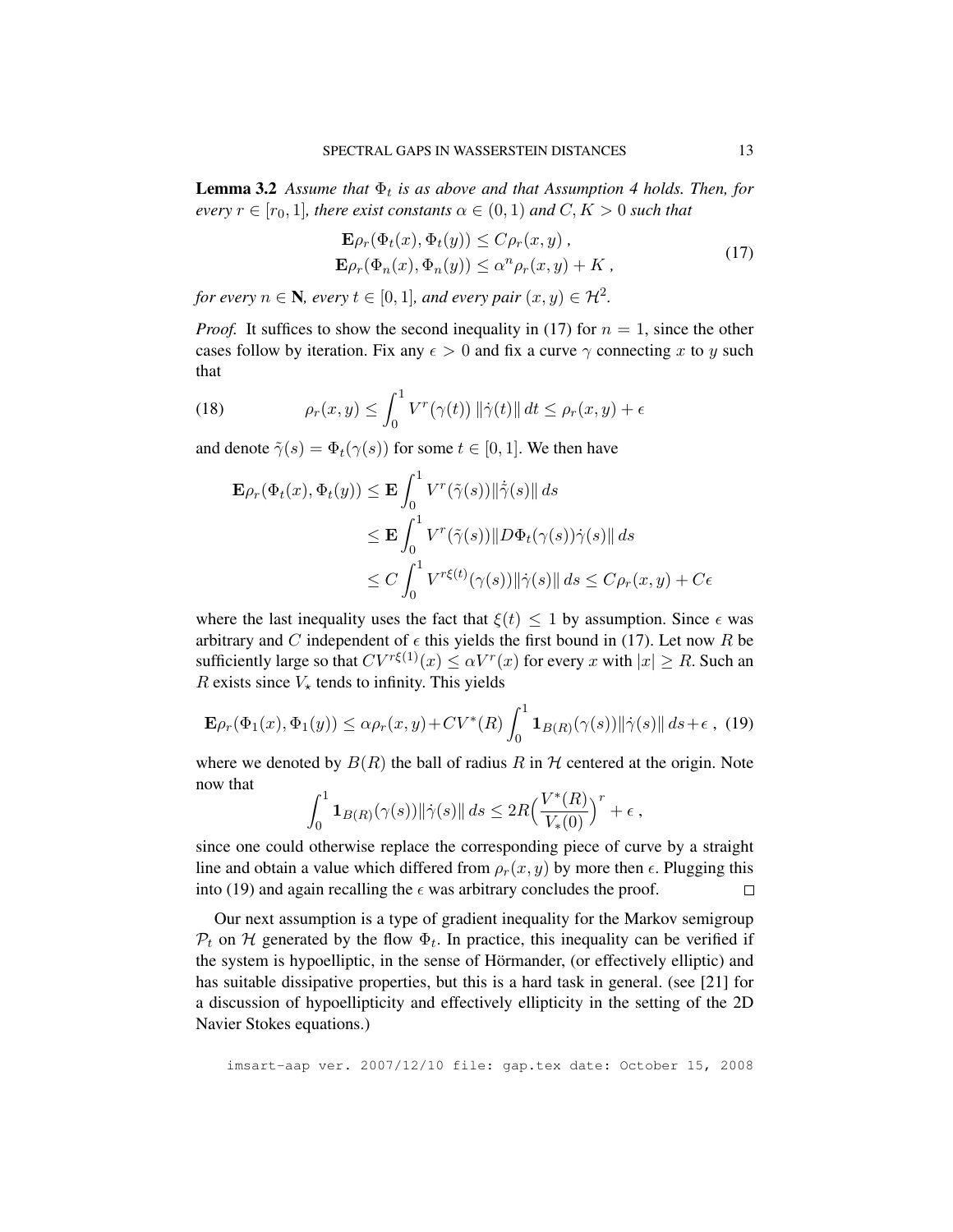**Assumption 5** *There exists a*  $C_1 > 0$  *and*  $p \in [0, 1)$  *so that for every*  $\alpha \in (0, 1)$ *there exists positive*  $T(\alpha)$  *and*  $C(\alpha)$  *with* 

$$
||D\mathcal{P}_t\varphi(x)|| \le C_1 V^p(x) \Big( C(\alpha) \sqrt{(\mathcal{P}_t|\varphi|^2)(x)} + \alpha \sqrt{(\mathcal{P}_t||D\varphi||^2)(x)} \Big), \quad (20)
$$

*for every*  $x \in \mathcal{H}$  *and*  $t > T(\alpha)$ *.* 

Remark 3.3 While (20) is reminiscent of gradient estimates of the type considered in [4], there does not seem to be an obvious link between the two approaches. The main reason is that (20) is really a statement about the long-time behavior of  $\mathcal{P}_t$ whereas the bounds in [4] are statements about the short time behavior of  $\mathcal{P}_t$ .

Our final assumption is a relatively weak form of irreducibility:

**Assumption 6** *Given any*  $C > 0$ ,  $r \in (0, 1)$  *and*  $\delta > 0$ *, there exists a*  $T_0$  *so that for any*  $T \geq T_0$  *there exists an*  $a > 0$  *so that* 

$$
\inf_{|x|,|y|\leq C}\ \sup_{\Gamma\in\mathcal{C}(\mathcal{P}_T^*\delta_x,\mathcal{P}_T^*\delta_y)}\Gamma\{(x',y')\in\mathcal{H}\times\mathcal{H}: \rho_r(x',y')<\delta\}\geq a\;.
$$

The main result of the present article is that under these conditions, one has uniform exponential convergence of the transition probabilities  $\mathcal{P}_t(x, \cdot)$  to the (unique) invariant measure of the system:

**Theorem 3.4** Let  $\Phi_t$  be a stochastic flow on a Banach space  $H$  which is almost surely  $C^1$  and satisfies Assumption 4. Denote by  $\mathcal{P}_t$  the corresponding Markov *semigroup and assume that it satisfies Assumptions 5 and 6. Then, there exist positive constants* C *and* γ *such that*

$$
\rho(\mathcal{P}_t^*\mu_1, \mathcal{P}_t^*\mu_2) \le C e^{-\gamma t} \rho(\mu_1, \mu_2) ,\qquad (21)
$$

*for every*  $t \geq 0$  *and any two probability measures*  $\mu_1$  *and*  $\mu_2$  *on*  $\mathcal{H}$ *.* 

Since the space of probability measures  $\mu$  on H such that  $\rho(\mu, \delta_0) < \infty$  is complete for the topology induced by  $\rho$  (see for example [49]), (21) immediately yields

Corollary 3.5 *Under the assumptions of Theorem 3.4, there exists a unique invari*ant probability measure  $\mu_{\star}$  for  $\mathcal{P}_{t}$ .

Before we turn to the proof of Theorem 3.4, we give a statement that is equivalent, but involves the semigroup acting on observables instead of the semigroup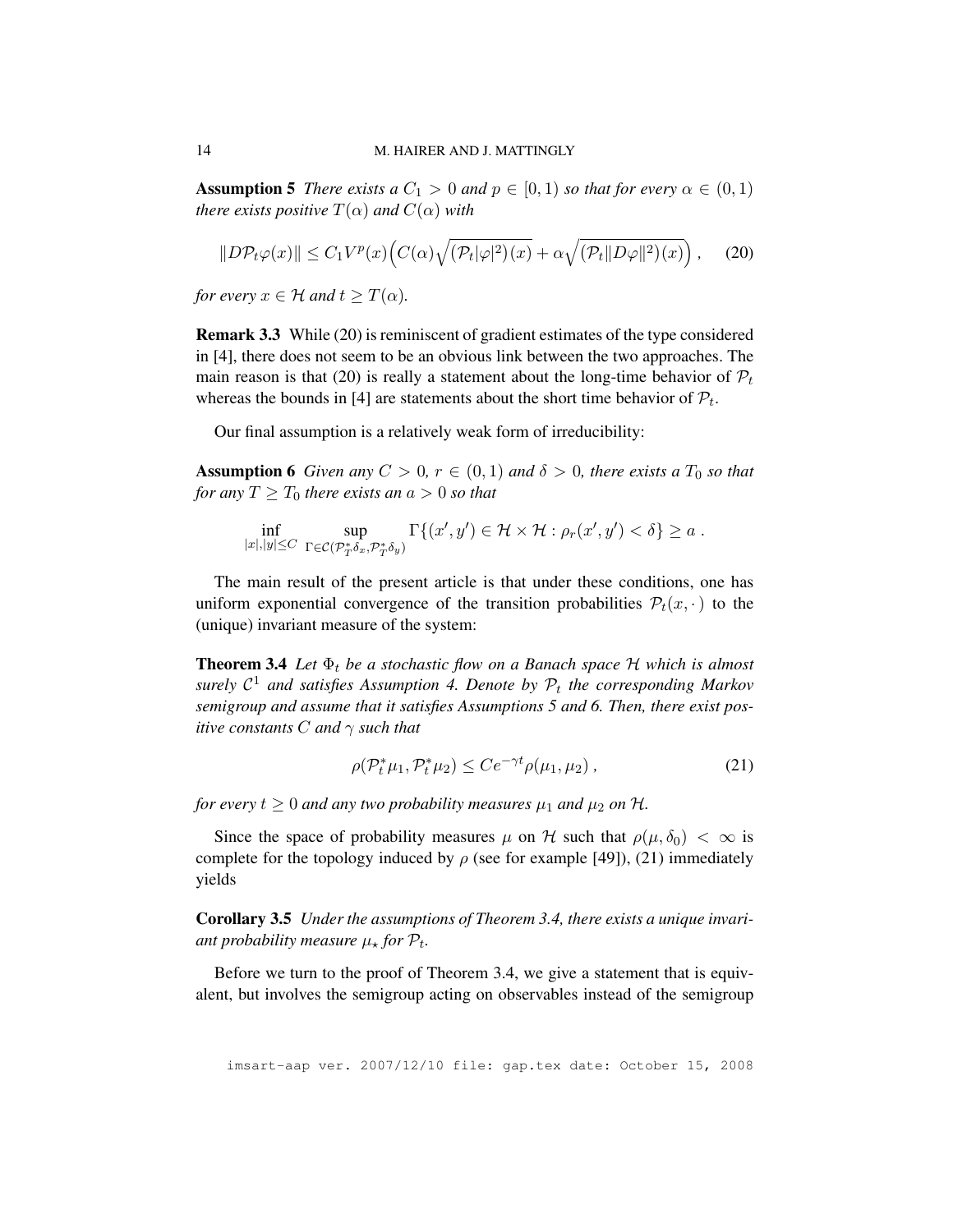acting on measures. Since in this setting the semigroup  $P_t$  possesses an invariant measure  $\mu_{\star}$ , we can define the norm

$$
\|\varphi\|_{\rho} = \sup_{x \neq y} \frac{|\varphi(x) - \varphi(y)|}{\rho(x, y)} + \left| \int_{\mathcal{H}} \varphi(x) \mu_{\star}(dx) \right|.
$$
 (22)

An alternative definition of this norm is given in Lemma 4.2 in the next section.

Recall that we also make an abuse of notation by defining the projection operator  $\mu_{\star}$  by  $\mu_{\star}\varphi = \int_{\mathcal{H}} \varphi(y)\mu_{\star}(dy)$ . With these notations, we have the following statement, which is the dual statement of Theorem 3.4:

**Theorem 3.6** Let  $P_t$  be as in Theorem 3.4. Then, there exist constants  $\gamma > 0$  and  $C > 0$  *such that* 

$$
\|\mathcal{P}_t\varphi-\mu_\star\varphi\|_\rho\leq Ce^{-\gamma t}\|\varphi-\mu_\star\varphi\|_\rho\,,
$$

*for every Fréchet differentiable function*  $\varphi$ :  $\mathcal{H} \to \mathbf{R}$  *and every*  $t > 0$ *.* 

**Remark 3.7** This implies that the spectrum of  $\mathcal{P}_t - \mu_{\star}$  as an operator on the space of Fréchet differentiable functions with finite  $\|\cdot\|_{\rho}$ -norm is contained in the disk of radius  $e^{-\gamma t}$  around 0. Alternatively,  $\mu_{\star}$  is an eigenvector for  $\mathcal{P}_t^*$  with eigenvalue 1. All other eigenvectors have real part whose magnitude is at most  $e^{-\gamma t}$ . This is the gap referred to in the title of the article.

*Proof.* Since  $\|\mathcal{P}_t\varphi - \mu_\star\varphi\|_{\rho} = \|\mathcal{P}_t(\varphi - \mu_\star\varphi)\|_{\rho}$ , we can assume without loss of generality that  $\mu_{\star}\varphi = 0$ . The claim then follows immediately from the fact that

$$
|\mathcal{P}_T\varphi(x)-\mathcal{P}_T\varphi(y)|\leq \|\varphi\|_{\rho}\rho(\mathcal{P}_T^*\delta_x,\mathcal{P}_T^*\delta_y)\leq C\|\varphi\|_{\rho}e^{-\gamma t}\rho(x,y)\;,
$$

where the last inequality follows from Theorem 3.4. dividing both sides by  $\rho(x, y)$ and taking the supremum over  $x$  and  $y$  concludes the proof.  $\Box$ 

3.1. *Proof of Theorem 3.4.* The proof of Theorem 3.4 is technically very simple but relies on a trick, which consists in considering instead of  $\rho$  a distance d which is equivalent to  $\rho$  but behaves like a large constant times  $\rho_r$  for nearby points and like a small constant times  $\rho$  for points that are far apart.

More precisely, given three constants  $\delta > 0$ ,  $r \in [r_0, 1)$  and  $\beta \in (0, 1)$  to be determined later, we define

$$
d(x,y) = \left(1 \wedge \frac{\rho_r(x,y)}{\delta}\right) + \beta \rho(x,y) .
$$

Note that d is indeed equivalent to  $\rho$  since  $\rho_r \leq \rho$  and therefore

$$
\beta \rho(x, y) \le d(x, y) \le (\delta^{-1} + \beta) \rho(x, y) .
$$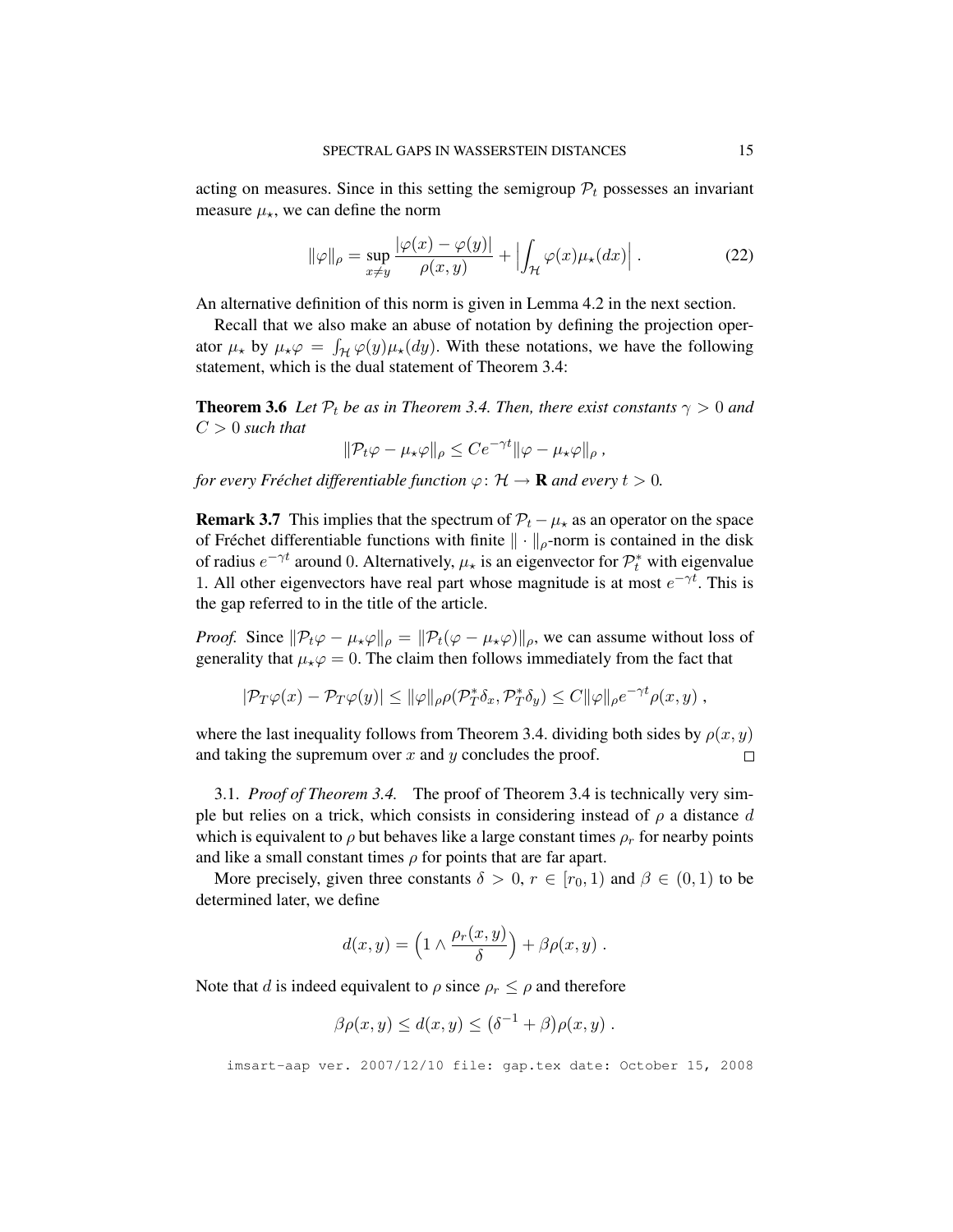However, d is much better than  $\rho$  in capturing the geometry of the bounds available to us. This will allow us to proceed in a way similar to Section 2. This time, we will consider separately three cases. The first case,  $\rho \ge K_{\star}$ ,  $\rho_r \ge \delta$ , will be treated by using the Lyapunov structure given by Lemma 3.2. The second case,  $\rho_r < \delta$ , will be treated by using the gradient estimate of Assumption 5. Finally, the last case,  $\rho < K_{\star}, \rho_r \geq \delta$ , will be treated using the irreducibility of Assumption 6. Lemma 3.9 is like the first part of the proof of Theorem 2.5 and Lemma 3.10 is like the second part. The first makes use of the local contraction guaranteed by Assumption 5. The second covers intermediate scales and uses Assumption 6 to ensure that the two points move close together some of the time to obtain a contraction estimate. Lemma 3.8 covers points far from the center of the space. Because of the weighting of the distance function by the Lyapunov function, there is contraction if the distant points simply move towards the center of the space.

The following three lemmas provide rigorous formulations of these claims.

**Lemma 3.8** In the setting of Theorem 3.4, there exists a constant  $K_{\star}$  such that *for every*  $\delta > 0$ *, every*  $\beta \in (0,1)$ *, and every*  $r \in [r_0,1)$  *there exists a constant*  $\alpha_1 \in (0,1)$  *such that* 

$$
\begin{aligned}\n\rho(x,y) &\ge K_\star \\
\rho_r(x,y) &\ge \delta\n\end{aligned}\n\Longrightarrow \mathbf{E} \, d(\mathcal{P}_n^* \delta_x, \mathcal{P}_n^* \delta_y) \le \alpha_1 \, d(x,y)
$$

*for all*  $n \in \mathbb{N}$ *.* 

**Lemma 3.9** *In the setting of Theorem 3.4, for any*  $\alpha_2 \in (0,1)$  *there exists a*  $n_0$  >  $0, r \in [r_0, 1)$  *and*  $\delta > 0$  *so that* 

$$
\rho_r(x,y)<\delta \Longrightarrow \mathbf{E}\, d(\mathcal{P}_n^*\delta_x,\mathcal{P}_n^*\delta_y)\leq \alpha_2\, d(x,y)
$$

*for all*  $n \geq n_0$  *and*  $\beta \in (0, 1)$ *.* 

**Lemma 3.10** *In the setting of Theorem 3.4, for any*  $K_{\star}$ ,  $\delta > 0$ ,  $r \in [r_0, 1)$  *there exists a*  $n_1$  *so that for any*  $n > n_1$  *there is a*  $\beta \in (0,1)$  *and*  $a \alpha_3 \in (0,1)$  *so the following implication holds:*

$$
\begin{aligned}\n\rho(x,y) &< K_\star \\
\rho_r(x,y) &\geq \delta\n\end{aligned}\n\Longrightarrow \mathbf{E} \, d(\mathcal{P}_n^* \delta_x, \mathcal{P}_n^* \delta_y) \leq \alpha_3 \, d(x,y)\,.
$$

It now suffices to show that the conditions of all three statement can be satisfied simultaneously in order to complete the proof of Theorem 3.4: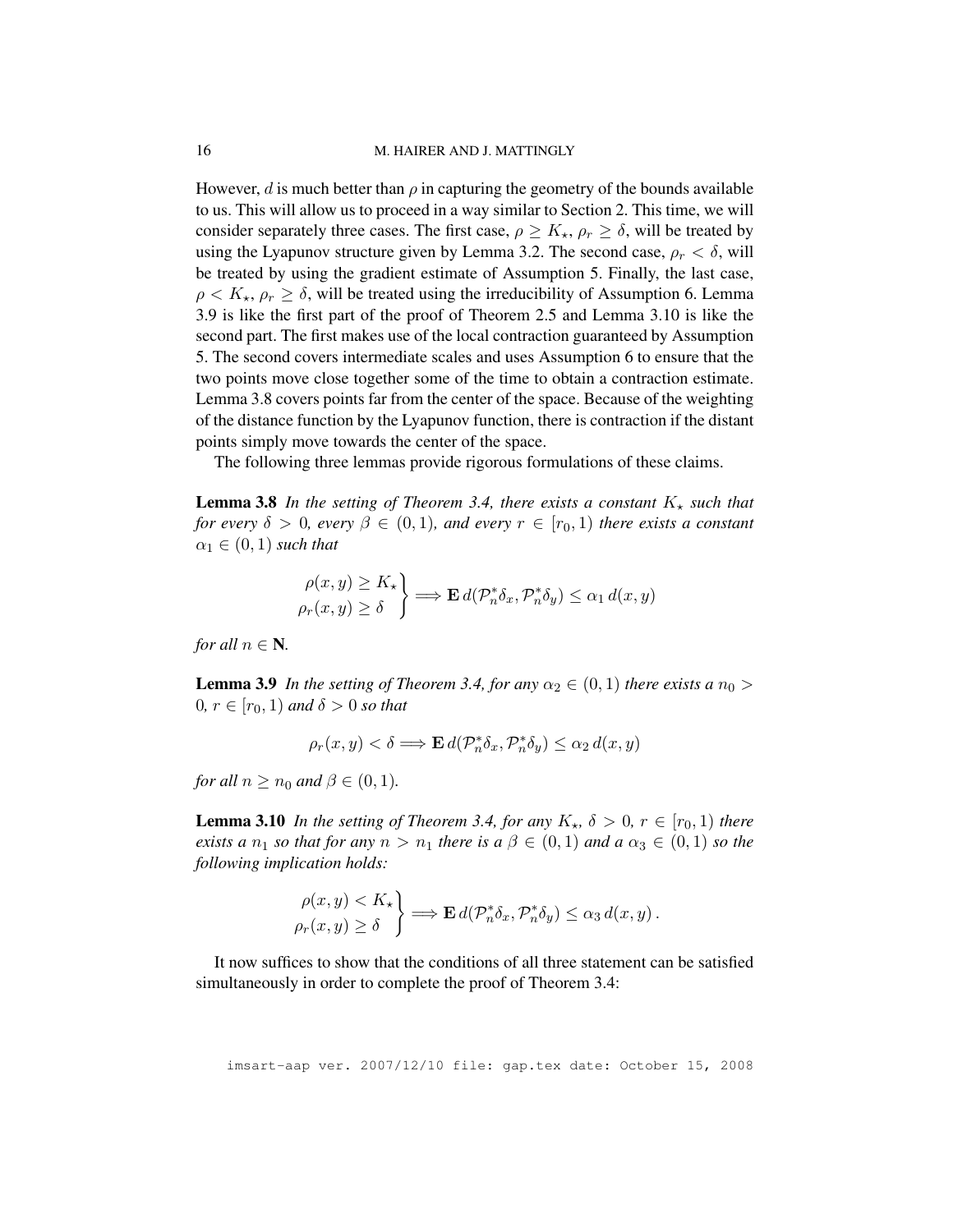*Proof of Theorem 3.4.* By the same argument as in the proof of Theorem 2.5, it suffices to prove that

(23) 
$$
d(\mathcal{P}_t^*\delta_x,\mathcal{P}_t^*\delta_y) \le \alpha d(x,y)
$$

for all  $(x, y) \in \mathcal{H} \times \mathcal{H}$ .

We begin by fixing  $K_{\star}$  as in Lemma 3.8. We then choose an arbitrary  $\alpha_2 \in (0,1)$ and apply Lemma 3.9 which fixes a  $n_0 \geq 1$ ,  $r \in [r_0, 1)$  and  $\delta > 0$ . With these in hand, we turn to Lemma 3.10 and fix an N with  $N \ge \max\{n_0, n_1\}$ . This in turn fixes  $\beta \in (0,1)$  and  $\alpha_3 \in (0,1)$ . Fixing  $\beta$  sets the value of  $\alpha_1$  in Lemma 3.8. Setting  $\alpha = \max{\{\alpha_1, \alpha_2, \alpha_3\}} < 1$  completes the proof.  $\Box$ 

We now turn to the proof of Lemmas 3.8–3.10.

*Proof of Lemma 3.8.* It follows from Lemma 3.2 that there exist constants  $\alpha_{\star} \in$  $(0, 1)$  and  $K_{\star} > 0$  such that

$$
\mathbf{E}\,\rho(\Phi_n(x),\Phi_n(y))\leq \alpha_\star\rho(x,y)\,,
$$

for every  $(x, y)$  such that  $\rho(x, y) \ge K_{\star}$ . Since  $d(\mathcal{P}_n^* \delta_x, \mathcal{P}_n^* \delta_y) \le \mathbf{E} d(\Phi_n(x), \Phi_n(y))$ we thus get the bound

$$
d(\mathcal{P}_n^*\delta_x,\mathcal{P}_n^*\delta_y) \leq 1 + \alpha_\star \beta \rho(x,y) .
$$

On the other hand,  $\rho_r(x, y) > \delta$  by assumption, so that

$$
1 + \alpha_\star \beta \rho(x, y) = 1 - \alpha_\star + \alpha_\star d(x, y) .
$$

Since  $d(x, y) \ge 1 + \beta K_{\star}$ , this implies the claim with

$$
\alpha_1 = \frac{1 + \alpha_\star \beta K_\star}{1 + \beta K_\star} \,,
$$

which is smaller than 1 (but close to it when  $\beta$  is small) by construction.

 $\Box$ 

*Proof of Lemma 3.9.* This lemma is the most delicate of the three in the sense that it does not follow from "soft" *a priori* estimates on the dynamic but requires to make use of the "hard," quantitative bound given by Assumption 5.

For the proof of this result, we use representation  $(4)$  for the distance d. Notice that we can assume without loss of generality that the test functions  $\varphi$  satisfy  $\varphi(0)=0$  and are Fréchet differentiable, so that the condition  $\mathrm{Lip}_d(\varphi)\leq 1$  together with (14) imply that

$$
||D\varphi(x)|| \le (\delta^{-1} + \beta)V(x) ,
$$
  
 
$$
|\varphi(x)| \le 1 + \beta ||x||V^*(||x||) \le 1 + \beta CV_*^{\kappa}(||x||) .
$$
 (24)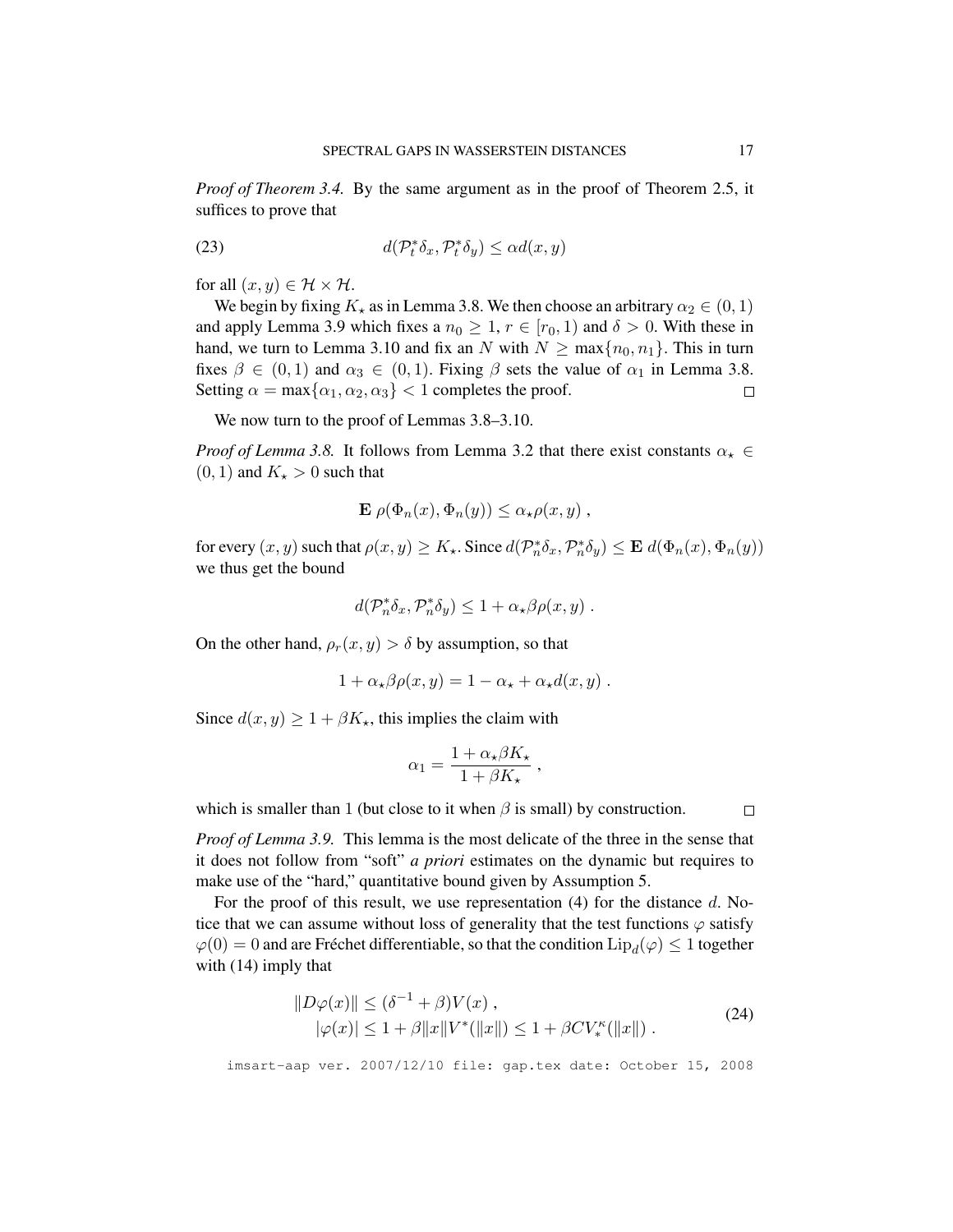Combining Assumption 5 with (24) and (16), we see that there exists a constant  $C$ such that, for every  $\alpha > 0$  there exists  $C(\alpha)$  and  $T_1(\alpha)$  such that

$$
||D\mathcal{P}_t\varphi(x)|| \le CV^{\kappa\xi(t)+p}(x)(C(\alpha)+\alpha\delta^{-1}),
$$

for every  $x \in H$ , every  $t > T_1(\alpha)$  and every choice for  $\delta$  and  $\beta$  in  $(0, 1]$ . Now fix an arbitrary value for  $\alpha_3 \in (0,1)$  and pick  $\alpha$  so that  $\alpha C \leq \alpha_3/2$ . By (15) there exists a  $T(\alpha) \geq T_1(\alpha)$  so that  $\kappa \xi(t) + p < 1$  for all  $t \geq T(\alpha)$ . At this point, we choose  $r = \max\{r_0, \kappa \xi(T(\alpha)) + p\} < 1$ . Using the above estimates produces

$$
||D\mathcal{P}_t\varphi(x)|| \leq \delta^{-1}V^r(x)\Big(\delta C(\alpha) + \frac{\alpha_3}{2}\Big) \leq \alpha_3 \delta^{-1}V^r(x) ,
$$

where we choose  $\delta$  sufficiently small in order to obtain the last inequality. Fixing any  $\epsilon > 0$ , let  $\gamma : [0, 1] \to \mathcal{H}$  be a curve connecting x and y as in (18) with  $r = 1$ . We have

$$
|\mathcal{P}_t\varphi(x) - \mathcal{P}_t\varphi(y)| = \left| \int_0^1 \langle D\mathcal{P}_t\varphi(\gamma(s)), \dot{\gamma}(s) \rangle ds \right| \le \alpha_3 \delta^{-1} \int_0^1 V^r(\gamma(s)) ||\dot{\gamma}(s)|| ds
$$
  
=  $\alpha_3 \delta^{-1} \rho_r(x, y) + \epsilon \alpha_3 \delta^{-1} \le \alpha_3 d(x, y) + \epsilon \alpha_3 \delta^{-1},$ 

where the last inequality uses the fact that we are in the case  $\rho_r(x, y) \leq \delta$ . Since  $\epsilon$ was arbitrary, the proof is complete.  $\Box$ 

In order to be able to prove Lemma 3.10 and thus conclude the proof of Theorem 3.4, it is essential to know that the region corresponding to the third case is a bounded subset of  $H \times H$ . This is given by the following result:

**Lemma 3.11** *Suppose that V is as above and define, for some constants*  $\delta > 0$ *and*  $K > 0$ *, the set* 

$$
\mathcal{C} = \{(x, y) : \rho_r(x, y) \ge \delta \text{ and } \rho(x, y) < K\}.
$$

*Then, there exists an*  $R > 0$  *such that*  $|x| \vee |y| \leq R$  *for every*  $(x, y) \in \mathcal{C}$ *.* 

*Proof.* Note first that if  $\delta/K > V_*^{r-1}(0)$ , the set C is empty and there is nothing to prove.

We now show the contrapositive of the statement, *i.e.* there exists  $R > 0$  such that if  $|x| > R$  and  $\rho(x, y) < K$ , then  $\rho_r(x, y) < \delta$ . Fixing any  $\epsilon > 0$ , let  $\gamma$  denote a curve connecting x to y as in (18) with  $r = 1$ . Since  $\rho(x, y) < K$  and  $V \ge 1, \gamma$ never leaves the ball of radius  $K + \epsilon$  around x. We thus have the bound

$$
\rho_r(x,y) \le \int_0^1 V^r(\gamma(s)) \|\dot{\gamma}(s)\| \, ds \le \Big(\sup_{z\,:\,|z-x| \le K + \epsilon} V^{r-1}(z)\Big) \Big(\rho(x,y) + \epsilon\Big)
$$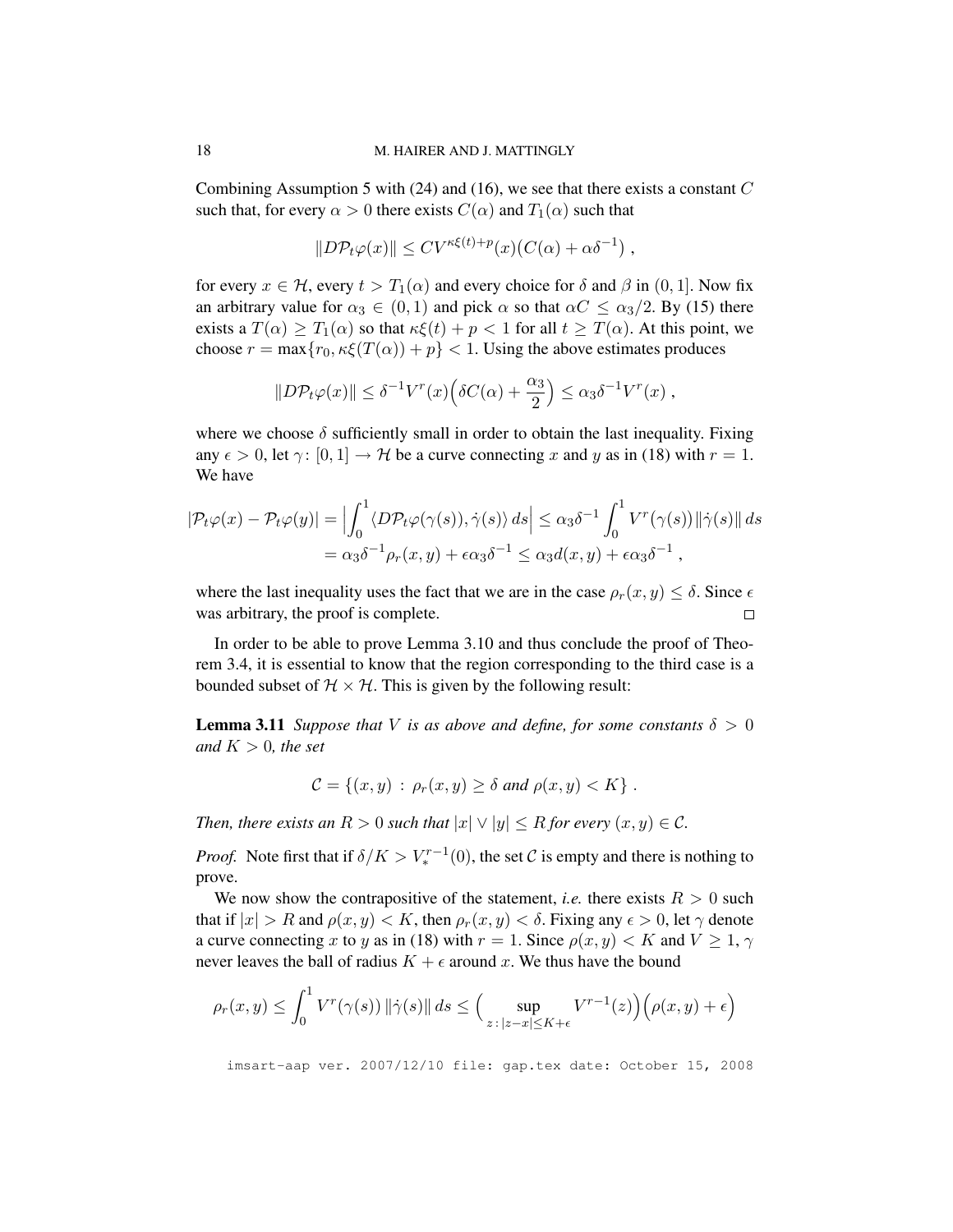$$
= \Big(\inf_{z \,:\, |x-z| \le K + \epsilon} V(z)\Big)^{r-1} \Big(K + \epsilon\Big) \;.
$$

Since  $\epsilon$  was arbitrary and V is continuous, the bound holds for  $\epsilon = 0$ . It follows from (13) that if one chooses  $R = K + V_*^{-1}((\delta/K)^{1/(r-1)})$ , one has

$$
\left(\inf_{z\,:\,|x-z|\leq K}V(z)\right)^{r-1}\leq \frac{\delta}{K}\;,
$$

for every x with  $|x| > R$ , which concludes the proof of the statement.

With this fact secured, we are in the position to give the proof of Lemma 3.10.

*Proof of Lemma 3.10.* Given  $K_{\star}$ ,  $\delta$  and  $r \in (0,1)$ , it follows from Lemma 3.11 that there exists a  $C_*(K_{\star}, \delta, r)$  so that

$$
C \stackrel{\text{def}}{=} \{(x, y) : \rho_r(x, y) > \delta, \rho(x, y) \le K_\star\} \subset \{(x, y) : ||x||, ||y|| \le C_*\}.
$$

Hence by assumption 6 for every  $T$  large enough there exists a positive constant  $a$ so that for any  $(x_0, y_0) \in \mathcal{C}$  there exists a coupling  $(x_T, y_T)$  of  $(\Phi_T(x_0), \Phi_T(y_0))$ such that

$$
\mathbf{P}\Big(\rho_r(x_T,y_T)\leq \frac{1}{2}\delta\Big)>a>0.
$$

Clearly  $\alpha$  is independent of the choice of  $\beta$ . Note now that there exists a constant C such that, for every  $z \in \mathcal{H}$ ,

$$
\rho(z,0) \le \int_0^1 V(sz) \|z\| ds \le \|z\| V^*(\|z\|) \le CV^{\kappa}(z) .
$$

Hence it follows from (15) that there exists a constant  $C^*$  (also independent of  $\beta$ ) such that  $\mathbf{E}\rho(x_T, y_T) \leq \mathbf{E}\rho(x_T, 0) + \mathbf{E}\rho(y_T, 0) \leq C^*$  for all  $(x_0, y_0) \in C$ .

As before given a random variable X and an event A, we define  $\mathbf{E}[X; A] =$  $E[X1_A]$ . Now

$$
\mathbf{E}d(x_T, y_T) = \mathbf{E}\Big(1 \wedge \frac{\rho_r(x_T, y_T)}{\delta}; \ \rho_r(x_T, y_T) < \frac{1}{2}\delta\Big) \n+ \mathbf{E}\Big(1 \wedge \frac{\rho_r(x_T, y_T)}{\delta}; \ \rho_r(x_T, y_T) \ge \frac{1}{2}\delta\Big) + \beta \mathbf{E}\rho(x_T, y_T) \n\le \frac{1}{2}\Big(1 - \mathbf{P}\Big(\rho_r(x_T, y_T) \ge \frac{\delta}{2}\Big)\Big) + \mathbf{P}\Big(\rho_r(x_T, y_T) \ge \frac{\delta}{2}\Big) \n+ \beta \mathbf{E}\rho(x_T, y_T) \n\le \frac{1}{2} + \frac{1}{2}\mathbf{P}\Big(\rho_r(x_T, y_T) \ge \frac{1}{2}\delta\Big) + \beta C^* \n\le \frac{1}{2} + \frac{1}{2}(1 - a) + \beta C^* = 1 - \frac{1}{2}a + \beta C^*.
$$

imsart-aap ver. 2007/12/10 file: gap.tex date: October 15, 2008

 $\Box$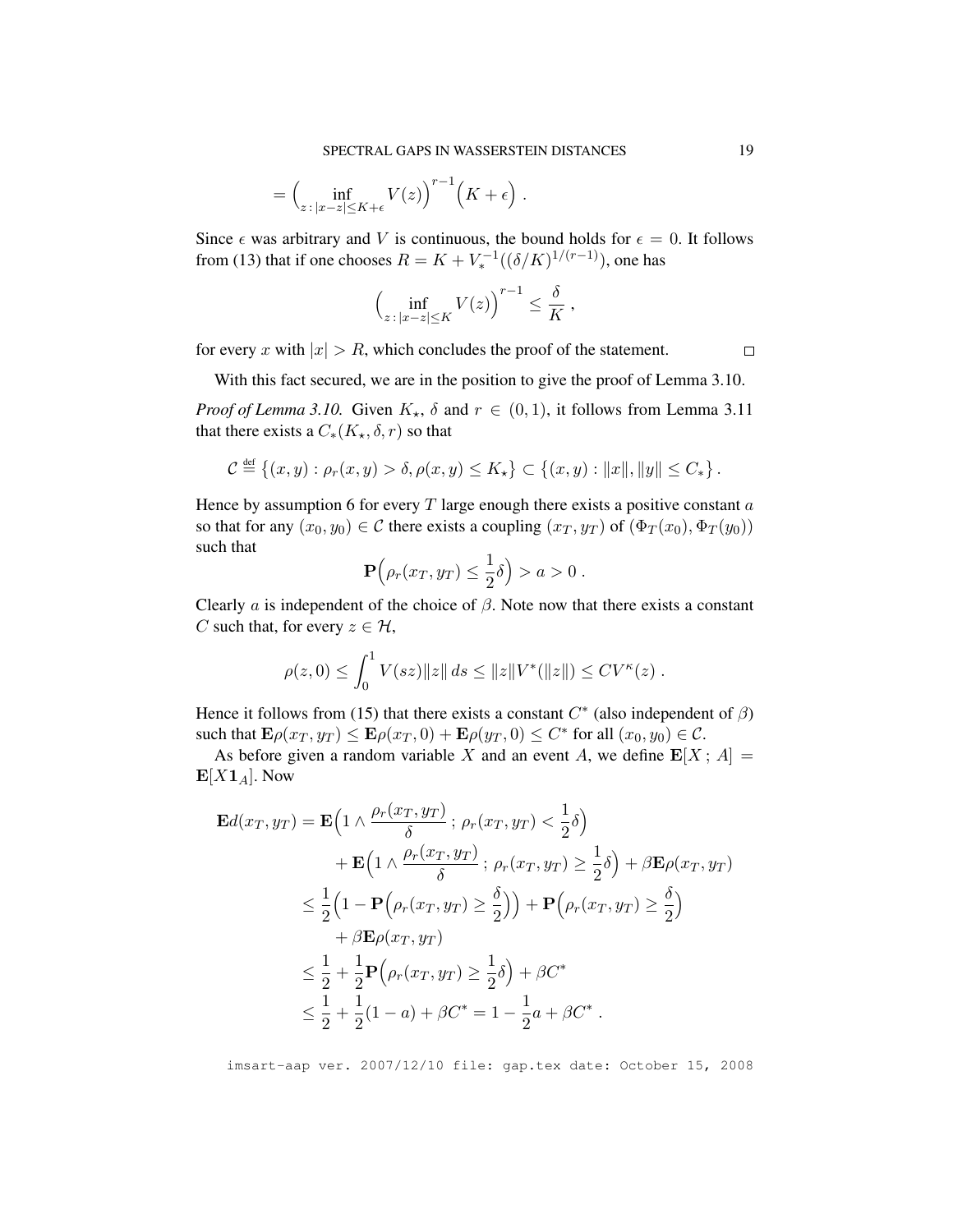By making  $\beta$  small enough we can ensure that the right-hand side is less then one. We denote this number by  $\alpha_3$ . Since  $\rho_r(x, y) \ge \delta$  we know that  $d(x, y) \ge 1$  and hence

$$
\mathbf{E}d(x_T, y_T) \leq \alpha_3 d(x, y) ,
$$

which is the quoted result.

4. Quasi-equivalence of norms. In the finite-dimensional setting where a Lyapunov function exists, it is natural to consider the norm on functions given by

$$
\sup_{x} \frac{|\varphi(x)|}{V(x)} \ . \tag{25}
$$

 $\Box$ 

.

(See for example [40].) The norm on measures associated to it by duality is a weighted total variation norm. This norm can still be used in the infinite-dimensional setting *provided that the driving noise is sufficiently non-degenerate*, see for example [9] for a general theory and [19] for a recent ergodicity result on the stochastic two-dimensional Navier-Stokes equation.

In the present article, we are however interested in the situation where the driving noise is very degenerate. Indeed we assumed, for our main example of interest, that the driving noise is finite-dimensional, whereas the state space of our system is of course infinite-dimensional. In this setting, although it is possible to show that topological irreducibility holds, we do *not* expect the corresponding Markov process to be  $\psi$ -irreducible for any measure  $\psi$ . This is because, even though the system is formally hypoelliptic, we consider it very unlikely that it has the strong Feller property. It is indeed very simple to construct infinite-dimensional Ornstein-Uhlenbeck processes where the noise acts on every degree of freedom (so that the system is formally elliptic), but the system nevertheless lacks  $\psi$ -irreducibility. Therefore, the results from [40] are not applicable to the present situation and we do not expect to be able to get convergence results in the total variation norm. It is therefore natural to look for a modification of (25) to the Wasserstein setting.

Motivated by these considerations, we introduce the following family of norms

$$
\|\varphi\|_{V^r} = \sup_{x \in \mathcal{H}} \frac{|\varphi(x)| + \|D\varphi(x)\|}{V^r(x)}
$$

When we take  $r = 1$ , we will simply write  $\|\varphi\|_V$ . The remainder of this section is devoted to showing that, modulo the semigroup  $P_t$ , these norms can be considered to be equivalent to the norms  $\|\cdot\|_{\rho_r}$  introduced in (22). Once this has been shown, we will have that Theorem 3.6 holds with the  $\|\cdot\|_{\rho}$  norm replaced by the  $\|\cdot\|_{V}$ norm defined above. This result is contained in Corollary 4.4. We begin by showing that the norm  $\|\cdot\|_{\rho_r}$  is bounded from above and from below by the  $\|\cdot\|_{V^{r'}}$  norm for a choice of  $r'$  not necessarily equal to  $r$ .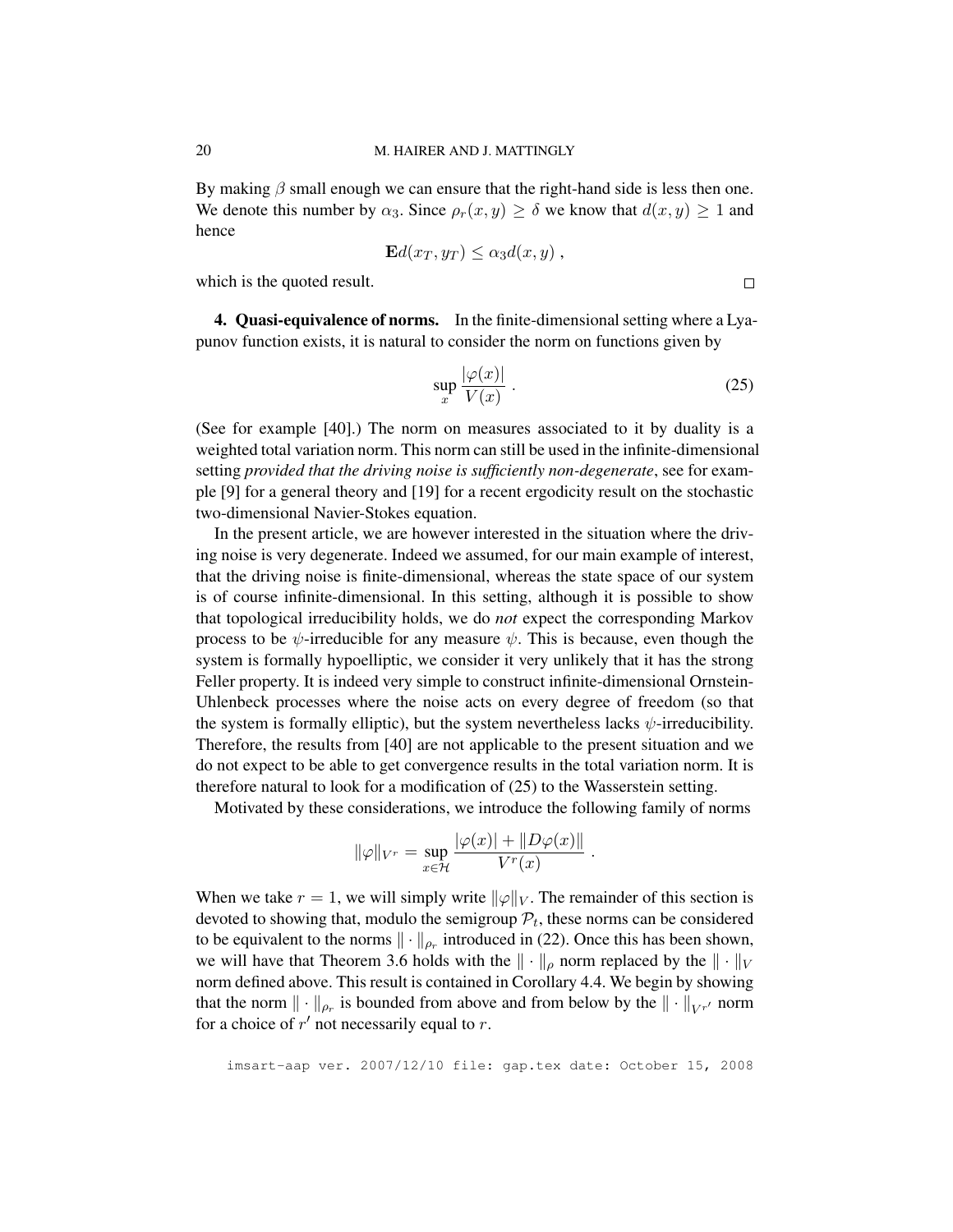Proposition 4.1 *There exist a constant* C *such that*

$$
C^{-1} \|\varphi\|_{V^{\kappa r}} \le \|\varphi\|_{\rho_r} \le C \|\varphi\|_{V^r} ,
$$

*for every*  $r \in [0, 1]$  *and every Fréchet differentiable function*  $\varphi$ *.* 

Note first that

**Lemma 4.2** Recall the definition of  $\|\cdot\|_{\rho_r}$  from (22) and let  $\varphi\colon \mathcal{H}\to \mathbf{R}$  be Fréchet *differentiable. Then one also has*

$$
\|\varphi\|_{\rho_r} = \sup_{x \in \mathcal{H}} \frac{\|D\varphi(x)\|}{V^r(x)} + \int_{\mathcal{H}} \varphi(x) \,\mu_\star(dx) \,. \tag{26}
$$

*Proof.* Since

$$
\lim_{\varepsilon \to 0} \sup_{y \,:\, \|y-x\| \le \varepsilon} \frac{|\varphi(x) - \varphi(y)|}{\rho_r(x,y)} = \frac{\|D\varphi(x)\|}{V^r(x)},
$$

 $\|\varphi\|_{\rho_r}$  is greater or equal to the right hand side in (26). In order to prove the reverse inequality, we can assume without loss of generality that  $\int \varphi(x) \mu_{\star}(dx) = 0$  and  $||D\varphi(x)|| \le V^r(x)$  for all x. One then has

$$
|\varphi(x) - \varphi(y)| = \int_0^1 \langle D\varphi(\gamma(s)), \dot{\gamma}(s) \rangle ds \le \int_0^1 V^r(\gamma(s)) ||\dot{\gamma}(s)|| ds,
$$

for any smooth path  $\gamma$  connecting x to y. Taking the infimum over all such  $\gamma$  proves the claim.  $\Box$ 

*Proof of Proposition 4.1.* We start with the second inequality. It follows from Lemma 4.2 that it suffices to show that there exists  $C > 0$  such that

$$
\int \varphi(x) \,\mu_{\star}(dx) \leq C ||\varphi||_V.
$$

This follows immediately from the fact that V is integrable against  $\mu_{\star}$  by (15).

In order to show that the first inequality holds, fix  $\varphi$  with  $\|\varphi\|_{\rho_r} = 1$ . One then has

$$
|\varphi(x) - \varphi(0)| \le \rho_r(x, 0) \le CV^{\kappa r}(x) ,
$$

where the second inequality follows from (14). Furthermore,  $\int \rho_r(x,0) \mu_\star(dx) \leq$  $\int \rho(x, 0) \mu_{\star}(dx) = C$ . This yields

$$
\left|\int \varphi(x)\,\mu_{\star}(dx)-\varphi(0)\right|\leq \int |\varphi(x)-\varphi(0)|\,\mu_{\star}(dx)\leq C,
$$

so that  $|\varphi(0)| \leq C + ||\varphi||_{\rho_r} \leq C + 1$ . Combining these bounds, we get

$$
|\varphi(x)| \le |\varphi(0)| + |\varphi(x) - \varphi(0)| \le \tilde{C} V^{\kappa r}(x) ,
$$

for some  $\tilde{C} > 0$ , which completes the proof.

imsart-aap ver. 2007/12/10 file: gap.tex date: October 15, 2008

 $\Box$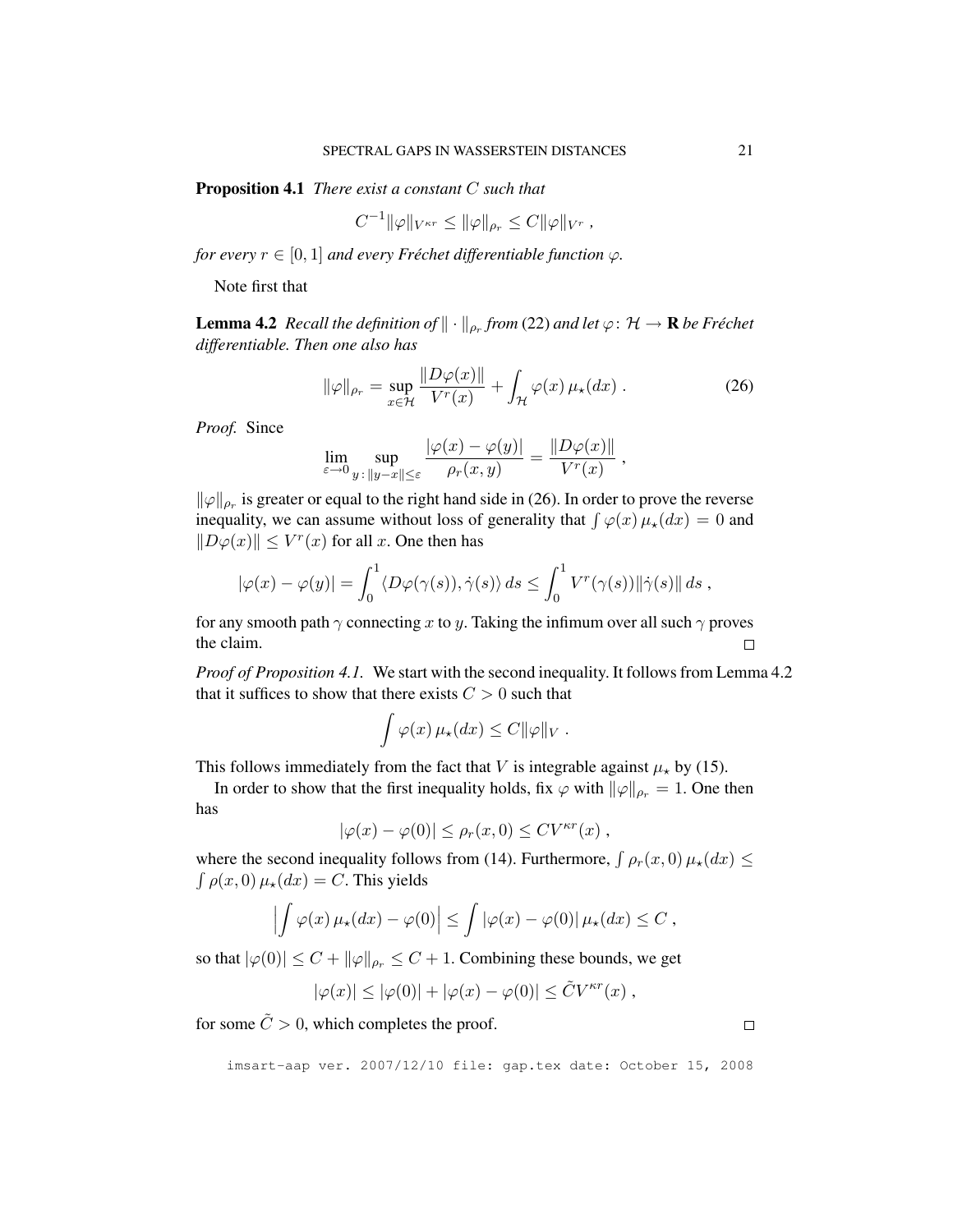We now show that the semigroup  $P_t$  has the following contraction properties:

**Theorem 4.3** *There exist constants* C *and*  $\gamma$  *such that, for every*  $r \in [r_0, \kappa]$ *, every Fréchet differentiable function*  $\varphi$ *, and every*  $t \geq 0$ *, one has the bounds* 

$$
\|\mathcal{P}_t\varphi\|_{V^{r(t)}} \le Ce^{\gamma t} \|\varphi\|_{V^r}, \qquad \|\mathcal{P}_t\varphi\|_{\rho_{r(t)}} \le Ce^{\gamma t} \|\varphi\|_{\rho_r},
$$

*where*  $r(t) = \max{\{\xi(t)r, r_0\}}$ .

*Proof.* It suffices to show the claims for  $t \in [0, 1]$  since the other cases follow by iteration. To begin with, we get bounds on the common term in both norms.

$$
||D\mathcal{P}_t\varphi(x)|| \le \mathbf{E}||D\varphi(\Phi_t(x))|| ||D\Phi_t(x)||
$$
  
\n
$$
\le \Big(\sup_{y\in\mathcal{H}}\frac{||D\varphi(y)||}{V^r(y)}\Big)CV^{r\xi(t)}(x) ,
$$

where we made use of (15) in the last inequality. On the other hand, we have

$$
\|\mathcal{P}_t\varphi(x)\| \le \Big(\sup_{y\in\mathcal{H}}\frac{\|\varphi(y)\|}{V^r(y)}\Big)CV^{r\xi(t)}(x) ,
$$

and, from the invariance of  $\mu_{\star}$ ,

$$
\int \mathcal{P}_t \varphi(x) \,\mu_{\star}(dx) = \int \varphi(x) \,\mu_{\star}(dx) \; .
$$

Combining these estimates proves the quoted results.

Corollary 4.4 *There exists a time* T *and a constant* C *such that*

$$
\|\mathcal{P}_T\varphi\|_{V^r}\leq C\|\varphi\|_{\rho_r},
$$

*for every Fréchet differentiable function*  $\varphi$  *and every*  $r \in (\varepsilon/(1 - \xi(1)), 1]$ *.* 

*Proof.* Let  $r_n = \xi(1)^n \kappa r + \varepsilon(1 - \xi(1)^n)/(1 - \xi(1))$  as above. Then, we get from Theorem 4.3 and Proposition 4.1 that

$$
\|\mathcal{P}_n\varphi\|_{V^{r_n}} \leq C^n \|\varphi\|_{V^{\kappa r}} \leq KC^n \|\varphi\|_{\rho_r},
$$

for some constants C and K. Since we assume that  $r > \varepsilon/(1 - \xi(1)) = \lim_n r_n$ , there exists m such that  $r_m \leq r$ . The fact that  $\|\varphi\|_{V^r} \leq \|\varphi\|_{V^{r_m}}$  completes the proof.  $\Box$ 

An immediate consequence of Corollary 4.4 is the following result which states that Theorem 3.6 holds with  $\|\cdot\|_{\rho}$  replaced by  $\|\cdot\|_{V}$ .

**Theorem 4.5** *Let*  $\mathcal{P}_t$  *be as in Theorem 3.4. Then, there exist constants*  $\gamma > 0$  *and*  $C > 0$  *such that* 

$$
\|\mathcal{P}_t\varphi-\mu_\star\varphi\|_V\leq Ce^{-\gamma t}\|\varphi-\mu_\star\varphi\|_V,
$$

*for every*  $\varphi \in \mathcal{B}$  *and every*  $t > 0$ *.* 

imsart-aap ver. 2007/12/10 file: gap.tex date: October 15, 2008

 $\Box$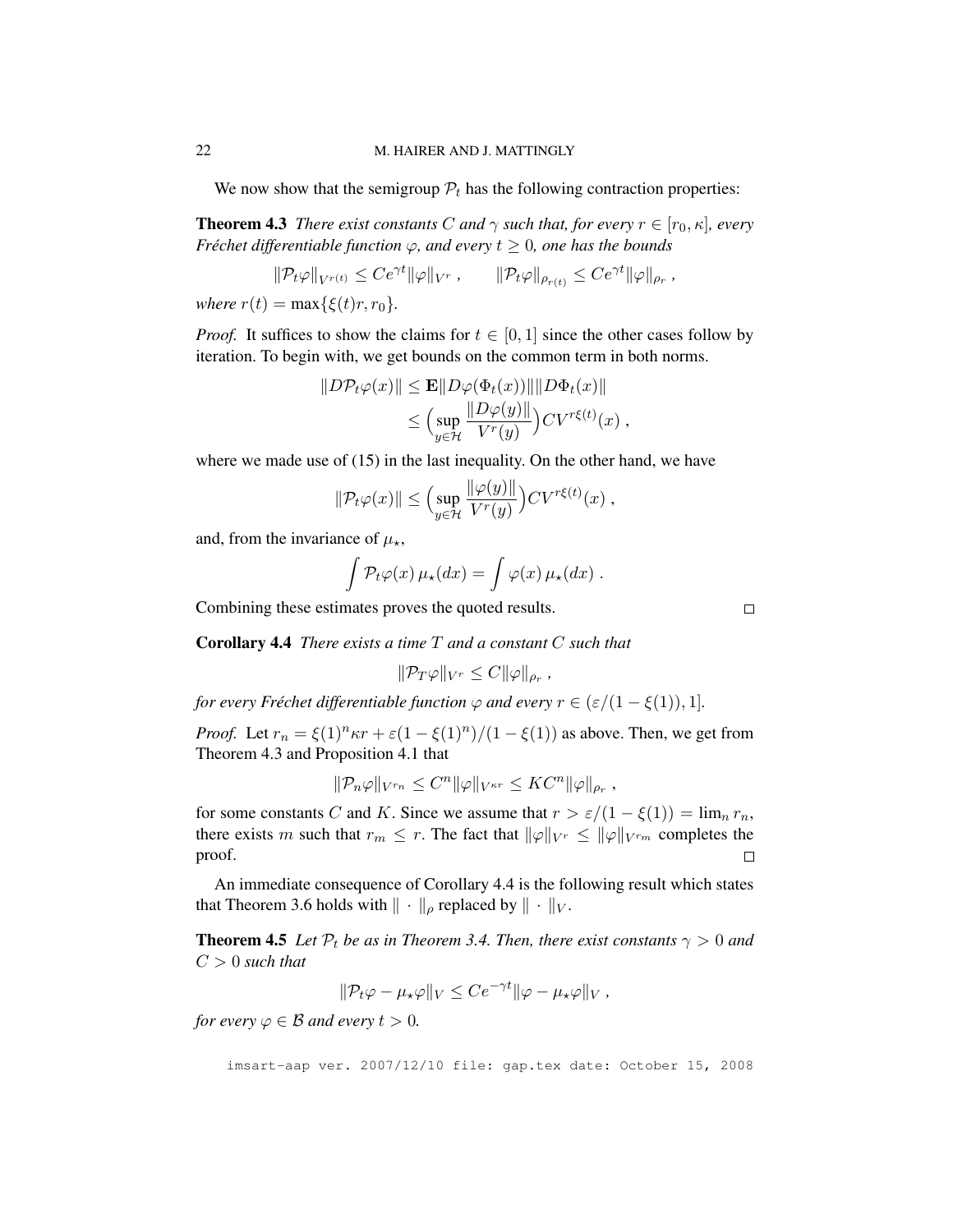5. Application to the 2D stochastic Navier-Stokes equations. We now apply the results of the previous sections to the two-dimensional Navier-Stokes equations on the torus  $\mathbf{T}^2$ , which is our main motivation for the present work. Recall that, in the vorticity formulation (1), these equations are given by:

$$
dw = \nu \Delta w dt + B(\mathcal{K}w, w) dt + \bar{f} dt + Q dW(t), \quad w_0 \in \mathcal{L}^2(\mathbf{T}^2) \stackrel{\text{def}}{=} \mathcal{H}, \tag{27}
$$

where  $B(u, v) = -(u \cdot \nabla)v$  is the usual Navier-Stokes nonlinearity, W is a cylindrical Wiener process on H, and  $Q: H \rightarrow H$  is positive selfadjoint finite rank operator commuting with translations. The viscosity  $\nu > 0$  is arbitrary. We use the notations laid out in the introduction. In particular, we denote by  $e_k$ ,  $k \in \mathbb{Z}^2$  the eigenfunctions of  $\Delta$  and by  $q_k$  the corresponding eigenvalues of Q. Unless indicated otherwise, we will assume that the constant component  $\bar{f}$  of the body force and the coefficients  $q_k$  satisfy Assumption 1.

It is well known (see for example [8, 17]) that (27) has a unique solution under much weaker assumptions on the covariance operator  $Q$ . It is also well known that under similar conditions, (27) has an invariant measure  $\mu_{\star}$ . The uniqueness of this invariant measure is a much harder problem and has been a field of intense research over the past decade. Early results can be found in [17, 9, 36]. Until recently, the consensus that emerged in [14, 5, 29, 34, 6, 37, 20, 38] was that the uniqueness of the invariant measure can be obtained, provided that all the  $q_k$  with  $|k|^2 \le N$  are non-zero, for some value  $N \approx \sum q_k^2/\nu^3$ . To the best of the author's knowledge, the only exception to this were the results of [15], that indicated that the invariant measure  $\mu_{\star}$  should be unique provided that there exists  $R > 0$  and  $\alpha$  large enough such that all the  $q_k$  with  $|k| \geq R$  are bounded from above and from below by multiples of  $|k|^{-\alpha}$ . The uniqueness problem was eventually solved under Assumption 1 by the authors in the recent article [21]. This assumption is close to optimal since it only fails in situations where there exists a closed subspace  $\mathcal{H} \subset \mathcal{H}$  that is invariant for (27). It can then be shown that there always exists a unique ergodic invariant measure  $\mu_{\star}$  for (27) such that  $\mu_{\star}(\mathcal{H}) = 1$ .

We will show in this section that under Assumption 1, the random flow generated by the solutions of (27) satisfies the assumptions of Theorem 3.4 with  $V(w) =$  $\exp(\eta \|w\|^2)$  for a positive  $\eta$  sufficiently small. We will then exhibit a Banach space of observables B which is such that the semigroup  $P_t$  generated by (27) extends to a *strongly continuous* semigroup of operators on B. The results from Theorem 3.4 will then be shown to imply that the operator norm of  $P_t$  converges to 0, so that in particular its generator  $\mathcal L$  has a spectral gap in the sense that there exists a constant g > 0 such that the spectrum of L is contained in  $\{0\} \cup \{Re\} \le -g\}$ . We conclude by showing first that  $\mathcal L$  acts on cylindrical function as a second-order differential operator as one would expect and then that all the structure functions for (27) converge exponentially fast to their limit values.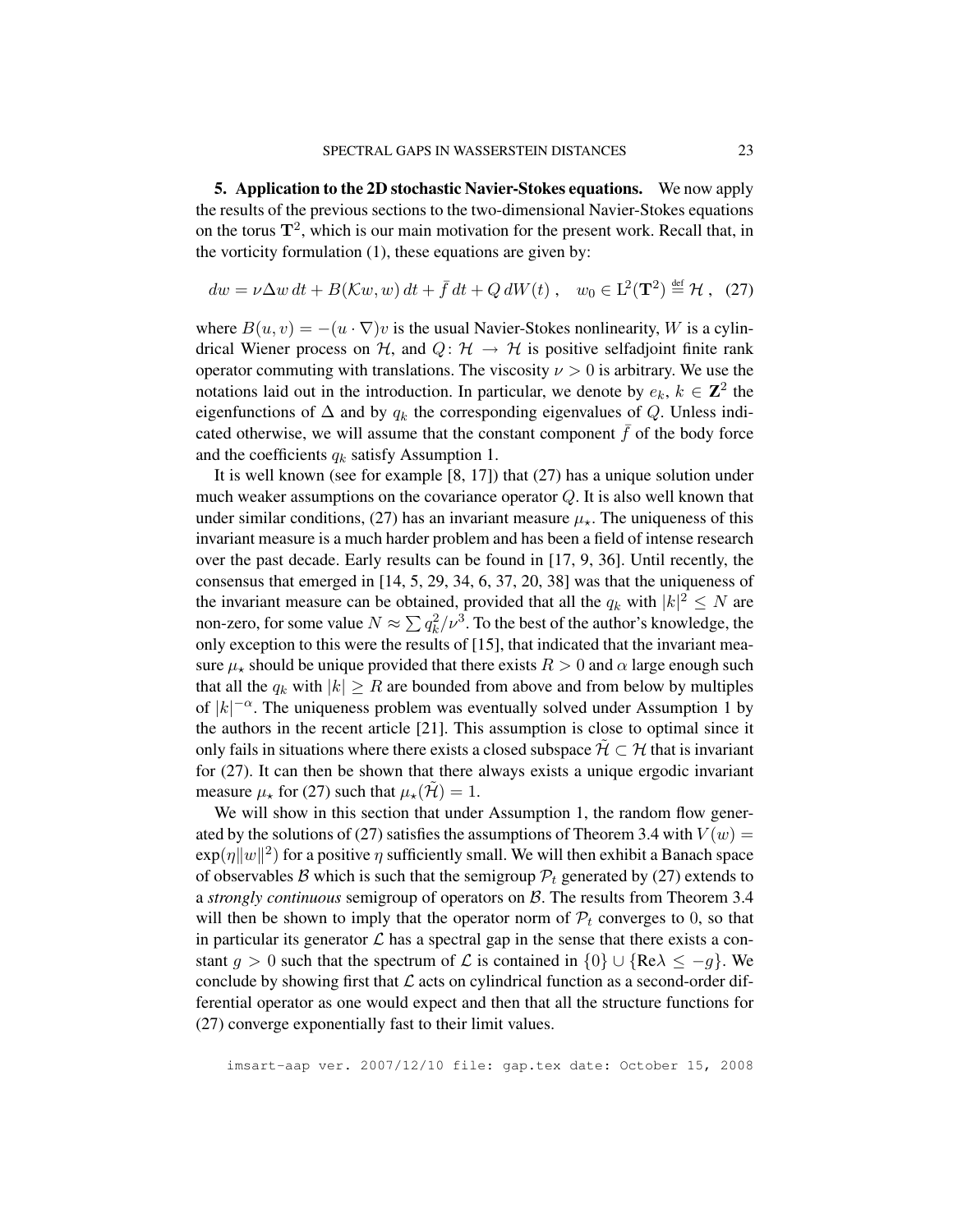5.1. *General Lyapunov Structure.* We start with a result that we have found to be very useful when trying to check that (15) holds for a particular system.

Lemma 5.1 *Let* U *be a real-valued semimartingale*

 $dU(t, \omega) = F(t, \omega) dt + G(t, \omega) dB(t, \omega),$ 

*where* B *is a standard Brownian motion. Assume that there exists a process* Z *and positive constants*  $b_1, b_2, b_3$ *, with*  $b_2 > b_3$ *, such that*  $F(t, \omega) \leq b_1 - b_2 Z(t, \omega)$ *,*  $U(t,\omega) \leq Z(t,\omega)$ , and  $G(t,\omega)^2 \leq b_3 Z(t,\omega)$  almost surely. Then, the bound

$$
\mathbf{E} \exp \left( U(t) + \frac{b_2 e^{-b_2 t/4}}{4} \int_0^t Z(s) \, ds \right) \le \frac{b_2 \exp \left( \frac{2b_1}{b_2} \right)}{b_2 - b_3} \exp \left( U(0) e^{-\frac{b_2}{2} t} \right).
$$

*holds for any*  $t \geq 0$ *.* 

*Proof.* Fixing a time  $t > 0$  and  $a > 0$ , set

$$
Y(s) = \exp\Big(\frac{b_2}{4}(s-t)\Big)U(s) + \frac{b_2}{4}\int_0^s \exp\Big(\frac{b_2}{4}(r-t)\Big)Z(r)\,dr\;,
$$

and  $M(s) = \int_0^s \exp(\frac{b_2}{4}(r-t)) G(r,\omega) dB(r,\omega)$ . Then

$$
dY(s) = \exp(\frac{b_2}{4}(s-t))\Big(F(s,\omega) + \frac{b_2}{4}(U(s) + Z(s))\Big) ds + dM(s).
$$

If we restrict to  $s \in [0, t]$  then we have that

$$
Y(s) \leq Y(0) + \frac{4b_1}{b_2} - \frac{b_2}{2} \int_0^s \exp\left(\frac{b_2}{4}(r-t)\right) Z(r) \, dr + M(s) \, .
$$

Next observe that  $Y(0) = \exp(-\frac{b_2}{4}t)U(0), Y(t) \ge U(t) + \frac{b_2 e^{-b_2 t/4}}{4} \int_0^t Z(s) ds$ , and

$$
M(s) - \frac{b_2}{2} \int_0^s \exp\left(\frac{b_2}{4}(r-t)\right) Z(r) dr \le M(s) - \frac{1}{2} \frac{b_2}{b_3} \langle M \rangle(s)
$$

because  $\exp\left(\frac{b_2}{2}(r-t)\right)G(r)^2 \le \exp\left(\frac{b_2}{4}(r-t)\right)Z(r)$  almost surely for  $r \in [0, t]$ . Since for continuous local Martingales  $M(t)$ , one has the exponential martingale inequality

$$
\mathbf{P}\Big(\sup_s M(s) - \frac{\alpha}{2} \langle M \rangle(s) > \beta\Big) \le \exp(-\alpha\beta)\,,
$$

we have that

$$
\mathbf{P}\Big(U(t)+\frac{b_2e^{-b_2t/4}}{4}\int_0^t Z(s)\,ds - U(0)e^{-\frac{b_2}{2}t}-\frac{2b_1}{b_2}>K\Big)\leq \exp\Big(-\frac{b_2}{b_3}K\Big)\,.
$$

In order to conclude, it now suffices to use the fact that if  $X$  is an arbitrary random variable and  $a > 1$  is a constant such that  $P(X > K) \leq \exp(-aK)$  for every  $K \geq 0$ , then  $\mathbf{E} \exp(X) \leq a/(a-1)$ .  $\Box$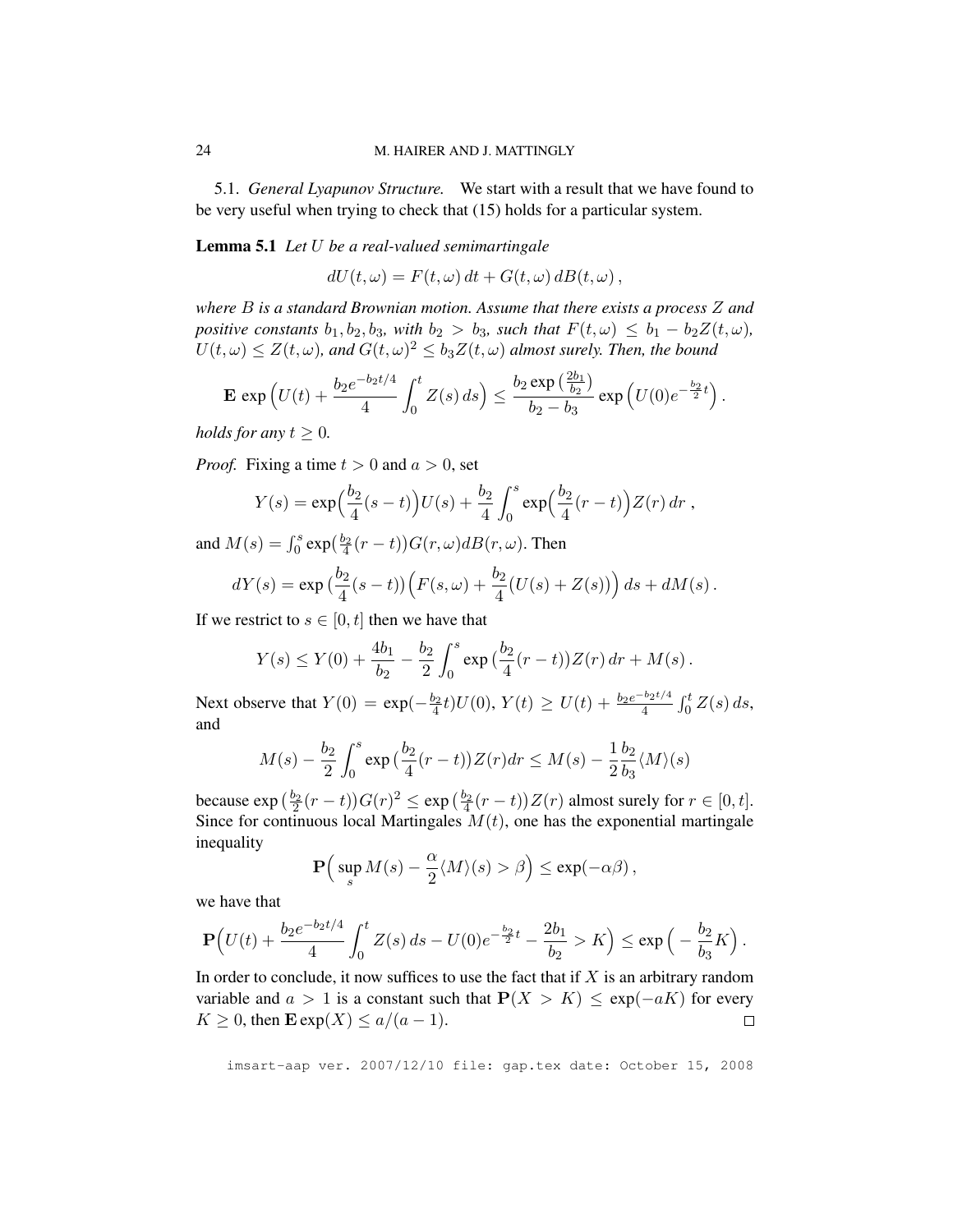5.2. *Verification of the assumptions of Theorem 3.4.* We first show that Lemma 5.1 indeed implies that

**Proposition 5.2** *There exists*  $\eta_0$  *such that, for every*  $\eta \in (0, \eta_0]$ *, the solutions to (27) satisfy Assumption 4 with*  $V(w) = \exp(\eta ||w||^2)$ .

*Proof.* It is clear that V satisfies (13) and (14) so that it remains to show that (15) holds. Note that if we set  $U(t) = \eta ||w||^2$ , we have from Itô's formula

$$
dU(t) = \eta \left( \text{tr} \, Q^2 + 2 \langle w(t), \bar{f} \rangle - 2\nu ||w(t)||_1^2 \right) dt + 2\eta ||Qw(t)|| \, dB(t) ,
$$

for some Brownian motion B. Here and in the sequel, we denote by  $||w||$  the  $L^2$ norm of w and by  $||w||_1 = ||\nabla w||$  its  $H^1$ -norm. Since  $||w||_1 \ge ||w||$  and  $2\langle w, \overline{f} \rangle \le ||w||$  $\nu^{-1}$ || $\bar{f}$ ||<sup>2</sup> +  $\nu$ || $w$ ||<sup>2</sup>, this shows that we are in the situation of Lemma 5.1 if we set  $Z(t) = \eta ||w(t)||_1^2$  and

$$
b_1 = \eta \operatorname{tr} Q^2 + \frac{\|\bar{f}\|^2}{\nu}, \quad b_2 = \nu, \quad b_3 = 4\eta \|Q\|.
$$

In particular, this shows that, for every  $\eta < \nu/(4||Q||)$ , there exists a constant C such that, for every  $t \in [0, 1]$ ,

$$
\mathbf{E} \exp\left(\eta \|w(t)\|^2 + \frac{\nu \eta e^{-\nu/2}}{2} \int_0^t \|w(s)\|_1^2 ds\right) \le C \exp\left(\eta \|w(0)\|^2 e^{-\frac{\nu t}{2}}\right). \tag{28}
$$

On the other hand, we know from Lemma A.1 that, for every  $\kappa > 0$ , there exists a constant  $C$  such that

$$
||D\Phi_t(w_0)|| \leq C \exp\left(\kappa \int_0^t ||w(s)||_1^2 ds\right), \quad \forall t \in [0,1],
$$

holds almost surely for every  $w \in H$ . Combining this with (28) shows that (15) holds with  $\xi(t) = e^{-\frac{\nu t}{2}}$  for arbitrarily small values of  $r_0$ .  $\Box$ 

Recall now that the following "gradient estimate" is the main technical result of [21]:

**Proposition 5.3** *For every*  $\eta > 0$  *and every*  $\alpha > 0$ *, there exist constants*  $C_{n,\alpha}$  *such that, for every Fréchet differentiable function*  $\varphi$  *from*  $H$  *to* **R***, one has the bound* 

$$
||D\mathcal{P}_n\varphi(w)|| \le \exp(\eta ||w||^2) \Big(C_{\eta,\alpha}\sqrt{(\mathcal{P}_n|\varphi|^2)(w)} + \alpha^n \sqrt{(\mathcal{P}_n ||D\varphi||^2)(w)}\Big),
$$

*for every*  $w \in \mathcal{H}$  *and*  $n \in \mathbb{N}$ *.*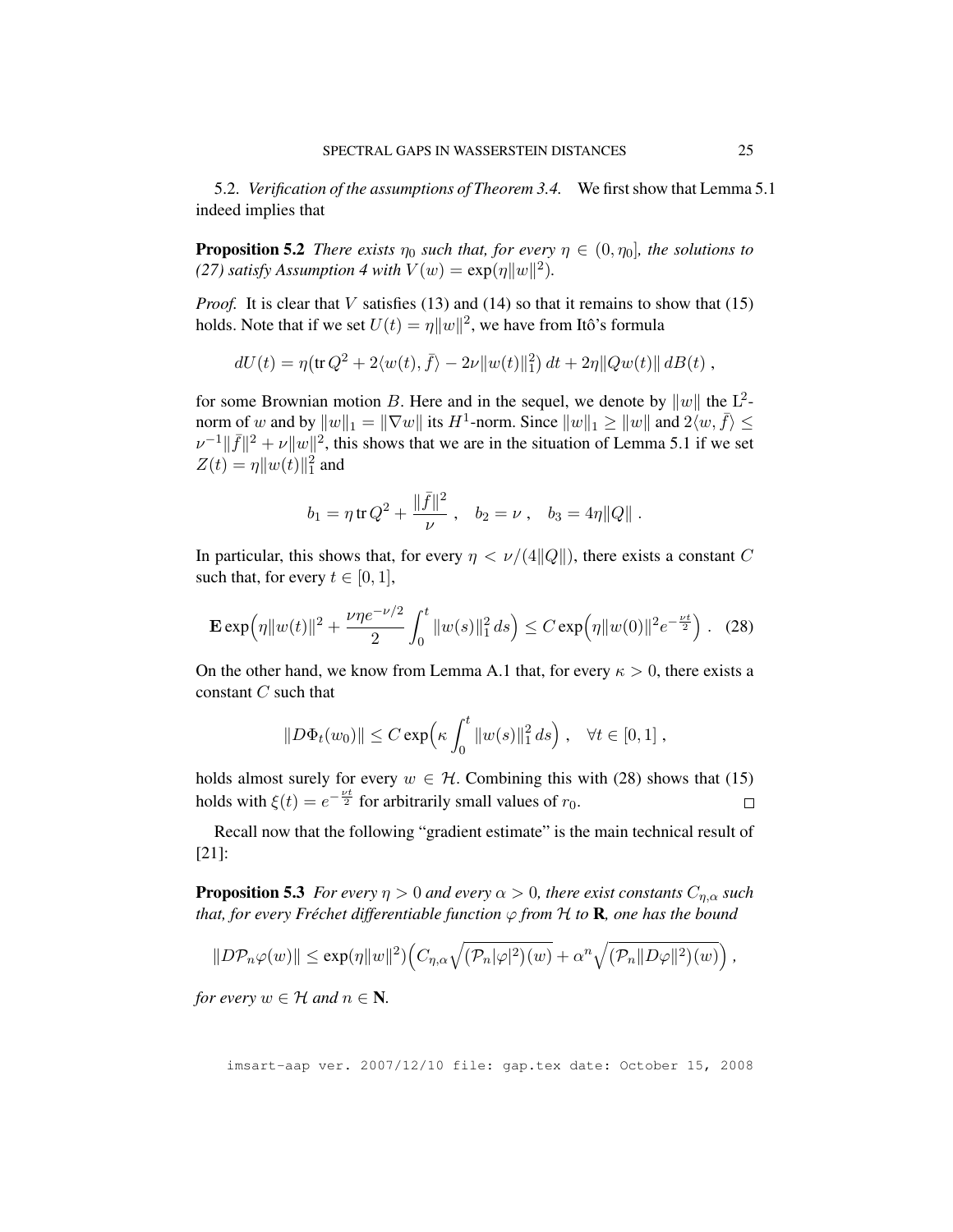**Remark 5.4** The works [39, 21] made the assumption  $\bar{f} = 0$ . However, the arguments presented there work without any modification under the assumption that  $\bar{f} \in \text{range } Q$ . Note for example that Girsanov's formula implies that the transition probabilities for (SNS) with  $\bar{f} = 0$  are equivalent to the transition probabilities with  $\bar{f} \in \text{range } Q$ . In particular, this means that the proof of weak irreducibility from [21] carries over to the setting of this paper.

Proposition 5.3 immediately implies that Assumption 5 is satisfied for every choice of  $\eta$ , so that it remains to verify Assumption 6. This however follows immediately from [13, Lemma 3.1] and Remark 5.4 above. As a consequence, we have just shown that

**Theorem 5.5** *If Assumption 1 holds, there exists*  $\eta_0 > 0$  *such that, for every*  $\eta \leq$  $\eta_0$ , the stochastic flow solving (27) satisfies the assumptions of Theorem 3.4 with  $V(w) = \exp(\eta ||w||^2)$ . Hence, the conclusions of Theorems 3.4, 3.6 and 4.5 hold.

5.3. *Spectral gap for the generator.* In this section, we show that it is possible to extend the Markov semigroup  $\mathcal{P}_t$  generated by solutions to (27) to some Banach space of observables  $\beta$  in such a way that:

- 1. The semigroup  $P_t$  is strongly continuous on  $\mathcal{B}$ .
- 2. There exists  $g > 0$  such that  $\sigma(\mathcal{P}_t) \setminus \{1\}$  is included in the disk of radius  $e^{-gt}$  for every  $t > 0$ . Here,  $\sigma(\mathcal{P}_t)$  denotes the spectrum of  $\mathcal{P}_t$  viewed as a bounded operator on B.

Remark 5.6 It follows from standard semigroup theory that the above statements imply that  $P_t$  possesses a generator  $\mathcal L$  densely defined on  $\mathcal B$  (see *e.g.* [10, Theorem 1.7]) and that there exists  $g > 0$  such that  $\text{Re}(\lambda) \le -g$  for every  $\lambda \in$  $\sigma(\mathcal{L}) \setminus \{0\}$  (see *e.g.* [10, Theorem 2.16]).

Before we give the precise statement of our results, let us turn to the construction of the Banach space B. Given a Hilbert space  $H$ , we define  $C_0^{\infty}(\mathcal{H})$  by

$$
\mathcal{C}_0^{\infty}(\mathcal{H}) = \{ \varphi \circ \Pi \, | \, \Pi \colon \mathcal{H} \to \mathbf{R}^n \text{ linear }, \quad \varphi \in \mathcal{C}_0^{\infty}(\mathbf{R}^n) \} .
$$

Note in particular that elements of  $\mathcal{C}_0^{\infty}(\mathcal{H})$  are Fréchet differentiable of all orders. Given  $\eta > 0$ , define  $\mathcal{B}_{\eta}$  as the closure of  $\mathcal{C}^{\infty}_0(\mathcal{H})$  under the norm

$$
\|\varphi\|_{\eta} = \sup_{w \in \mathcal{H}} \exp(-\eta \|w\|^2) \left( |\varphi(w)| + \|D\varphi(w)\| \right). \tag{29}
$$

We also denote by  $\tilde{\mathcal{B}}_{\eta}$  the closure under this norm of the space of all Fréchet differentiable functions  $\varphi$  such that  $\|\varphi\|_{\eta}$  is finite.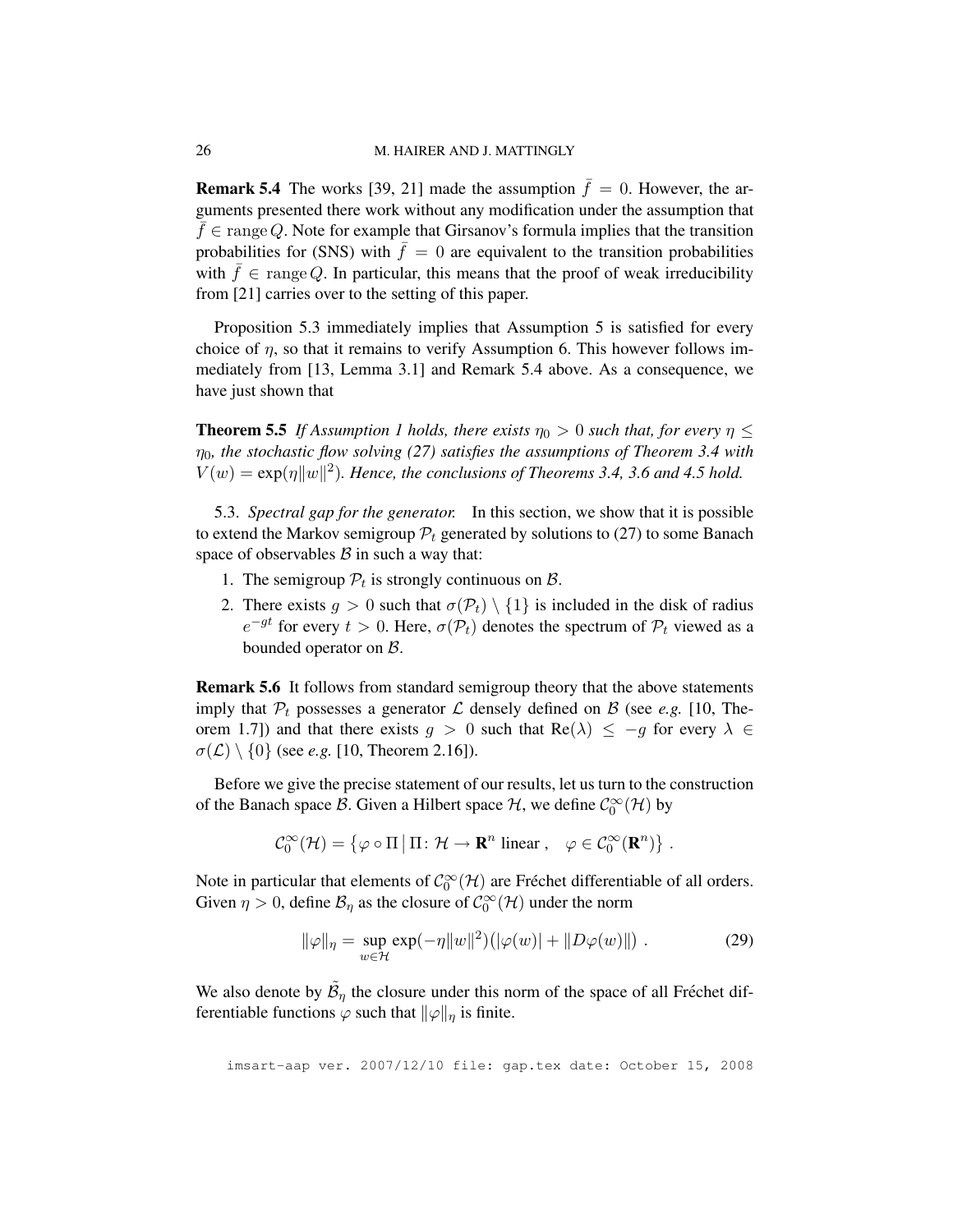**Remark 5.7** The space  $\mathcal{B}_{\eta}$  is much smaller than  $\tilde{\mathcal{B}}_{\eta}$ . In particular, elements of  $\mathcal{B}_{\eta}$ are continuous when  $H$  is equipped with the topology of weak convergence, so that  $w \mapsto ||w||^2$  does *not* belong to  $\mathcal{B}_\eta$ , even though it obviously belongs to  $\tilde{\mathcal{B}}_\eta$ . However,  $w \mapsto \|Kw\|^2$  does belong to  $\mathcal{B}_{\eta},$  provided that  $K \colon \mathcal{H} \to \mathcal{H}$  is a compact operator.

**Remark 5.8** The fact that the vorticity belongs to  $\mathcal{H} = L^2$  does not ensure that the corresponding velocity field is continuous. Therefore, point evaluations of the velocity field do not belong to  $\mathcal{B}_\eta$ . This fact can however be dealt with and we will do so in Section 5.4.

**Remark 5.9** Given an orthonormal basis  $\{e_n\}$  of  $H$ , one could have restricted oneself to the set of all functions of the type  $w \mapsto \varphi(\langle w, e_1 \rangle, \ldots, \langle w, e_n \rangle)$  with  $\varphi \in C_0^{\infty}(\mathbf{R}^n)$ . It is easy to check that the closure of this set under the norm (29) is again equal to  $\mathcal{B}_n$ , independently of the choice of basis.

As a consequence of this, it is a straightforward exercise to check that polynomials in  $\langle w, e_n \rangle$  with rational coefficients form a dense subset of  $\mathcal{B}_n$ , so that it is a separable Banach space.

The first result of this section is the following:

### **Theorem 5.10** *For*  $\eta$  *sufficiently small,*  $P_t$  *extends to a*  $C_0$ *-semigroup on*  $B_n$ *.*

*Proof.* Define  $\Pi_n$  as the orthogonal projection in  $H$  onto the first n Fourier modes. The proof of this result is broken into two distinct steps as follows:

- 1. The semigroup  $P_t$  extends to a semigroup of bounded operators on  $\mathcal{B}_\eta$  that is uniformly bounded as  $t \to 0$ .
- 2. One has  $\|\mathcal{P}_t\varphi \varphi\|_{\eta} \to 0$  as  $t \to 0$  for a dense subset of elements of  $\mathcal{B}_{\eta}$ .

Note first that it follows from the *a priori* bounds of Lemma A.1 that if  $\varphi$ :  $\mathcal{H} \rightarrow$ **R** is a Frechet differentiable function such that  $\|\varphi\|_{\eta} < \infty$ , then  $\mathcal{P}_t\varphi$  is again Fréchet differentiable and there exist constants  $C_t$  that remain bounded as  $t \to 0$ such that

$$
\|\mathcal{P}_t\varphi\|_{\eta} \leq C_t \|\varphi\|_{\eta} ,
$$

provided that  $\eta$  is sufficiently small. This shows that  $P_t$  can be extended to a semigroup on  $\tilde{\mathcal{B}}_{\eta}$  which is uniformly bounded as  $t \to 0$ .

Since the norm on  $\tilde{\mathcal{B}}_{\eta}$  is the same as on  $\mathcal{B}_{\eta}$ , the first claim follows if we can show that  $\mathcal{P}_t$  maps  $\tilde{\mathcal{B}}_\eta$  into itself. For an arbitrary function  $\varphi \in C_0^\infty(\mathcal{H})$ , we will show that

$$
\lim_{n \to \infty} \|\mathcal{P}_t \varphi - (\mathcal{P}_t \varphi) \circ \Pi_n\|_{\eta} = 0,
$$
\n(30)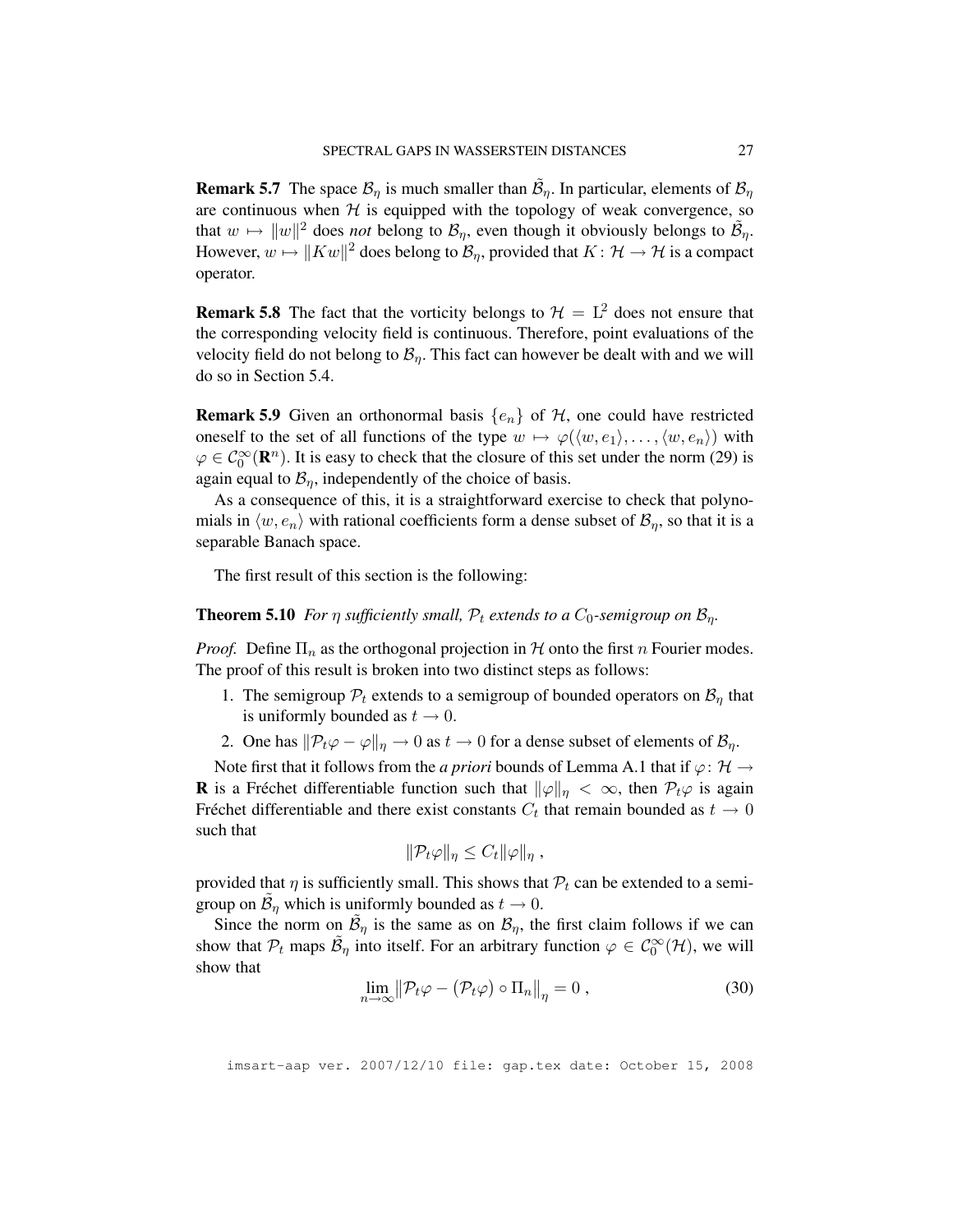where  $\Pi_n$  denotes the orthogonal projection in H onto the Fourier modes with  $|k| \leq n$ . This is sufficient since it follows from the *a priori* bounds (46), (43), (40) and (42) that the function  $(\mathcal{P}_t\varphi) \circ \Pi_n$  is twice Fréchet differentiable and that, together with its derivative, it grows slower than  $exp(\eta ||x||^2)$  at infinity, so that it belongs to  $\mathcal{B}_\eta$ .

Fix a generic element  $w \in \mathcal{H}$  and a natural number  $n > 0$ , and write  $\tilde{w} = \prod_n w$ . We denote by  $\Phi_t$  the random flow solving (27) and set  $w_t = \Phi_t(w)$ ,  $\tilde{w}_t = \Phi_t(\tilde{w})$ ,  $\rho_t = w_t - \tilde{w}_t$ . We also use the notations

$$
J_t = (D\Phi_t)(w) , \quad \tilde{J}_t = (D\Phi_t)(\tilde{w}) , \quad J_{\rho,t} = J_t - \tilde{J}_t .
$$

Since the derivatives of  $\varphi$  are bounded, the expression inside the limit in (30) is bounded by

$$
C \sup_{w \in \mathcal{H}} e^{-\eta ||w||^2} \Big( \mathbf{E} ||\rho_t|| + \sqrt{\mathbf{E} ||\rho_t||^2 \mathbf{E} ||J_t||^2} + \mathbf{E} ||J_{\rho,t}|| \Big) ,
$$

The claim the follows immediately from Theorem A.3 and from the *a priori* bounds of Lemma A.1.

In order to show that the second claim holds, fix a function  $\varphi \in C_0^{\infty}(\mathcal{H})$  which is of the form  $\varphi = \tilde{\varphi} \circ \Pi_n$  for a  $\mathcal{C}_0^{\infty}$  function  $\tilde{\varphi}$  and some  $n > 0$ . It is straightforward to check that there exists a constant C (depending on  $\tilde{\varphi}$ ) such that

$$
\|\mathcal{P}_t\varphi - \varphi\|_{\eta} \leq C \sup_{w \in \mathcal{H}} e^{-\eta \|w\|^2} (\mathbf{E} \|\Pi_n w_t - \Pi_n w\| + \mathbf{E} \|\Pi_n J_t - \Pi_n\|)
$$
  
\n
$$
\stackrel{\text{def}}{=} C \sup_{w \in \mathcal{H}} e^{-\eta \|w\|^2} (G_1(t) + G_2(t)) .
$$

Since *n* is fixed, both terms are relatively easy to control in the limit  $t \to 0$ .

Let us first bound  $G_1(t)$ . It follows from the variation of constants formula (or the mild formulation of a solution) and (37) from the Appendix that

$$
G_1(t) \leq ||(1 - \Pi_n e^{\nu \Delta t})||w|| + \mathbf{E}|| \int_0^t \Pi_n e^{\nu \Delta(t-s)} B(\mathcal{K}w_s, w_s) ds||
$$
  

$$
\leq (1 - e^{-\nu n^2 t}) ||w|| + Cn^3 \int_0^t \mathbf{E} ||\Pi_n B(\mathcal{K}w_s, w_s)||_{-3} ds
$$
  

$$
\leq (1 - e^{-\nu n^2 t}) ||w|| + Cn^3 \int_0^t \mathbf{E} ||w_s||^2 ds.
$$

Since *n* is fixed, it is obvious that the first term converges to 0 as  $t \to 0$ . By (41),  $\mathbf{E} \Vert w_s \Vert^2$  is uniformly bounded in time by  $C \exp(\eta \|w\|^2)$ . Hence the second term is bounded by  $C \exp(\eta ||w||^2)t$  and thus converges to 0 as  $t \to 0$ .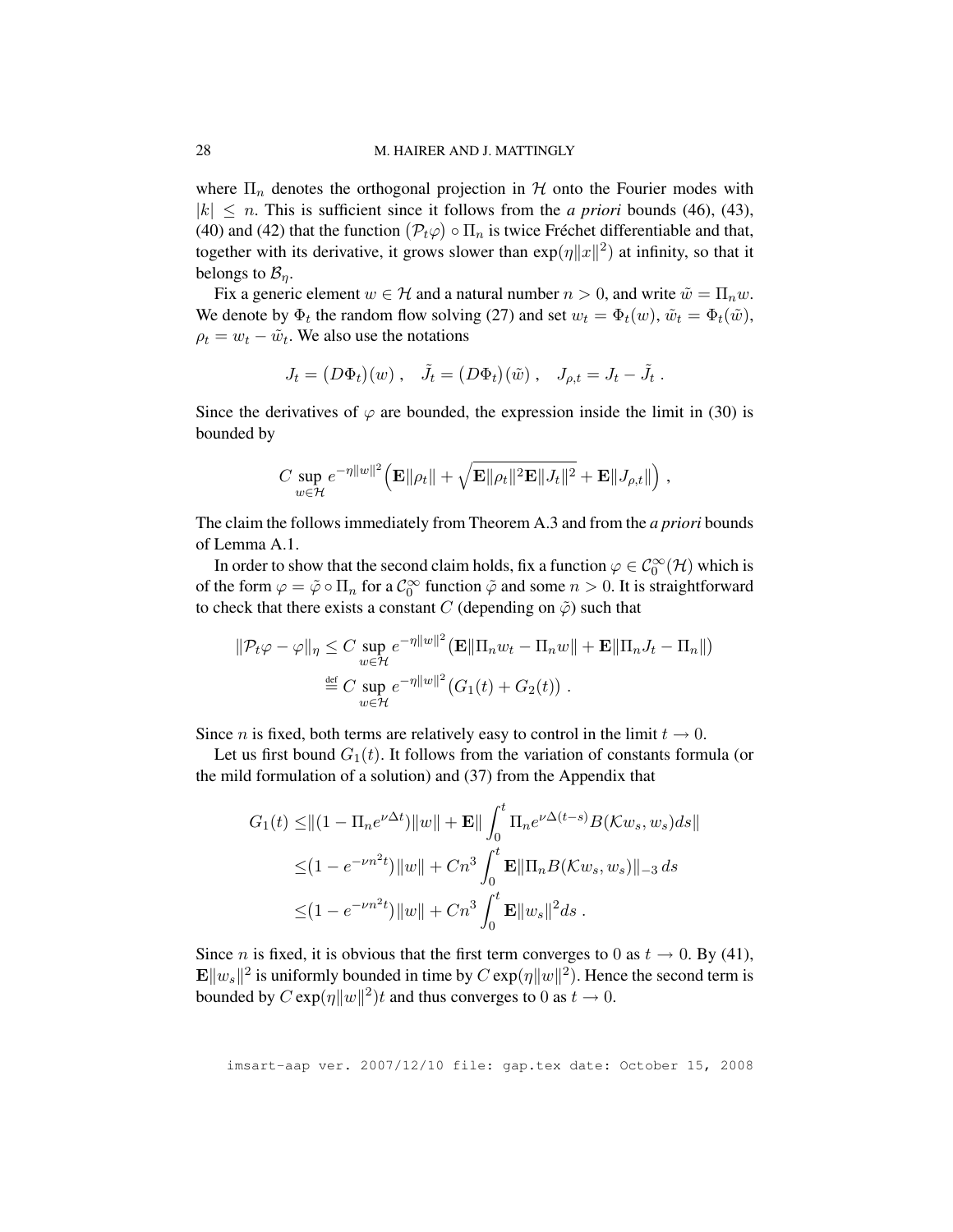The term  $G_2(s)$  is bounded in much the same way. Again it follows from the variation of constants formula that

$$
\Pi_n J_t \xi = \Pi_n e^{\nu \Delta t} \xi + \int_0^t e^{\nu \Delta (t-s)} \Pi_n(B(\mathcal{K}J_s \xi, w_s) + B(\mathcal{K}w_s, J_s \xi)) ds.
$$

It follows from (37) that one has the almost sure bound

$$
\|\Pi_n J_t - \Pi_n\| \le 1 - e^{-\nu n^2 t} + Cn^3 \int_0^t \|w_s\| \|J_s\| ds.
$$

Taking expectations, the needed bound showing that  $G_2(t) \to 0$  as  $t \to 0$  follows from Lemma A.1 and the same reasoning as used for  $G_1(t)$ .  $\Box$ 

Since the semigroup  $\mathcal{P}_t$  is strongly continuous on  $\mathcal{B}_{\eta}$ , it has an infinitesimal generator  $\mathcal L$ . Itô's formula allows us to show that  $\mathcal L$  is an extension of some concrete second-order differential operator:

**Lemma 5.11** *Let*  $\mathcal L$  *be the generator of*  $\mathcal P_t$  *on*  $\mathcal B_\eta$  *and let*  $\varphi \in \mathcal B_\eta$  *be of the form*  $\varphi(w)=\tilde{\varphi}\circ\Pi_n$  *for some n and some function*  $\tilde{\varphi}\in\mathcal{C}_0^\infty(\mathbf{R}^n)$ *. Then*  $\varphi\in\mathcal{D}(\mathcal{L})$  *and* 

$$
(\mathcal{L}\varphi)(w) = \nu \langle \Delta D\varphi(w), w \rangle - \langle B(\mathcal{K}w, D\varphi(w)), w \rangle + \langle \bar{f}, D\varphi(w) \rangle + \frac{1}{2} \operatorname{tr}(QD^2\varphi(w)),
$$
\n(31)

*for every*  $w \in \mathcal{H}$ *.* 

*Proof.* Fix a function  $\varphi$  as in the statement of the Lemma. Note first that  $D\varphi(w) \in$  $\mathcal{D}(\Delta)$  so that (31) does indeed make sense for every  $w \in \mathcal{H}$ .

One has

$$
\Pi_n w_t = \nu \int_0^t \Delta \Pi_n w_s ds + \int_0^t \Pi_n B(\mathcal{K}w_s, w_s) ds + QW(t) ,
$$

so that Itô's formula immediately implies that

$$
\mathcal{P}_t\varphi(w) - \varphi(w) = \int_0^t \mathcal{P}_s\mathcal{L}\varphi(w) \, ds \,, \tag{32}
$$

where  $\mathcal{L}\varphi$  is given by (31). Let us show that  $\mathcal{L}\varphi \in \mathcal{B}_\eta$ . The only term in (31) for which this is not immediate is the one involving the nonlinearity  $B$ . Since  $D\varphi(w) = D\varphi(\Pi_m w)$  for  $m \geq n$ , one has the bound

$$
|\langle B(\mathcal{K}w, D\varphi(w)), w \rangle - \langle B(\mathcal{K}\Pi_m w, D\varphi(\Pi_m w)), \Pi_m w \rangle|
$$
  
\n
$$
\leq |\langle B(\mathcal{K}w - \mathcal{K}\Pi_m w, D\varphi(w)), w \rangle| + |\langle B(\mathcal{K}\Pi_m w, D\varphi(w)), w - \Pi_m w \rangle|
$$
  
\n
$$
\leq C \|\mathcal{K}(w - \Pi_m w)\| \|w\| \|D\varphi(w)\|_1 + C \|w\| \|D\varphi(w)\|_3 \|w - \Pi_m w\|_{-1}
$$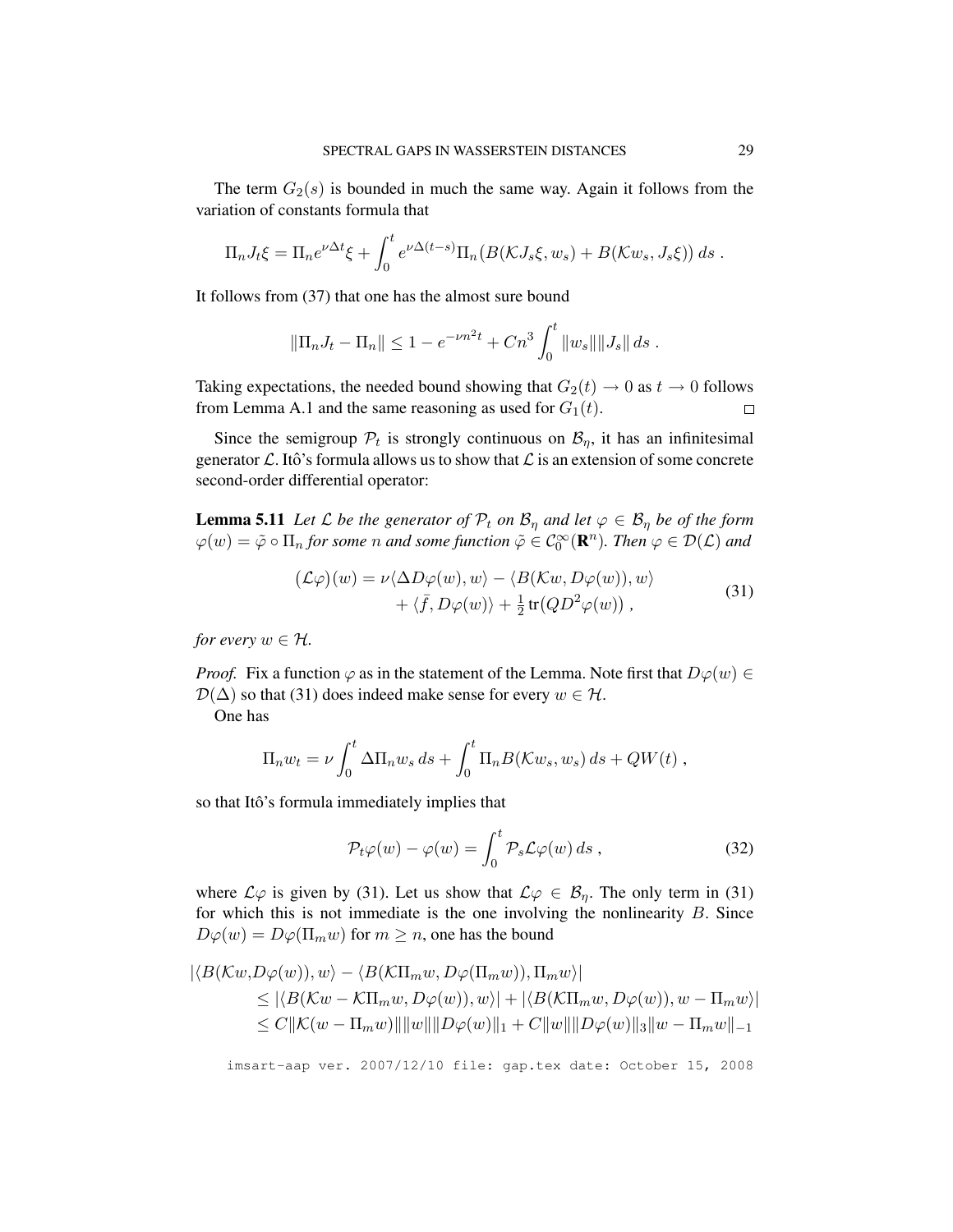$$
\leq \frac{C}{n}\|w\|^2\;,
$$

and similarly for its derivative. The penultimate inequality in this equation is obtained by making use of the bound  $||B(\mathcal{K}w, \tilde{w})||_1 \leq C||w|| ||\tilde{w}||_3$ . The result then follows from (32) and the fact that  $P_t$  is strongly continuous.  $\Box$ 

5.4. *Convergence of structure functions.* In this section, we show that if  $\varphi: H^1 \to$ R is a smooth function with at most polynomial growth, then there exist constants C,  $\eta$  and  $\gamma$  (with only C depending on  $\varphi$ ) such that

$$
\left| \left( \mathcal{P}_t \varphi \right)(w) - \int_{H^1} \varphi(w) \, \mu_\star(dw) \right| \leq C e^{\eta \|w\|^2 - \gamma t} \,. \tag{33}
$$

In particular, since  $w \in H^1$  implies that  $v \in H^2 \subset C(\mathbf{T}^2, \mathbf{R}^2)$ , polynomials of point evaluations of the velocity field fall into this class of observables.

It follows from the results of the previous section that (33) is an immediate consequence of the following result:

**Proposition 5.12** *Let*  $N > 0$  *and let*  $\varphi: H^1 \to \mathbf{R}$  *be a smooth function with* 

$$
\|\varphi\|_N = \sup_{w \in H^1} \frac{|\varphi(w)| + |D\varphi(w)|}{1 + \|w\|_1^N} < \infty.
$$

*Then, for every*  $t > 0$  and every  $\eta > 0$  one has  $\mathcal{P}_t\varphi \in \tilde{\mathcal{B}}_{\eta}$ . In particular there exist *constants*  $C_{N,t}$  *such that*  $\|\mathcal{P}_t\varphi\|_n \leq C_{N,t} \|\varphi\|_N$ .

*Proof.* Fix arbitrary values for  $t > 0$  and  $\eta > 0$ . Let  $w \in H$  and let  $w_t$  denote the solution to (SNS) starting at  $w$ . One then has

$$
|\mathcal{P}_t \varphi(w)| \leq ||\varphi||_N \mathbf{E}(1 + ||w_t||_1^N) \leq C \exp(\eta ||w||^2) ||\varphi||_N
$$
,

where the second inequality follows from (41). One furthermore has, for an arbitrary vector  $\xi \in \mathcal{H}$ ,

$$
|D\mathcal{P}_t\varphi(w)\xi| = |\mathbf{E}D\varphi(w_t)J_{0,t}\xi| \leq ||\varphi||_N (\mathbf{E}(1+||w_t||_1)^{2N}\mathbf{E}||J_{0,t}\xi||_1^2)^{1/2} \leq C \exp(\eta ||w||^2) ||\varphi||_N,
$$

where the last bound was obtained by combining (41), (44) and (40). The claim follows immediately from these two estimates.  $\Box$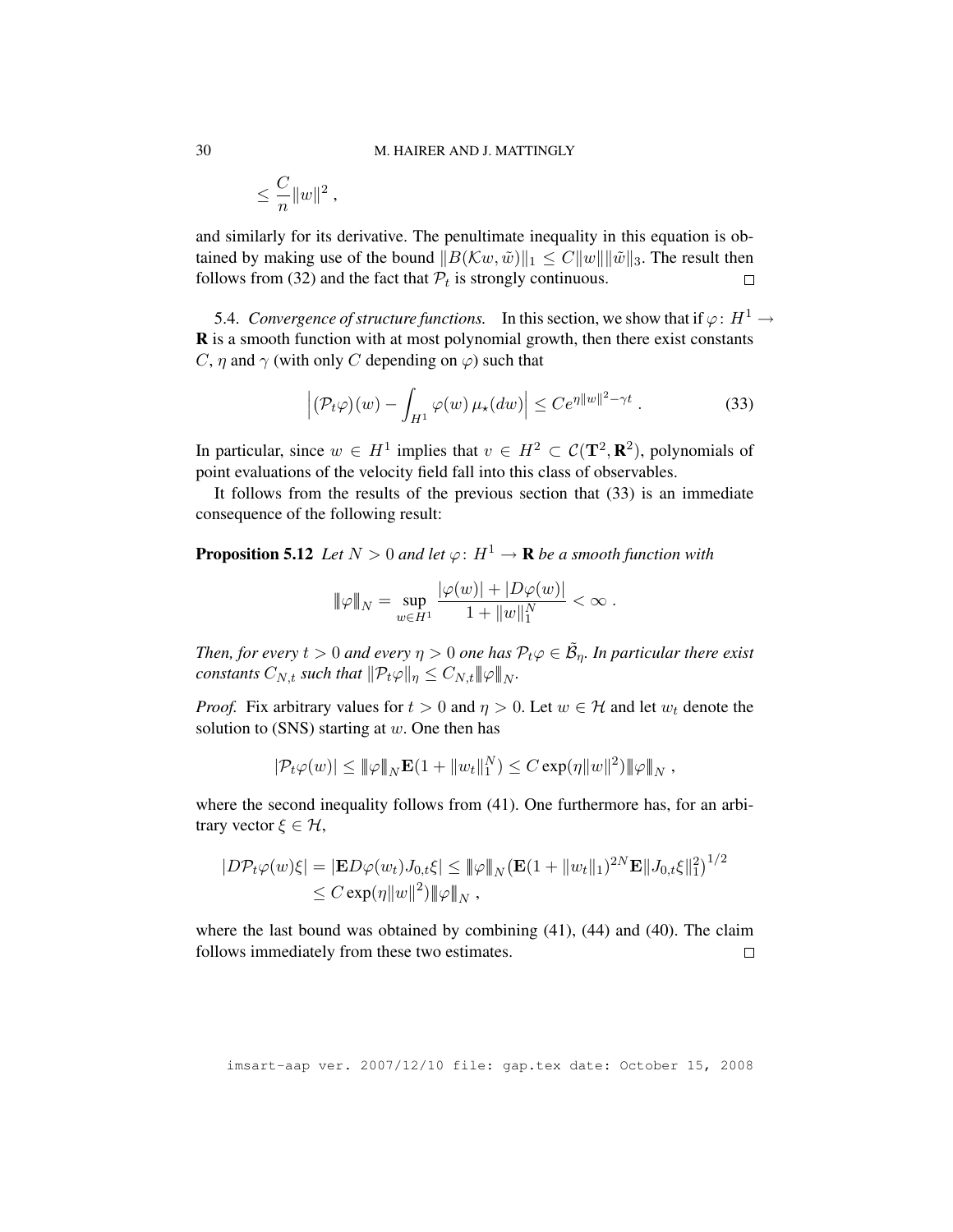5.5. *Regular dependence on the parameters.* In this section, we present one possible application of the results obtained in this article. It was shown in [21] that, for a large class of parameters  $\nu$ , Q, and  $\bar{f}$ , (SNS) has a unique invariant measure  $\mu_{\star}$ . One question which was not addressed was the nature of the dependence of  $\mu_{\star}$ on these parameters. The results obtained in this article enable us to give a relatively simple argument that shows that  $\mu_{\star}$  depends in a continuous way on all the parameters involved. In [32], Majda and Wang proved that in the setting where the dissipation dominates the dynamics, the invariant measure depends continuously on the viscosity. This is a reflection of the fact in this context the random attractor consists of a single point (see [36, 38, 32]). Hence the continuous dependence of the invariant measure follows from the continuous dependence of the random attractor. This can be found in [45] in an abstract setting and [32] in this setting. In the setting of this article, the random attractor is not necessarily a single point, hence results for the attractor to not translate to results for the invariant measure. Nonetheless we show that the long term statistics of the equations with nearby parameters are near to each other. In particular, our results hold even when the viscosity is not large relative to the typical scale of the energy of the forcing.

In order to keep the notations at a bearable level, we introduce the parameter space  $\Lambda = \mathbf{R}_{+} \times \ell_{+}^{2} \times \mathcal{H}$  and we denote its elements by

$$
\alpha = (\nu, Q, \bar{f}) \ .
$$

We equip  $\Lambda$  with the natural distance given by

$$
d(\alpha,\tilde{\alpha})^2=|\nu-\tilde{\nu}|^2+\|Q-\tilde{Q}\|^2+\|\bar{f}-\tilde{\bar{f}}\|^2\;.
$$

We denote by  $\Lambda_0$  the subset of  $\Lambda$  that satisfies Assumption 1. For every  $\alpha \in \Lambda_0$ , we denote by  $\mu^{\alpha}_*$  the unique invariant measure for (SNS) with parameters  $\alpha$  and by  $\mathcal{P}_t^{\alpha}$ the corresponding semigroup. For  $\tilde{\alpha} \in \Lambda$ ,  $\mu^{\tilde{\alpha}}_{\star}$  will simply denote any probability measure invariant, not necessarily unique, for  $(\mathcal{P}_t^{\tilde{\alpha}})^*$ . One then has the following regularity result:

**Theorem 5.13** *For every*  $\alpha \in \Lambda_0$ *, there exist*  $\eta > 0$ *,*  $\varepsilon > 0$ *, and*  $C_\alpha > 0$  *such that* 

$$
d_{\eta}(\mu^{\alpha}_{\star}, \mu^{\tilde{\alpha}}_{\star}) \leq C_{\alpha} d(\alpha, \tilde{\alpha}),
$$

*for every*  $\tilde{\alpha} \in \Lambda$  *with*  $d(\alpha, \tilde{\alpha}) \leq \varepsilon$ *.* 

Remark 5.14 Going carefully through the proofs of the results in this article and keeping track of the dependence of all *a priori* estimates on the parameters, we believe that one can show that it is possible to choose for  $\eta$ ,  $\varepsilon$ , and  $C_{\alpha}$  continuous functions of  $\alpha$ . The main obstacle to this program is to recover the bounds of [39] under weaker assumptions on Q.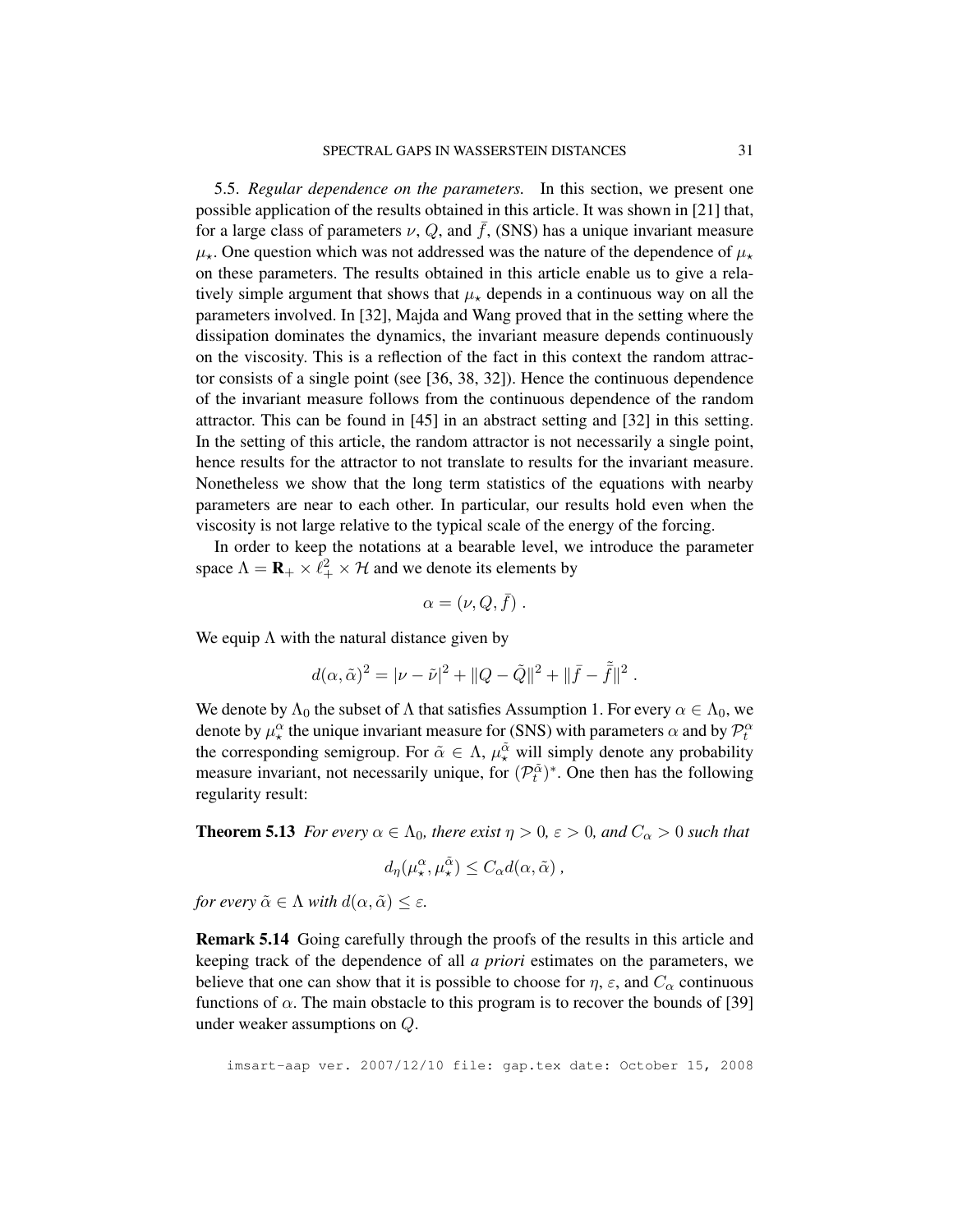**Remark 5.15** Even though  $\Lambda_0$  is dense in  $\Lambda$ , this result does not allow to conclude anything about the set of invariant measures for  $\alpha \notin \Lambda_0$ . One would expect that there exist values of  $\alpha$  such that (SNS) with parameters  $\alpha$  has more than one invariant measure. This would then necessarily imply that  $C_\beta \gtrsim 1/d(\alpha, \beta)$  for  $\beta \in \Lambda_0$ close to  $\alpha$ .

Theorem 5.13 is the result of the following meta theorem. Given two Markov semigroup, if one is uniformly ergodic and the other is close to the first on  $O(1)$ time intervals then any invariant measure of the second is close to the unique invariant measure of the first. Theorem 1.4 gives the needed ergodicity for  $\alpha \in \Lambda_0$ . The closeness of the time  $t$  transition densities is given by Corollary 5.17 below. It follows from the following bound on the difference between solutions to (SNS) with different sets of parameters:

**Proposition 5.16** *Let*  $w_0 \in H$  *and, for any two sets of parameters*  $\alpha$  *and*  $\tilde{\alpha}$ *, let us denote by*  $w_t$  *the solution to (SNS) starting at*  $w_0$  *with parameters*  $\alpha$  *and by*  $\tilde{w}_t$  *the solution starting at*  $w_0$  *with parameters*  $\tilde{\alpha}$ *.* 

*Then, for every*  $\alpha \in \Lambda$ *, there exist*  $\eta_0 > 0$  *and*  $\varepsilon > 0$  *such that, for every*  $\eta \leq \eta_0$ *there exist*  $\gamma > 0$ *, and*  $C > 0$  *so that* 

$$
\mathbf{E} \|w_t - \tilde{w}_t\|^2 \leq Ce^{\gamma t + \eta \|w_0\|^2} d(\alpha, \tilde{\alpha})^2,
$$

*for every*  $\tilde{\alpha} \in \Lambda$  *with*  $d(\alpha, \tilde{\alpha}) \leq \varepsilon$ *.* 

We now use this result to prove the needed estimate on the closeness of the time  $t$ dynamics.

**Corollary 5.17** *For any*  $\alpha \in \Lambda$  *there exists a*  $\eta_0 > 0$  *so that for any*  $\eta \leq \eta_0$  *there exists*  $\gamma > 0$ ,  $\epsilon > 0$ ,  $t_0 > 0$  *and*  $C > 0$  *so that one has* 

$$
d_{\eta}((\mathcal{P}_t^{\alpha})^*\mu, (\mathcal{P}_t^{\tilde{\alpha}})^*\mu) \le Ce^{\gamma t}d(\alpha, \tilde{\alpha})\int_{\mathcal{H}} e^{\eta ||w||^2}\mu(dw)
$$

*for any measure*  $\mu$  *on*  $\mathcal{H}$ *,*  $t \geq t_0$  *and*  $\tilde{\alpha} \in \Lambda$  *with*  $d(\alpha, \tilde{\alpha}) < \epsilon$ *.* 

For brevity in the sequel, we will write simply write  $\mathcal{P}_t^{\alpha*}$  for  $(\mathcal{P}_t^{\alpha})^*$ .

*Proof of Corollary 5.17.* First note that, for every pair  $(w, \tilde{w})$  in H and for every  $\eta > 0$ , one has the upper bound

$$
d_{\eta}(w,\tilde{w}) \le ||w - \tilde{w}|| (e^{\eta ||w||^{2}} + e^{\eta ||\tilde{w}||^{2}}).
$$
 (34)

Fix now  $\alpha > 0$ , let  $\varepsilon$  be as given by Proposition 5.16, and choose an arbitrary  $\tilde{\alpha} \in \Lambda$  with  $d(\alpha, \tilde{\alpha}) \leq \varepsilon$ . Using the notations of Proposition 5.16, we have for  $\eta$ sufficiently small

$$
d_{\eta}(\mathcal{P}_t^{\alpha*}\delta_{w_0}, \mathcal{P}_t^{\tilde{\alpha}*}\delta_{w_0}) \leq \mathbf{E} d_{\eta}(w_t, \tilde{w}_t) \leq \left(\mathbf{E} || w_t - \tilde{w}_t ||^2 \mathbf{E}(e^{2\eta || w_t ||^2} + e^{2\eta || \tilde{w}_t ||^2})\right)^{1/2}
$$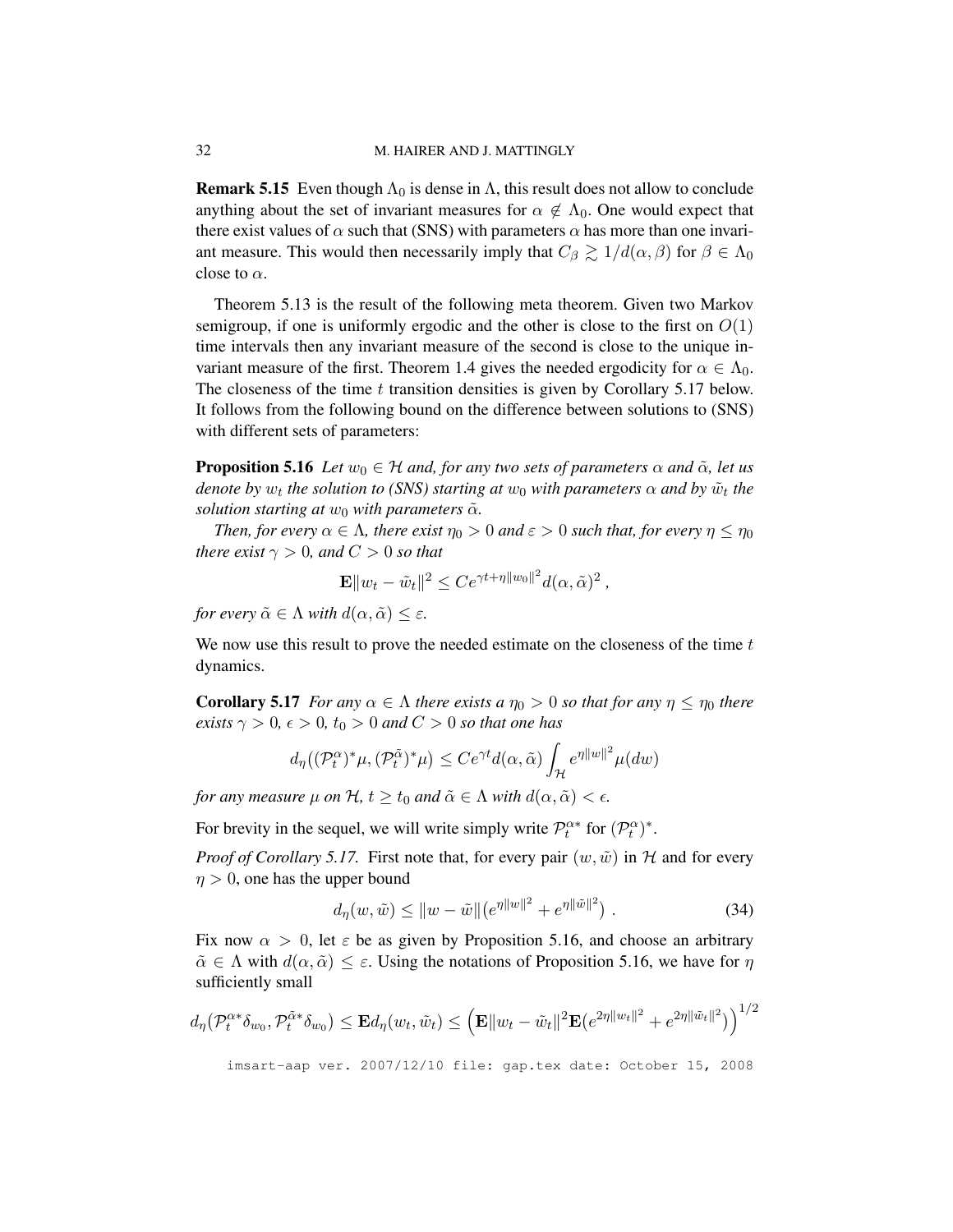$$
\leq C d(\alpha,\tilde{\alpha}) \exp\left(\gamma t + \frac{\eta}{2} ||w_0||^2 + \eta e^{\frac{-(\nu-\varepsilon)t}{2}} ||w_0||^2\right).
$$

This shows that there exist constants  $t_0$ ,  $\gamma$  and C such that

$$
d_{\eta}(\mathcal{P}_t^{\alpha*}\mu, \mathcal{P}_t^{\tilde{\alpha}*}\mu) \leq C d(\alpha, \tilde{\alpha}) e^{\gamma t} \int_{\mathcal{H}} e^{\eta ||w||^2} \mu(dw) ,
$$

for every  $t \geq t_0$ . By remark A.2 we can chose the constants uniform over all  $\tilde{\alpha}$ with  $d(\alpha, \tilde{\alpha}) \leq \epsilon$ .  $\Box$ 

With Corollary 5.17 in hand, we return to the proof of Theorem 5.13.

*Proof of Theorem 5.13.* We know from Theorem 5.5 that there exists  $t_1$  such that

$$
d_{\eta}(\mathcal{P}_t^{\alpha*}\mu, \mathcal{P}_t^{\alpha*}\nu) \leq \frac{1}{2}d_{\eta}(\mu, \nu) ,
$$

for every  $t \ge t_1$ . Letting  $t_0$  be as in Corollary 5.17. Choosing  $t = \max\{t_0, t_1\}$ , we have

$$
d_{\eta}(\mu_{\star}^{\alpha}, \mu_{\star}^{\tilde{\alpha}}) = d_{\eta}(\mathcal{P}_{t}^{\alpha} \mu_{\star}^{\alpha}, \mathcal{P}_{t}^{\tilde{\alpha}} \mu_{\star}^{\tilde{\alpha}}) \leq d_{\eta}(\mathcal{P}_{t}^{\alpha*} \mu_{\star}^{\alpha}, \mathcal{P}_{t}^{\alpha*} \mu_{\star}^{\tilde{\alpha}}) + d_{\eta}(\mathcal{P}_{t}^{\alpha*} \mu_{\star}^{\tilde{\alpha}}, \mathcal{P}_{t}^{\tilde{\alpha}*} \mu_{\star}^{\tilde{\alpha}})
$$
  

$$
\leq \frac{1}{2} d(\mu_{\star}^{\alpha}, \mu_{\star}^{\tilde{\alpha}}) + d(\alpha, \tilde{\alpha}) e^{\gamma t} \int_{\mathcal{H}} e^{\eta ||w||^{2}} \mu_{\star}^{\tilde{\alpha}}(dw).
$$

Notice that in (28) the constants on the right hand side of the estimate depend contiguously on the parameters for  $\alpha \in \Lambda$ . Hence it follows from (28) that, for  $\eta$  sufficiently small,  $\int_{\mathcal{H}} e^{\eta ||w||^2} \mu^{\alpha}_{\star}(dw)$  is bounded uniformly for all  $\tilde{\alpha}$  with  $d(\alpha, \tilde{\alpha}) \leq \varepsilon$ , so that the claim follows.  $\Box$ 

We close this section with the proof of Proposition 5.16, which amounts to the continuous dependence on the parameters in  $\Lambda$  of the solution operator of (SNS).

*Proof of Proposition 5.16.* Define  $\rho_t = w_t - \tilde{w}_t$ ,  $\delta_{\nu} = \nu - \tilde{\nu}$ ,  $\delta_f = \bar{f} - \tilde{f}$ , and  $\delta_Q = Q - Q$ . One then has

$$
d\rho_t = (\nu \Delta \rho_t + \delta_\nu \Delta \tilde{w}_t + B(\mathcal{K}w_t, \rho_t) + B(\mathcal{K} \rho_t, \tilde{w}_t) + \delta_f) dt + \delta_Q dW.
$$

At this point, we introduce the stochastic convolution

$$
\Psi_t = \int_0^t e^{\nu \Delta (t-s)} \delta_Q dW(s) ,
$$

and we set  $\bar{\rho}_t = \rho_t - \Psi_t$ . This yields for  $\bar{\rho}$ 

$$
\frac{1}{2}\partial_t \|\bar{\rho}_t\|^2 = -\nu \|\bar{\rho}_t\|_1^2 - \delta_\nu \langle \nabla \bar{\rho}_t, \nabla \tilde{w}_t \rangle + \langle B(\mathcal{K}\bar{\rho}_t, \tilde{w}_t), \bar{\rho}_t \rangle + \langle B(\mathcal{K}w_t, \Psi_t), \bar{\rho}_t \rangle + \langle B(\mathcal{K}\Psi_t, \tilde{w}_t), \bar{\rho}_t \rangle + \langle \delta_f, \bar{\rho}_t \rangle.
$$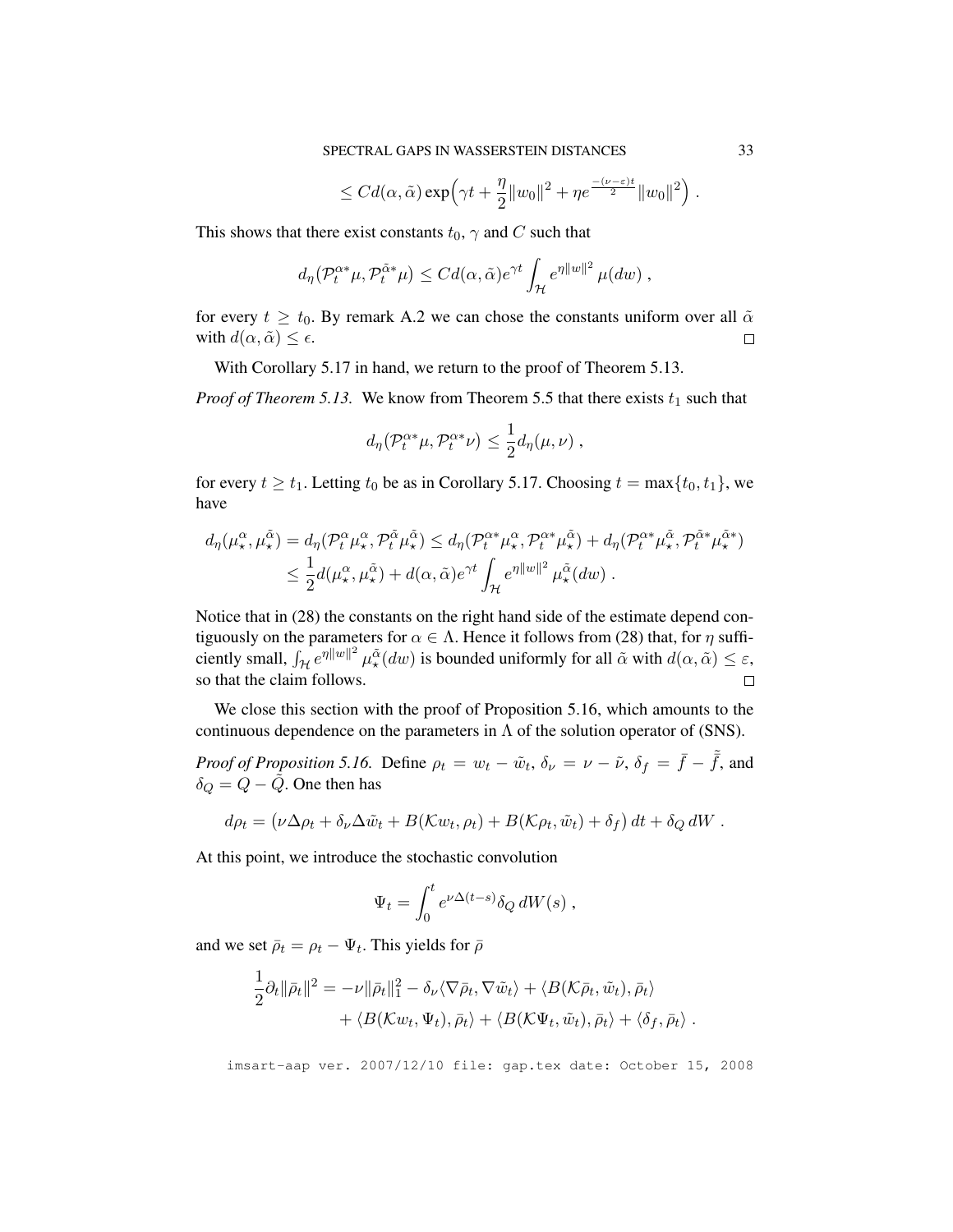Fix now  $\eta > 0$ . Making use of (36), we see that there exists a universal constant C such that

$$
\partial_t \|\bar{\rho}_t\|^2 \leq -\nu \|\bar{\rho}_t\|_1^2 + \frac{\delta_\nu^2}{\nu} \|\tilde{w}_t\|_1^2 + C \|\tilde{w}_t\|_1 \|\bar{\rho}_t\|_{1/2} \|\bar{\rho}_t\| + \frac{\eta \nu}{2} (\|w_t\|_1^2 + \|\tilde{w}_t\|_1^2) \|\bar{\rho}_t\|^2 + \frac{C}{\eta \nu} \|\Psi_t\|_1^2 + \langle \delta_f, \bar{\rho}_t \rangle .
$$

Note now that it follows from Hölder and Young's inequalities that there exists a universal constant  $C'$  such that

$$
C \|\tilde{w}_t\|_1 \|\bar{\rho}_t\|_{1/2} \|\bar{\rho}_t\| \leq \nu \|\bar{\rho}_t\|_1^2 + \frac{\eta \nu}{2} \|\tilde{w}_t\|_1^2 \|\bar{\rho}_t\|^2 + \frac{C'}{\eta^2 \nu^3} \|\bar{\rho}_t\|^2.
$$

Combining these bounds yields

$$
\partial_t \|\bar{\rho}_t\|^2 \leq \Big(1+\frac{C'}{\eta^2\nu^3}+\eta\nu\big(\|w_t\|_1^2+\|\tilde{w}_t\|_1^2\big)\Big)\|\bar{\rho}_t\|^2+\|\delta_f\|^2+\frac{C}{\eta\nu}\|\Psi_t\|_1^2+\frac{\delta_\nu^2}{\nu}\|\tilde{w}_t\|_1^2
$$

We can now apply Gronwall's inequality to get the bound

$$
\|\bar{\rho}_t\|^2 \le \exp\Big( \Big(1 + \frac{C'}{\eta^2 \nu^3}\Big) t + \eta \nu \int_0^t \left( \|w_s\|_1^2 + \|\tilde{w}_s\|_1^2 \right) ds \Big) \times \Big( \|\delta_f\|^2 t + \frac{C}{\eta \nu} \int_0^t \|\Psi_s\|_1^2 ds + \frac{\delta_{\nu}^2}{\nu} \int_0^t \|\tilde{w}_s\|_1^2 ds \Big)
$$

Using the bound  $x \leq a^{-1}e^{ax}$ , applying Cauchy-Schwartz and using the fact that there exists a universal constant  $C$  such that, for every Gaussian random variable taking values in a separable Hilbert space, one has

$$
\mathbf{E}||X||^4 \leq C \big(\mathbf{E}||X||^2\big)^2,
$$

we eventually get that there exist constants C and  $\gamma$ 

depending continuously on  $\eta$  and on the parameters  $\alpha$  and  $\tilde{\alpha}$  such that, for every  $\eta$  sufficiently small, one has the bound

$$
\mathbf{E} \|\bar{\rho}_t\|^2 \leq Ce^{\gamma t + \eta \|w_0\|^2} \Big(\delta_\nu^2 + \|\delta_f\|^2 + \int_0^t \mathbf{E} \|\Psi_s\|_1^2 ds\Big).
$$

The claim then follows immediately from the fact that

$$
\mathbf{E} \|\Psi_t\|_1^2 \leq \frac{\|\delta_Q\|^2}{2\nu} \;,
$$

for every  $t \geq 0$ .

imsart-aap ver. 2007/12/10 file: gap.tex date: October 15, 2008

.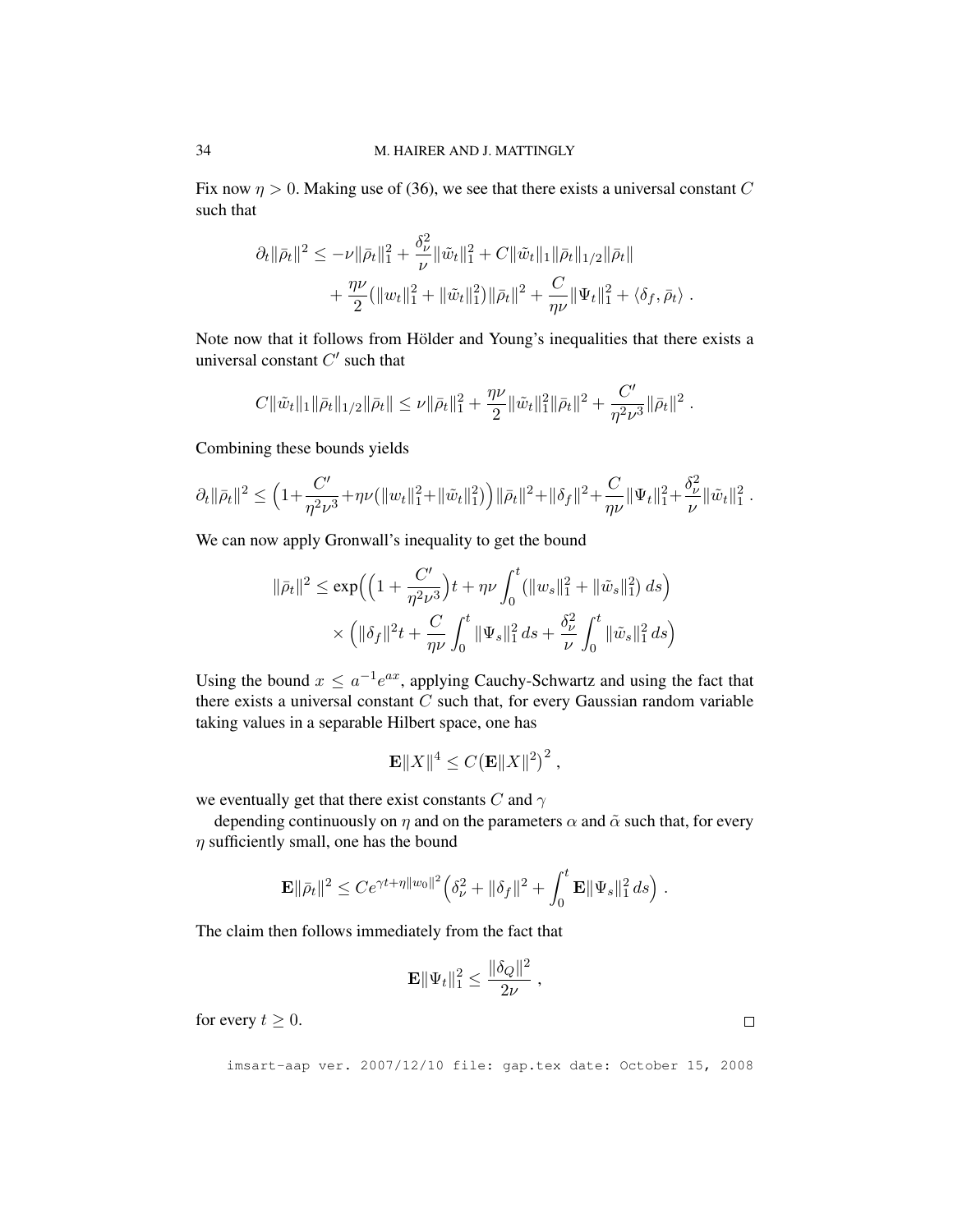6. Discussion. We have proven a spectral gap in a Wasserstein distance for a class of Markov processes satisfying a gradient estimate and a weak (topological) irreducibility assumption. Measuring convergence in a Wasserstein metric allows one to incorporate information about the pathwise contraction properties of the system. When the system is completely pathwise contracting, the story is relatively straightforward, see [36, 38] or [25] for the finite-dimensional setting. However when the system in not pathways contracting one must introduce a change of measure to make it contracting. This was one of the central ideas used in [14, 37]. The term in the gradient estimate which does not have a derivative reflects the probabilistic cost of this change of measure while the term with a gradient but a coefficient less then one reflects the contraction property obtained via the change of measure.

When the gradient estimate is not uniform, the existence of a Lyapunov function is required. The convergence is then measured in a Wasserstein distance weighted by the Lyapunov function. In this "Harris-like" setting, the contraction properties of the system arise from two sources. Points close to the center of the phase space, as measured by the value of the Lyapunov function, contract due to the combination of deterministic contraction and probabilistic mixing captured by the gradient estimate. Points far out in the space move closer to each other in the distance weighted by the Lyapunov function simply because the linear instability of the flow is compensated by the decrease of the values of the Lyapunov function as the solution moves points towards the center of the phase space.

While we have applied our general theory to the single example of the stochastic Navier-Stokes equations with degenerate forcing, we believe that these results will be useful in many contexts. The gradient estimate allows to capture the combination of mixing due to the presence of noise and due to the contractive nature of the dynamic in one simple estimate. In the context of degenerately forced dissipative SPDEs, control of the gradient term on the right hand side of Assumption 5 combines an argument strongly inspired by the probabilistic proofs of Hörmander's theorem [24] based on Malliavin's calculus [33, 48, 41], together with the infinitesimal equivalent of the Foias-Prodi-type estimate, namely the fact that the linearized flow contracts all but finitely many directions.

This work has its intellectual roots in many papers. In finite dimensions, spectral gaps in weighted total variation norms like (25) have been obtained for some time [40], but these estimates are of course not uniform when (SNS) is approximated by a sequence of finite-dimensional systems (say by spectral Galerkin approximations). In [46], spaces of observables weighted by Lyapunov functions are used to prove the existence of solutions to infinite dimensional Kolmogorov equations. The convergence of observables dominated by Lyapunov functions was also given in [27, 38] in the 'essentially elliptic' case. The results obtained there were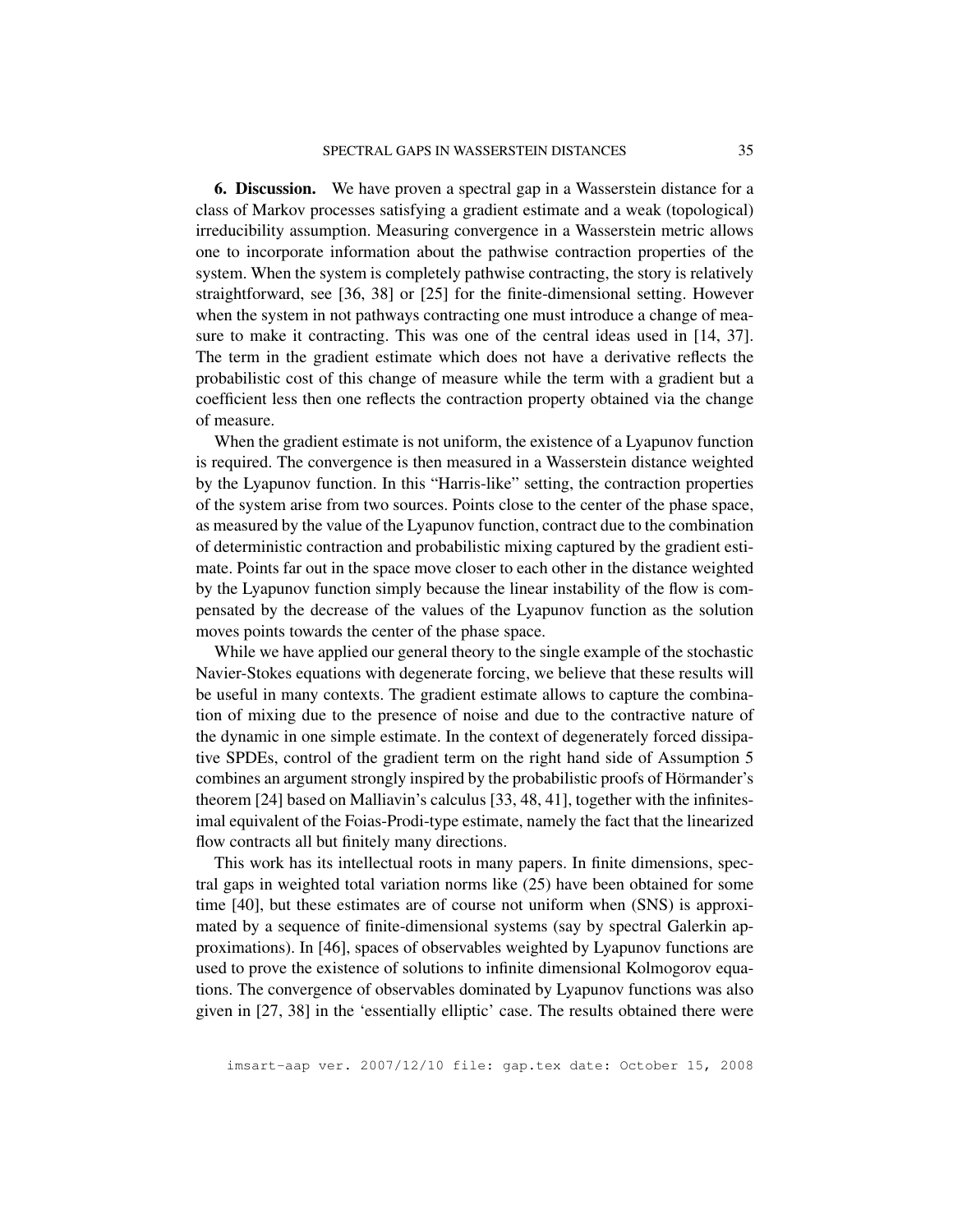however far from what is needed to prove a spectral gap. The convergence results are direct descendants of those developed by many authors in, among others, [14, 29, 34, 6, 37, 20, 38, 43]. All of these works make use of a version of the Foias-Prodi-type estimate [18], introduced in the stochastic context in [35]. The later papers also use a coupling construction to prove convergence. In particular, [37, 20, 38] developed a coupling construction to prove exponential convergence. Though in a less explicit way then its predecessors, the present work makes use of both ideas.

## APPENDIX A: A PRIORI BOUNDS ON THE DYNAMICS

This appendix is devoted to the proof of the technical estimates used throughout the last two sections of this article. The techniques used to derive these estimates are standard. Even though most of these bounds are probably known to the experts in this field, we have not always been able to find references that state them in the form required here. In particular, we need precise bounds on the difference between the solutions (and their Jacobians) for two nearby initial conditions.

We define for  $\alpha \in \mathbf{R}$  and for w a smooth function on  $[0, 2\pi]^2$  with mean 0 the norm  $||w||_{\alpha}$  by

$$
||w||_{\alpha}^{2} = \sum_{k \in \mathbf{Z}^{2} \setminus \{0,0\}} |k|^{2\alpha} w_{k}^{2},
$$

where of course  $w_k$  denotes the Fourier mode with wavenumber k. Define furthermore  $(\mathcal{K}w)_k = -iw_k k^{\perp}/||k||^2$ . If v,  $u_1$  and  $u_2$  are as w and  $u = (u_1, u_2)$  then  $B(u, v) = (u \cdot \nabla)v$ . Setting  $S = \{s = (s_1, s_2, s_3) \in \mathbb{R}^3_+ : \sum s_i \geq 1, s \neq 0\}$  $(1, 0, 0), (0, 1, 0), (0, 0, 1)$  and keeping u, v, and w as above, then the following relations are useful (cf. [7]):

$$
\langle B(u, v), w \rangle = -\langle B(u, w), v \rangle \qquad \text{if } \nabla \cdot u = 0 \tag{35}
$$

$$
|\langle B(u,v),w\rangle| \le C||u||_{s_1}||v||_{1+s_2}||w||_{s_3} \quad (s_1,s_2,s_3) \in \mathcal{S}
$$
\n(36)

$$
||B(u, v)||_{\alpha} \le C_{\alpha} ||u|| ||v|| \qquad \text{if } \alpha < -2 \text{ and } \nabla \cdot u = 0 \qquad (37)
$$

$$
\|\mathcal{K}v\|_{\alpha} = \|v\|_{\alpha-1} \tag{38}
$$

$$
||v||_{\beta}^{2} \leq \varepsilon ||v||_{\alpha}^{2} + \varepsilon^{-2\frac{\gamma-\beta}{\beta-\alpha}} ||v||_{\gamma}^{2} \quad \text{if } 0 \leq \alpha < \beta < \gamma \text{ and } \varepsilon > 0. \tag{39}
$$

We start with the following set of *a priori* bounds, most of which were taken from [21] and [39].

**Lemma A.1** *The solution*  $w_t$  *of the 2D stochastic Navier-Stokes equations in the vorticity formulation satisfies the following bounds:*

*1. There exist constants*  $C, \eta_{\star}, \gamma > 0$ *, such that* 

$$
\mathbf{E} \exp \left( \nu \int_s^t \eta \|w_r\|_1^2 dr - \gamma(t-s) \right) \le C \exp(\eta \|w_0\|^2) , \tag{40}
$$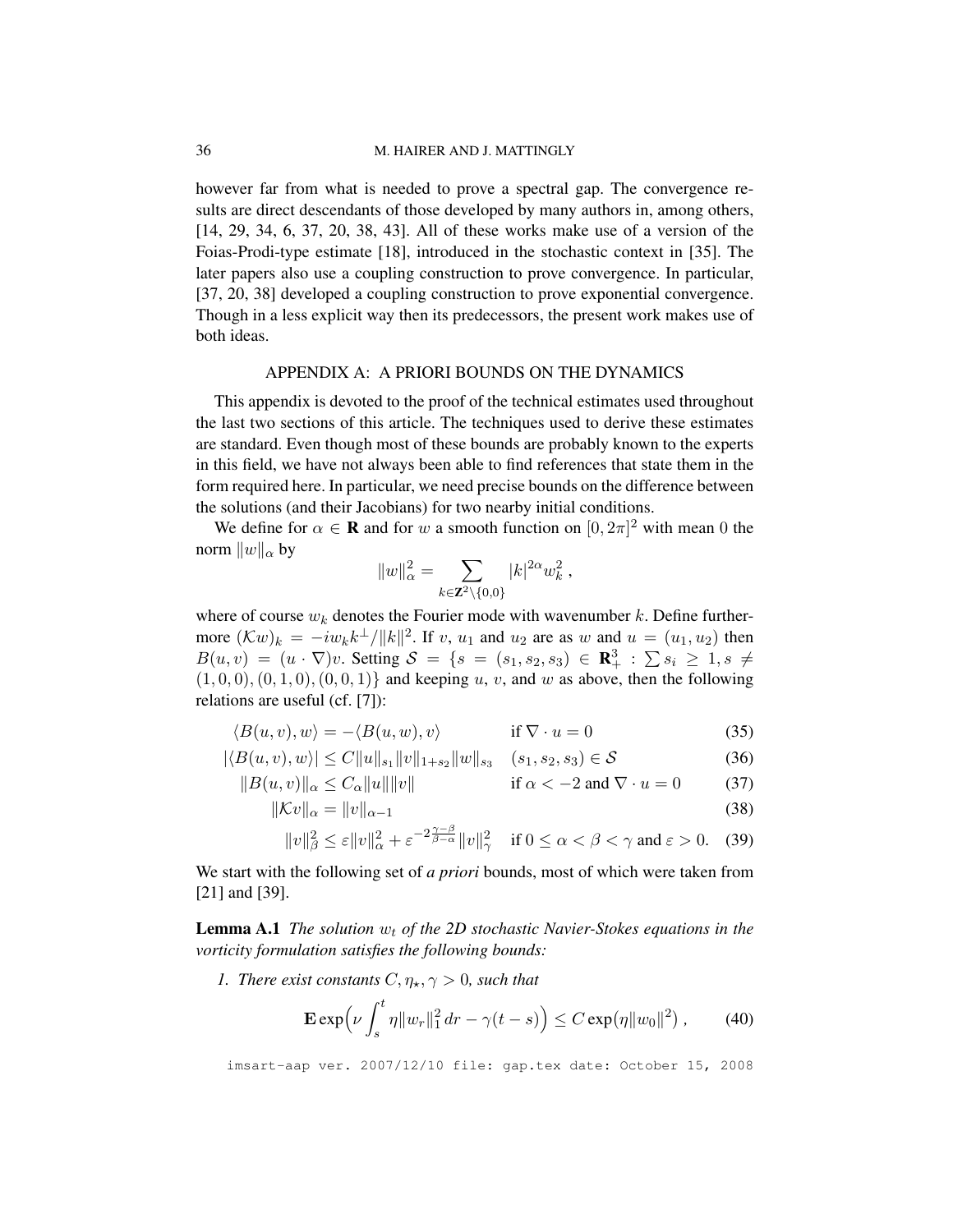*for every*  $t \geq s \geq 0$  *and for every*  $\eta \leq \eta_{\star}$ *.* 

*2. For every*  $N > 0$ , every  $t > 0$  and every  $\eta > 0$ , there exists a constant C *such that one has*

$$
\mathbf{E} \|w_t\|_1^N \le C \exp(\eta \|w_0\|^2) \,, \tag{41}
$$

*for every initial condition*  $w_0 \in \mathcal{H}$ .

*3. There exist constants*  $\eta_{\star} > 0$  *and*  $C > 0$  *such that for every*  $t > 0$  *and every*  $\eta \leq \eta_{\star}$ , the bound

$$
\mathbf{E} \exp(\eta \|w_t\|^2) \le C \exp(\eta e^{\frac{-\nu t}{2}} \|w_0\|^2)
$$
 (42)

*holds.*

*4. For every*  $\eta > 0$ , there exists a constant  $C > 0$  such that the Jacobian  $J_{0,t}$ *satisfies almost surely*

$$
||J_{0,t}|| \le \exp\left(\eta \int_0^t ||w_s||_1^2 ds + Ct\right), \tag{43}
$$

*for every*  $t > 0$ *.* 

*5. For every*  $\eta > 0$  *and every*  $T > 0$ *, there exists a constant* C *such that* 

$$
\int_0^t \|J_{0,s}\xi\|_1^2 ds \le C \|\xi\|^2 \exp\left(\eta \int_0^t \|w_s\|_1^2 ds\right),\tag{44}
$$

*for every*  $\xi \in \mathcal{H}$  *and every*  $t \in [0, T]$ *.* 

*6. For every*  $\eta > 0$  *there exists a constant C such that* 

$$
||J_{0,t}\xi||_1^2 \le C ||\xi||^2 \exp\left(\eta \int_0^t ||w_s||_1^2 ds + Ct\right),\tag{45}
$$

*almost surely, for every*  $t > 0$  *and for every*  $\xi \in H$ .

*7. For every*  $\eta > 0$  *and every*  $p > 0$ *, there exists*  $C > 0$  *such that the Hessian* K0,t *satisfies*

$$
\mathbf{E} \| K_{0,t} \|^p \le C \exp(\eta \| w_0 \|^2) \,, \tag{46}
$$

*for every*  $t \in [0, 1]$ *.* 

**Remark A.2** It is straight forward to verify that if one fixes a  $K_1 > 0$  and  $K_2 > 0$ 0, the constants C,  $\eta_{\star}$  and  $\gamma$  from the statements in Lemma A.1 can be chosen uniformly over all  $\nu > K_1$  and  $||Q||, ||\overline{f}|| \leq K_2$ .

*Proof of Lemma A.1.* Points 1, 4, and 7 are taken from Lemma 4.10 in [21]. Point 2 follows from Lemma A.4 in [39] and point 6 follows from Lemma B.1 in [39]. Point 3 follows immediately from (28).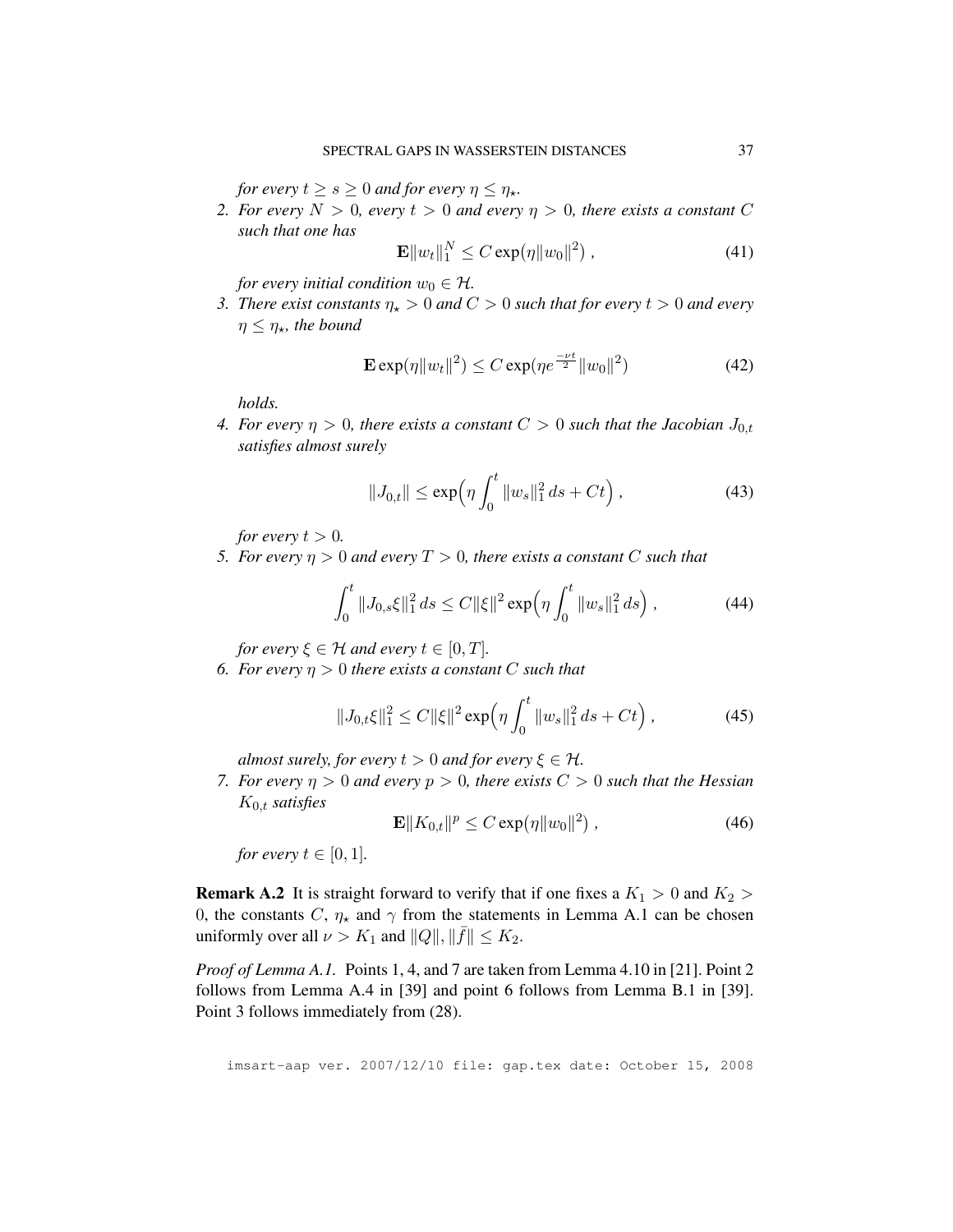It remains to show Point 5. It follows from the linearization of the Navier-Stokes equations that

$$
||J_{0,t}\xi||^2 - ||\xi||^2 = -2\nu \int_0^t ||J_{0,s}\xi||_1^2 ds + \int_0^t \langle J_{0,s}\xi, B(\mathcal{K}J_{0,s}\xi, w_s) \rangle ds.
$$

Using (36), this in turn implies that

$$
\int_0^t \|J_{0,s}\xi\|_1^2 ds \le \frac{\|\xi\|^2}{2\nu} + \frac{1}{2\nu} \int_0^t \|w_s\|_1 \|J_{0,s}\xi\| \|J_{0,s}\xi\|_1 ds
$$
  

$$
\le \frac{\|\xi\|^2}{2\nu} + \frac{1}{8\nu^2} \int_0^t \|w_s\|_1^2 \|J_{0,s}\xi\|^2 ds + \frac{1}{2} \int_0^t \|J_{0,s}\xi\|_1^2 ds.
$$

It thus follows from (43) that

$$
\int_0^t \|J_{0,s}\xi\|_1^2 ds \leq \frac{\|\xi\|^2}{\nu} + C\|\xi\|^2 \exp\left(\eta \int_0^t \|w_s\|_1^2 ds + Ct\right) \int_0^t \|w_s\|_1^2 ds,
$$

 $\Box$ 

and the result follows immediately.

In the remainder of this section, we use the following notation, which is the same  
as in the proof of Theorem 5.10. We fix an element 
$$
w \in \mathcal{H}
$$
 and a natural number  
 $n > 0$ . We denote by  $\Pi_n$  the orthogonal projection in  $\mathcal{H}$  onto the Fourier modes  
with  $|k| \le n$  and we write  $\tilde{w} = \Pi_n w$ . We denote by  $\Phi_t$  the random flow solving  
(27) and set  $w_t = \Phi_t(w)$ ,  $\tilde{w}_t = \Phi_t(\tilde{w})$ ,  $\rho_t = w_t - \tilde{w}_t$ . We also use the notations

$$
J_t = (D\Phi_t)(w) , \quad \tilde{J}_t = (D\Phi_t)(\tilde{w}) , \quad J_{\rho,t} = J_t - \tilde{J}_t .
$$

The aim of this section is to show that, given  $t > 0$  and provided n is large enough, it is possible to make  $\rho_t$  and  $J_{\rho,t}$  arbitrarily small. More precisely, the main result of this section is:

**Theorem A.3** *For every*  $\gamma > 0$ *, every*  $T > 0$ *, and every*  $\eta > 0$  *there exists*  $n > 0$ *such that*

$$
\mathbf{E} \|\rho_T\|^2 \leq \gamma \exp(\eta \|w\|^2) , \quad \mathbf{E} \|J_{\rho,T}\|^2 \leq \gamma \exp(\eta \|w\|^2) ,
$$

*for every*  $w \in \mathcal{H}$ *.* 

We define the family of increasing stochastic processes  $F_{\eta}^{p}(t)$  by

$$
F_{\eta}^{p}(t) = \exp\Bigl(2\eta \int_0^t (\|w_s\|_1^2 + \|\tilde{w}_s\|_1^2) ds\Bigr) \bigl(1 + \sup_{s \in [0,t]} (\|w_s\| + \|\tilde{w}_s\|)^p \bigr) .
$$

Note that one has the following result, the proof of which is a trivial application of the *a priori* bounds from Lemma A.1: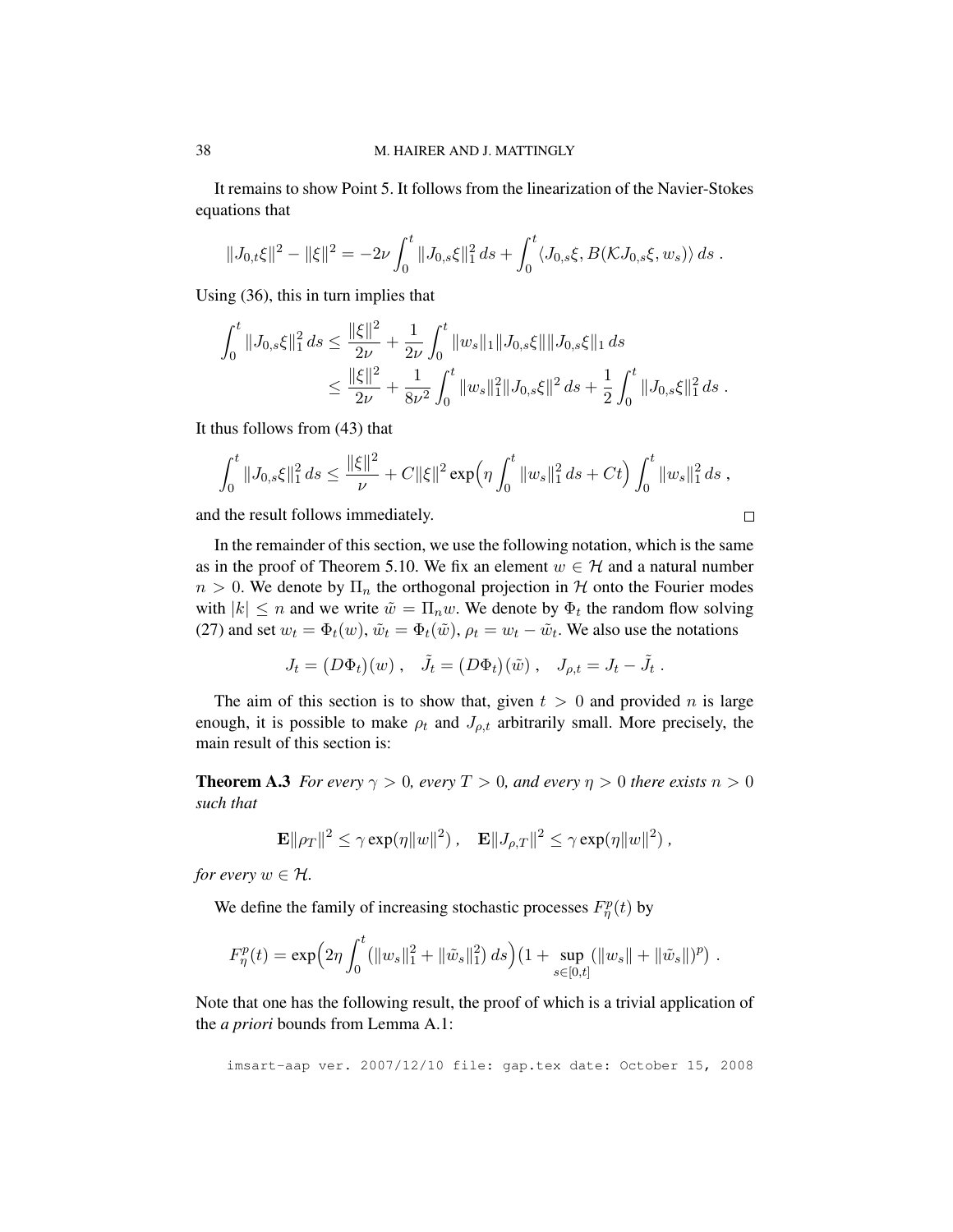**Lemma A.4** *For every*  $\eta > 0$ *, every*  $t > 0$ *, and every*  $p > 0$  *there exist*  $\eta_0 > 0$  *and* C *such that*

$$
\mathbf{E}(F_{\zeta}^p(t)) \leq C \exp(\eta \|w\|^2),
$$

*uniformly for every*  $n \geq 0$ *, every*  $w \in \mathcal{H}$  *and every*  $\zeta \in [0, \eta_0]$ *.* 

*Proof of Theorem A.3.* We fix a terminal time  $T > 0$  and start with the bound for  $\|\rho_T\|$ , which is almost identical to the proof of [21, Lemma 4.17]. Note first that  $\rho$ solves the equation

$$
\partial_t \rho_t = \nu \Delta \rho_t + \tilde{B}(\rho_t, w_t + \tilde{w}_t) ,
$$

where we set  $\tilde{B}(w, \tilde{w}) = B(\mathcal{K}w, \tilde{w}) + B(\mathcal{K}\tilde{w}, w)$ . Define  $\rho_t^{\ell} = \prod_n \rho_t$  and  $\rho_t^h =$  $\rho_t - \rho_t^\ell$ , so that

$$
\partial_t \|\rho_t^{\ell}\|^2 = -2\nu \|\rho_t^{\ell}\|^2_1 + \langle B(\mathcal{K}\rho_t^{\ell}, w_t + \tilde{w}_t), \rho_t^{\ell}\rangle \n- \langle B(\mathcal{K}\rho_t^h, \rho_t^{\ell}), w_t + \tilde{w}_t\rangle - \langle B(\mathcal{K}w_t + \mathcal{K}\tilde{w}_t, \rho_t^{\ell}), \rho_t\rangle ,\n\partial_t \|\rho_t^h\|^2 = -\nu \|\rho_t^h\|^2_1 - \langle B(\mathcal{K}\rho_t, \rho_t^h), w_t + \tilde{w}_t\rangle - \langle B(\mathcal{K}w_t + \mathcal{K}\tilde{w}_t, \rho_t^h), \rho_t\rangle .
$$

The initial conditions for these equations are given by

$$
\rho_0^{\ell} = 0 , \qquad \rho_0^h = \Pi_n w .
$$

The equations satisfied by  $\rho_t^{\ell}$  and  $\rho_t^h$  are the same as the ones appearing in the proof of [21, Lemma 4.17], so that we get the bounds:

$$
\begin{aligned} \|\rho_t^h\|^2 &\le \|w\|^2 \Big(e^{-\nu n^2 t}+ \frac{C_\eta}{n} F_\eta^1(t)\Big) \\ \|\rho_t^\ell\|^2 &\le C_\eta \int_0^t \exp\Bigl(\eta \int_s^t \|w_r + \tilde{w}_r\|_1^2\Bigr) \|w_s + \tilde{w}_s\|_{1/2}^2 \|\rho_s^h\|^2 ds \\ &\le C_\eta F_\eta^4(t) \int_0^t \|w_s + \tilde{w}_s\|_1 \|\rho_s^h\| ds \ . \end{aligned}
$$

These bounds are valid for every  $\eta > 0$ . It follows from the first bound that

$$
\int_0^T \|\rho_s^h\|^2 ds \leq \frac{C}{n} F_\eta^3(T) ,
$$

so that the second bound yields

$$
\sup_{t \in [0,T]} \|\rho_t\|^2 \le \frac{C_\eta}{\sqrt{n}} F_{2\eta}^6(T) \ . \tag{47}
$$

The bound on  $\mathbf{E} \|\rho_T\|^2$  then follows from Lemma A.4.

In order to bound  $J_{\rho,T}$ , note first that  $J_{\rho,0} = 0$  and

$$
\partial_t J_{\rho,t} = \nu \Delta J_{\rho,t} + \tilde{B}(J_{\rho,t}, w_t + \tilde{w}_t) + \tilde{B}(J_t + \tilde{J}_t, \rho_t) .
$$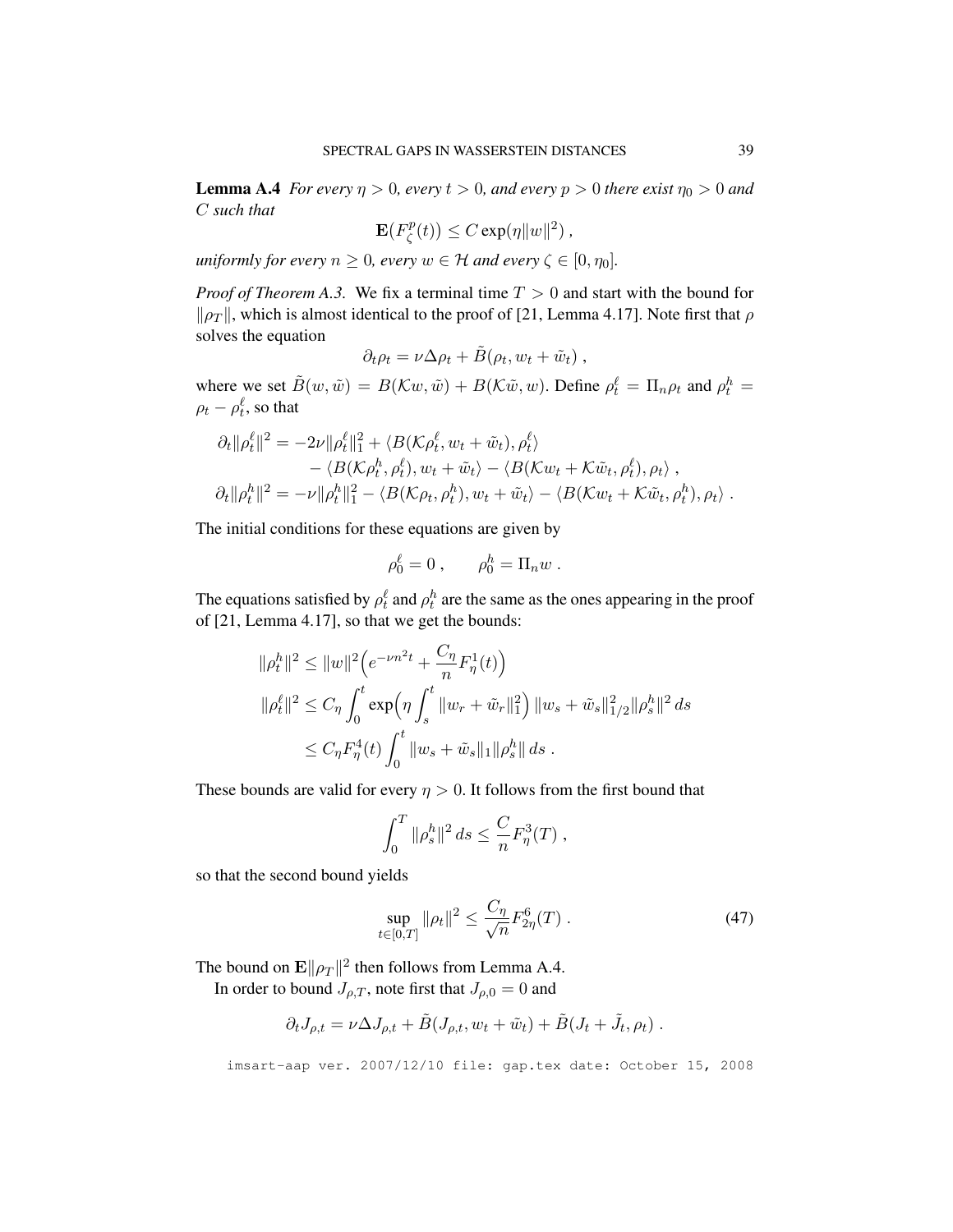Fix now a tangent vector  $\xi \in \mathcal{H}$ . It follows from (36) that

$$
\partial_t ||J_{\rho,t}\xi||^2 \le -2\nu ||J_{\rho,t}\xi||_1^2 + C||J_{\rho,t}\xi||_{1/4}||J_{\rho,t}\xi|| ||w_t + \tilde{w}_t||_1 + C||J_{\rho,t}\xi||_1||\rho_t|| ||J_t\xi + \tilde{J}_t\xi||_{1/4} \le (C_\eta + \eta ||w_t + \tilde{w}_t||^2) ||J_{\rho,t}\xi||^2 + ||\rho_t||^2 ||J_t\xi + \tilde{J}_t\xi||_{1/4}^2.
$$

This bound is valid (with different values for the constant  $C_{\eta}$ ) for any value of  $\eta > 0$ . It immediately implies that

$$
||J_{\rho,T}\xi||^{2} \leq F_{\eta}^{0}(T) \int_{0}^{T} ||\rho_{t}||^{2} ||J_{t}\xi + \tilde{J}_{t}\xi||_{1/2} ||J_{t}\xi + \tilde{J}_{t}\xi|| dt
$$
  
\n
$$
\leq C F_{3\eta}^{2}(T) ||\xi|| \int_{0}^{T} ||\rho_{t}|| ||J_{t}\xi + \tilde{J}_{t}\xi||_{1/2} dt
$$
  
\n
$$
\leq C F_{4\eta}^{2}(T) ||\xi||^{3/2} \int_{0}^{T} ||\rho_{t}|| ||J_{t}\xi + \tilde{J}_{t}\xi||_{1}^{1/2} dt,
$$

where we made use of  $(43)$ . It follows that there exists a constant C such that, for every  $\alpha > 0$ , one has the bound

$$
||J_{\rho,T}\xi||^2 \leq \left(\frac{1}{\alpha}\int_0^T \|\rho_t\|^2 dt + \alpha C F_{3\eta}^8(T)\right) ||\xi||^2 + \alpha \int_0^T (||J_t\xi||_1^2 + ||\tilde{J}_t\xi||_1^2) dt.
$$

It follows from (44) that

$$
\|J_{\rho,T}\|^2\leq \Big(\frac{1}{\alpha}\int_0^T\|\rho_t\|^2\,dt+\alpha C F_{3\eta}^8(T)\Big)\;,
$$

so that the claim follows by combining Lemma A.4 with the bound (47).

#### $\Box$

### **REFERENCES**

- [1] AGRACHEV, A. A. AND SARYCHEV, A. V. (2004). Controllability for the Navier-Stokes equation with small control. *Dokl. Akad. Nauk* 394, 6, 727–730. MRMR2085801 (2005h:93004)
- [2] AGRACHEV, A. A. AND SARYCHEV, A. V. (2005). Navier-Stokes equations: controllability by means of low modes forcing. *J. Math. Fluid Mech.* 7, 1, 108–152. MRMR2127744
- [3] BAKHTIN, Y. AND MATTINGLY, J. C. (2007). Malliavin calculus for infinite-dimensional systems with additive noise. *J. Funct. Anal.* 249, 2, 307–353. MRMR2345335
- [4] BAKRY, D. AND ÉMERY, M. (1985). Diffusions hypercontractives. In *Séminaire de probabilités*, *XIX, 1983/84*. Lecture Notes in Math., Vol. 1123. Springer, Berlin, 177–206. MRMR889476 (88j:60131)
- [5] BRICMONT, J., KUPIAINEN, A., AND LEFEVERE, R. (2001). Ergodicity of the 2D Navier-Stokes equations with random forcing. *Comm. Math. Phys.* 224, 1, 65–81. Dedicated to Joel L. Lebowitz. MR1 868 991
- [6] BRICMONT, J., KUPIAINEN, A., AND LEFEVERE, R. (2002). Exponential mixing of the 2D stochastic Navier-Stokes dynamics. *Comm. Math. Phys.* 230, 1, 87–132. MRMR1930573 (2003i:76056)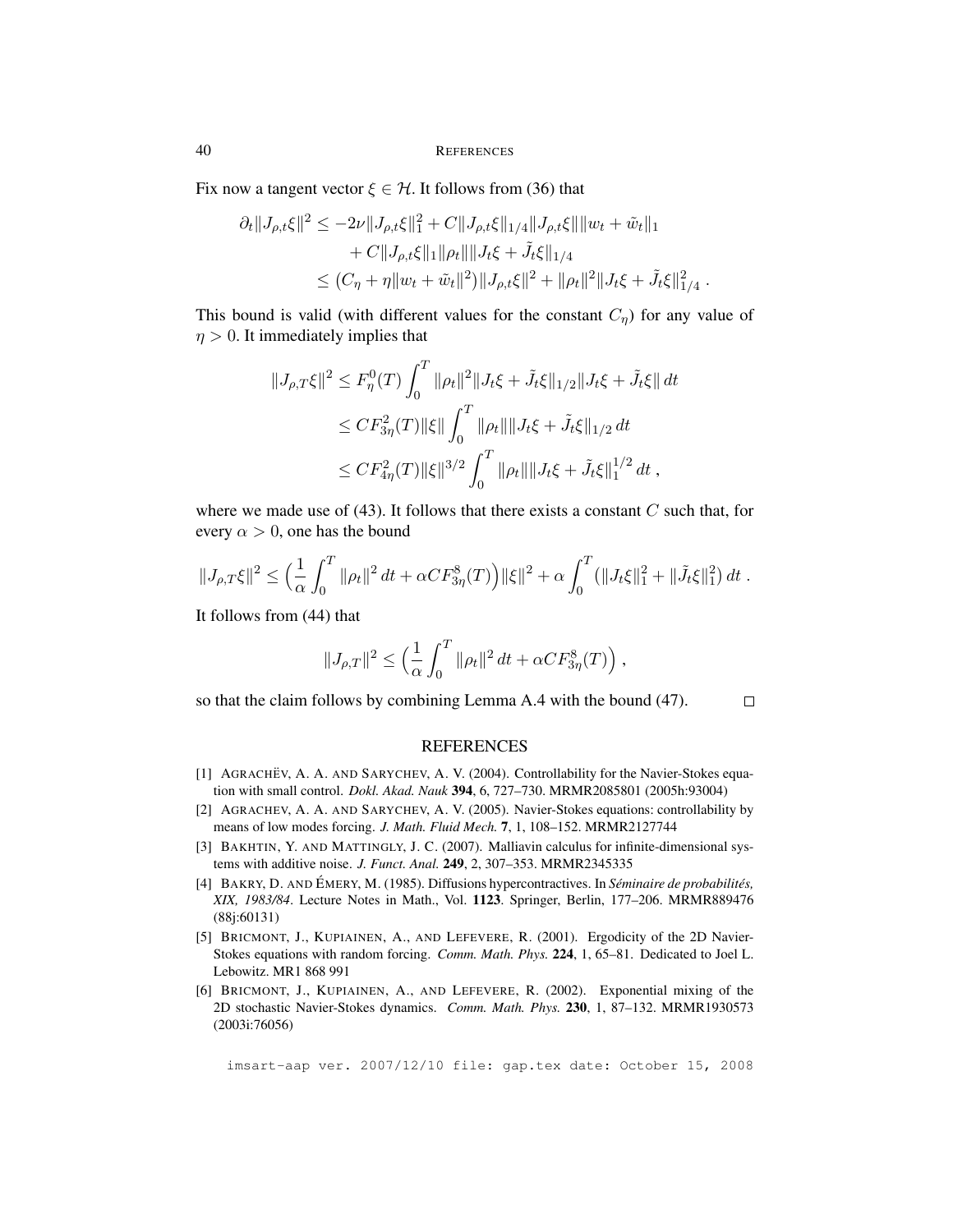- [7] CONSTANTIN, P. AND FOIAS¸, C. (1988). *Navier-Stokes equations*. Chicago Lectures in Mathematics. University of Chicago Press, Chicago, IL. MRMR972259 (90b:35190)
- [8] DA PRATO, G. AND ZABCZYK, J. (1992). *Stochastic Equations in Infinite Dimensions*. University Press, Cambridge.
- [9] DA PRATO, G. AND ZABCZYK, J. (1996). *Ergodicity for Infinite Dimensional Systems*. Cambridge.
- [10] DAVIES, E. B. (1980). *One-Parameter Semigroups*. Academic Press, London.
- $[11]$  DOEBLIN, W. (1937). Sur les propriétés asymptotiques de mouvement régis par certains types de chaˆınes simples. *Bull. Math. Soc. Roum. Sci.* 39, 1, 57–115.
- [12] DOOB, J. L. (1948). Asymptotic properties of Markoff transition prababilities. *Trans. Amer. Math. Soc. 63*, 393–421. MRMR0025097 (9,598c)
- [13] E, W. AND MATTINGLY, J. C. (2001). Ergodicity for the Navier-Stokes equation with degenerate random forcing: finite-dimensional approximation. *Comm. Pure Appl. Math.* 54, 11, 1386–1402. MR2002g:76075
- [14] E, W., MATTINGLY, J. C., AND SINAI, Y. (2001). Gibbsian dynamics and ergodicity for the stochastically forced Navier-Stokes equation. *Comm. Math. Phys.* 224, 1, 83–106. Dedicated to Joel L. Lebowitz.
- [15] ECKMANN, J.-P. AND HAIRER, M. (2001). Uniqueness of the invariant measure for a stochastic PDE driven by degenerate noise. *Commun. Math. Phys.* 219, 3, 523–565.
- [16] FAYOLLE, G., MALYSHEV, V. A., AND MENSHIKOV, M. V. (1995). *Topics in the Constructive Theory of Countable Markov Chains*. Cambridge.
- [17] FLANDOLI, F. AND MASLOWSKI, B. (1995). Ergodicity of the 2-D Navier-Stokes equation under random perturbations. *Commun. Math. Phys.* 172, 1, 119–141.
- [18] FOIAS¸, C. AND PRODI, G. (1967). Sur le comportement global des solutions non-stationnaires des équations de Navier-Stokes en dimension 2. *Rend. Sem. Mat. Univ. Padova 39*, 1–34. MR36 #6764
- [19] GOLDYS, B. AND MASLOWSKI, B. (2005). Exponential ergodicity for stochastic Burgers and 2D Navier-Stokes equations. *J. Funct. Anal.* 226, 1, 230–255. MRMR2158741 (2006e:35357)
- [20] HAIRER, M. (2002). Exponential mixing properties of stochastic PDEs through asymptotic coupling. *Probab. Theory Related Fields* 124, 3, 345–380.
- [21] HAIRER, M. AND MATTINGLY, J. C. (2006). Ergodicity of the 2D Navier-Stokes equations with degenerate stochastic forcing. *Ann. of Math. (2)* 164, 3, 993–1032. MRMR2259251 (2008a:37095)
- [22] HARRIS, T. E. (1956). The existence of stationary measures for certain Markov processes. In *Proceedings of the Third Berkeley Symposium on Mathematical Statistics and Probability, 1954– 1955, vol. II*. University of California Press, Berkeley and Los Angeles, 113–124. MR18,941d
- [23] HENNION, H. (1993). Sur un théorème spectral et son application aux noyaux lipchitziens. *Proc. Amer. Math. Soc.* 118, 2, 627–634. MRMR1129880 (93g:60141)
- [24] HÖRMANDER, L. (1967). Hypoelliptic second order differential equations. Acta Math. 119, 147–171. MRMR0222474 (36 #5526)
- [25] HUANG, J., KONTOYIANNIS, I., AND MEYN, S. P. (2002). The ODE method and spectral theory of Markov operators. In *Stochastic theory and control (Lawrence, KS, 2001)*. Lecture Notes in Control and Inform. Sci., Vol. 280. Springer, Berlin, 205–221. MRMR1931654 (2004e:62146)
- [26] IONESCU TULCEA, C. T. AND MARINESCU, G. (1950). Theorie ergodique pour des classes ´ d'opérations non complètement continues. Ann. of Math. (2) 52, 140-147. MRMR0037469 (12,266g)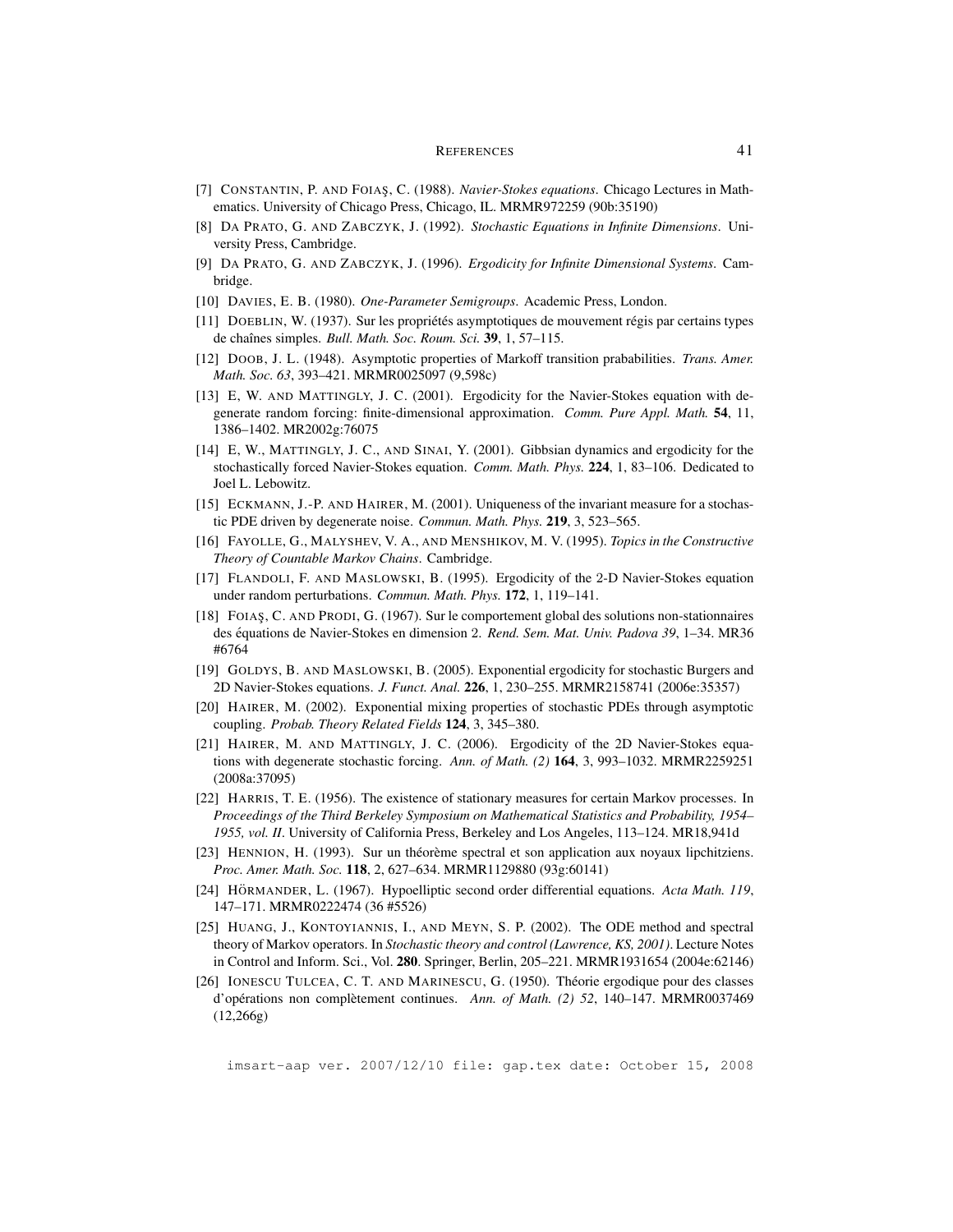- [27] KUKSIN, S. AND SHIRIKYAN, A. (2001a). Ergodicity for the randomly forced 2D Navier-Stokes equations. *Math. Phys. Anal. Geom.* 4, 2, 147–195. MRMR1860883 (2002i:35147)
- [28] KUKSIN, S. AND SHIRIKYAN, A. (2002). Coupling approach to white-forced nonlinear PDEs. *J. Math. Pures Appl. (9)* 81, 6, 567–602. MRMR1912412 (2003g:37146)
- [29] KUKSIN, S. B. AND SHIRIKYAN, A. (2001b). A coupling approach to randomly forced nonlinear PDE's. I. *Commun. Math. Phys. 221*, 351–366.
- [30] LASOTA, A. AND YORKE, J. A. (1973). On the existence of invariant measures for piecewise monotonic transformations. *Trans. Amer. Math. Soc. 186*, 481–488 (1974). MRMR0335758 (49 #538)
- [31] LIVERANI, C. (2003). Invariant measures and their properties. A functional analytic point of view. In *Dynamical systems. Part II*. Pubbl. Cent. Ric. Mat. Ennio Giorgi. Scuola Norm. Sup., Pisa, 185–237. MRMR2071241 (2005d:37045)
- [32] MAJDA, A. J. AND WANG, X. (2006). The emergence of large-scale coherent structure under small-scale random bombardments. *Communications on Pure and Applied Mathematics* 59, 4, 467–500.
- [33] MALLIAVIN, P. (1978). Stochastic calculus of variation and hypoelliptic operators. In *Proceedings of the International Symposium on Stochastic Differential Equations (Res. Inst. Math. Sci., Kyoto Univ., Kyoto, 1976)*. Wiley, New York, 195–263. MRMR536013 (81f:60083)
- [34] MASMOUDI, N. AND YOUNG, L.-S. (2002). Ergodic theory of infinite dimensional systems with applications to dissipative parabolic PDEs. *Comm. Math. Phys.* 227, 3, 461–481. MR1 910 827
- [35] MATTINGLY, J. C. (1998). The stochastically forced Navier-Stokes equations: energy estimates and phase space contraction. Ph.D. thesis, Princeton University.
- [36] MATTINGLY, J. C. (1999). Ergodicity of 2D Navier-Stokes equations with random forcing and large viscosity. *Comm. Math. Phys.* 206, 2, 273–288. MR1 722 141
- [37] MATTINGLY, J. C. (2002). Exponential convergence for the stochastically forced Navier-Stokes equations and other partially dissipative dynamics. *Commun. Math. Phys.* 230, 3, 421–462.
- [38] MATTINGLY, J. C. (2003). On recent progress for the stochastic Navier Stokes equations. In *Journees " ´ Equations aux D ´ eriv ´ ees Partielles" ´* . Univ. Nantes, Nantes, Exp. No. XI, 52. MRMR2050597 (2005b:60155)
- [39] MATTINGLY, J. C. AND PARDOUX, E. (2006). Malliavin calculus for the stochastic 2D Navier- ´ Stokes equation. *Comm. Pure Appl. Math.* 59, 12, 1742–1790. MRMR2257860
- [40] MEYN, S. P. AND TWEEDIE, R. L. (1994). *Markov Chains and Stochastic Stability*. Springer, New York.
- [41] NORRIS, J. (1986). Simplified Malliavin calculus. In *Seminaire de Probabilit ´ es, XX, 1984/85 ´* . Lecture Notes in Math., Vol. 1204. Springer, Berlin, 101–130. MRMR942019 (89f:60058)
- [42] NUSSBAUM, R. D. (1970). The radius of the essential spectrum. *Duke Math. J. 37*, 473–478. MRMR0264434 (41 #9028)
- [43] ODASSO, C. (2006). Ergodicity for the stochastic complex Ginzburg-Landau equations. *Ann. Inst. H. Poincare Probab. Statist. ´* 42, 4, 417–454. MRMR2242955 (2007m:60180)
- [44] RACHEV, S. T. (1991). *Probability metrics and the stability of stochastic models*. Wiley Series in Probability and Mathematical Statistics: Applied Probability and Statistics. John Wiley & Sons Ltd., Chichester. MR93b:60012
- [45] ROBINSON, J. C. (2002). Stability of random attractors under perturbation and approximation. *J. Differential Equations* 186, 2, 652–669. MRMR1942226 (2003k:37078)
- [46] RÖCKNER, M. AND SOBOL, Z. (2004). A new approach to Kolmogorov equations in infinite dimensions and applications to stochastic generalized Burgers equations. *C. R. Math. Acad. Sci. Paris* 338, 12, 945–949. MRMR2066356 (2005e:60135)